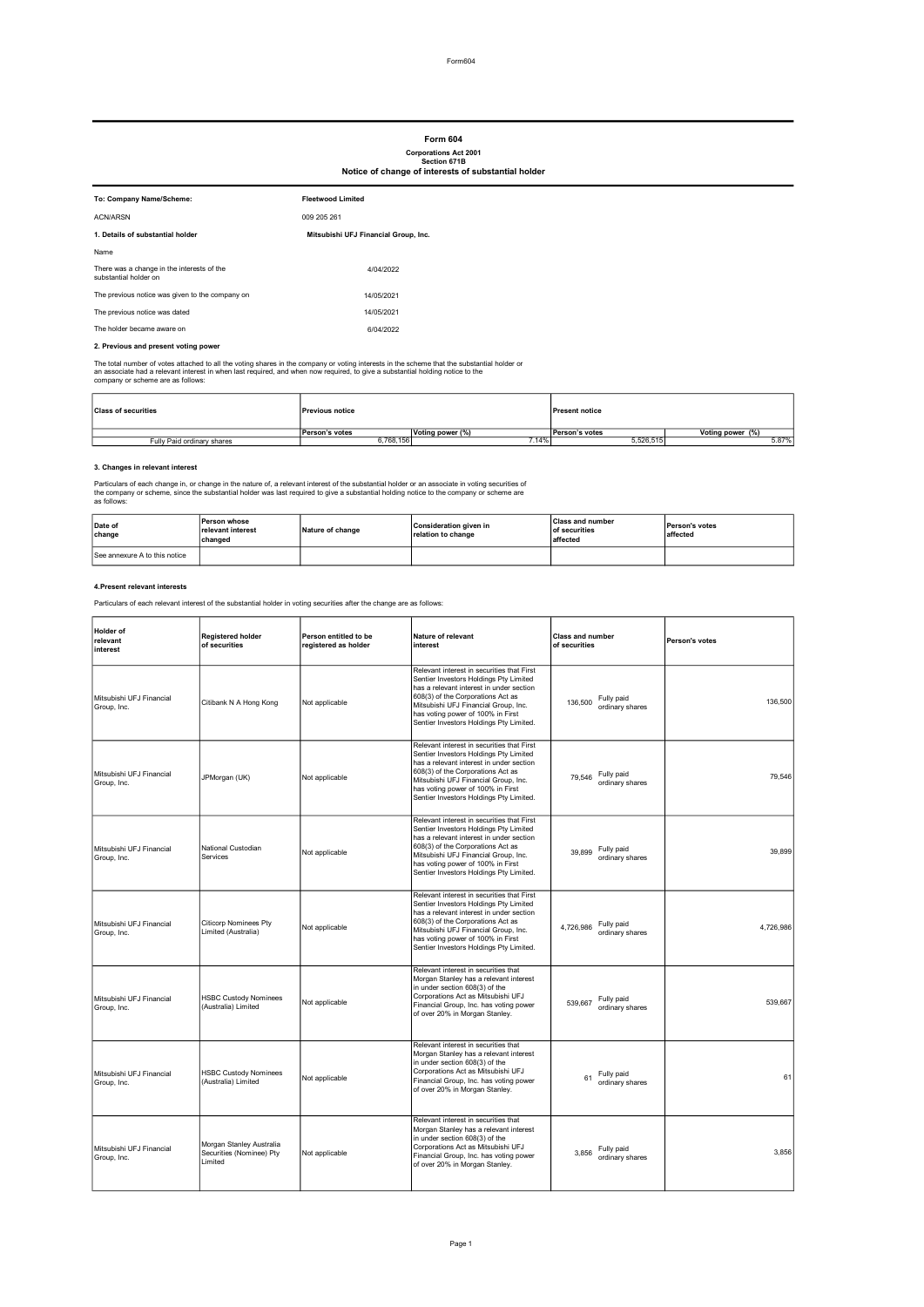#### 5. Changes in association

The persons who have become associates of, ceased to be associates of, or have changed the nature of their association with, the substantial holder in relation to voting interests in the company or scheme are as follows:

 $\overline{\phantom{0}}$ 

| Name and ACN/ARSN (if applicable) | Nature of association<br>.<br>. |
|-----------------------------------|---------------------------------|
|                                   |                                 |

6. Addresses

The addresses of persons named in this form are as follows:

| Name                                      | Address                                                                       |
|-------------------------------------------|-------------------------------------------------------------------------------|
| Mitsubishi<br>i UFJ Financial Group. Inc. | $100 - 8330$ .<br>. Japan<br>Tokvo<br>Chivoda-ku.<br>. Marunouchi<br>$-2 - 1$ |

Signature

R. Sakuma

Dated 7 April 2022

 $\begin{tabular}{c} \hline \textbf{Ryuichiro Sakuma} \end{tabular}$ Authorised signatory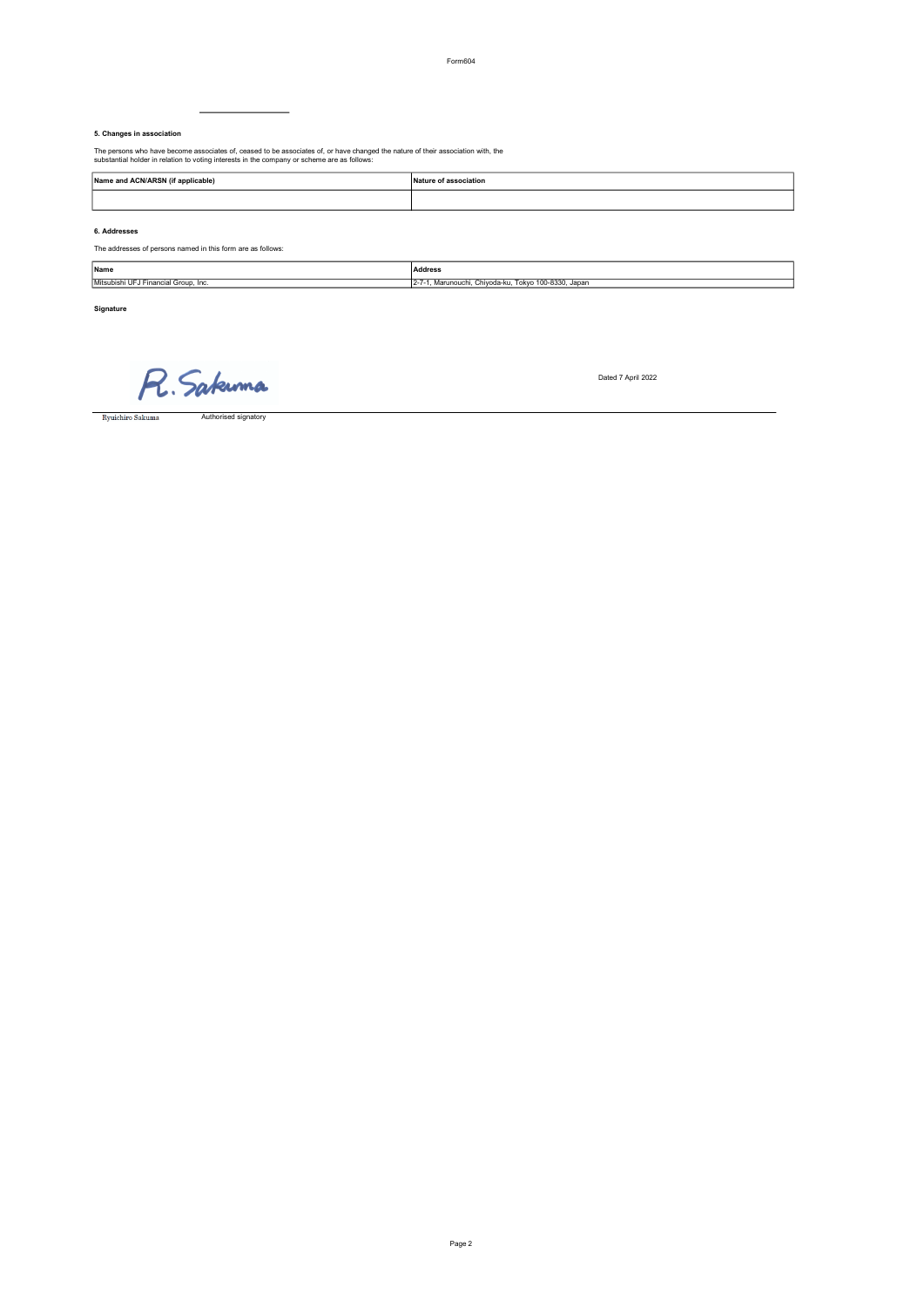This is annexure A of 24 pages referred to in Form 604, Notice of change of interest of substantial holder dated 7 April 2022



 ${\hbox{\bf Ryuichiro Sakuma}}$ 

Authorised signatory Dated 7 April 2022

| Date of change | Person whose relevant interest<br>changed | Nature of change                                                                     | Consideration given in<br>relation to change | Class and number of<br>securities affected | Person's<br>votes<br>affected |
|----------------|-------------------------------------------|--------------------------------------------------------------------------------------|----------------------------------------------|--------------------------------------------|-------------------------------|
| 12/05/2021     | Mitsubishi UFJ Financial Group, Inc.      | Sale of securities by an entity<br>controlled by Morgan Stanley                      | 1,099.15                                     | 445 Ordinary Shares                        | 445                           |
| 12/05/2021     | Mitsubishi UFJ Financial Group, Inc.      | Sale of securities by an entity<br>controlled by Morgan Stanley                      | 1,990.43                                     | 793 Ordinary Shares                        | 793                           |
| 13/05/2021     | Mitsubishi UFJ Financial Group, Inc.      | Sale of securities by an entity<br>controlled by Morgan Stanley                      | 1,032.48                                     | 432 Ordinary Shares                        | 432                           |
| 13/05/2021     | Mitsubishi UFJ Financial Group, Inc.      | Sale of securities by an entity<br>controlled by Morgan Stanley                      | 1,329.60                                     | 554 Ordinary Shares                        | 554                           |
| 13/05/2021     | Mitsubishi UFJ Financial Group, Inc.      | Collateral Received by an<br>entity controlled by Morgan<br>Stanley - see Annexure B | N/A                                          | 124,597 Ordinary Shares                    | 124,597                       |
| 14/05/2021     | Mitsubishi UFJ Financial Group, Inc.      | Sale of securities by an entity<br>controlled by Morgan Stanley                      | 309.60                                       | 129 Ordinary Shares                        | 129                           |
| 14/05/2021     | Mitsubishi UFJ Financial Group, Inc.      | Sale of securities by an entity<br>controlled by Morgan Stanley                      | 604.35                                       | 255 Ordinary Shares                        | 255                           |
| 14/05/2021     | Mitsubishi UFJ Financial Group, Inc.      | Sale of securities by an entity<br>controlled by Morgan Stanley                      | 1,042.44                                     | 438 Ordinary Shares                        | 438                           |
| 14/05/2021     | Mitsubishi UFJ Financial Group, Inc.      | Collateral Returned by an<br>entity controlled by Morgan<br>Stanley - see Annexure B | N/A                                          | 56,599 Ordinary Shares                     | 56,599                        |
| 17/05/2021     | Mitsubishi UFJ Financial Group, Inc.      | Purchase of securities by an<br>entity controlled by Morgan<br>Stanley               | 5.125.66                                     | 2,258 Ordinary Shares                      | 2,258                         |
| 17/05/2021     | Mitsubishi UFJ Financial Group, Inc.      | Sale of securities by an entity<br>controlled by Morgan Stanley                      | 1,016.73                                     | 429 Ordinary Shares                        | 429                           |
| 17/05/2021     | Mitsubishi UFJ Financial Group, Inc.      | Sale of securities by an entity<br>controlled by Morgan Stanley                      | 7.14                                         | 3 Ordinary Shares                          | 3                             |
| 17/05/2021     | Mitsubishi UFJ Financial Group, Inc.      | Sale of securities by an entity<br>controlled by Morgan Stanley                      | 360.00                                       | 150 Ordinary Shares                        | 150                           |
| 17/05/2021     | Mitsubishi UFJ Financial Group, Inc.      | Purchase of securities by an<br>entity controlled by Morgan<br>Stanley               | 3,898.50                                     | 1,695 Ordinary Shares                      | 1,695                         |
| 17/05/2021     | Mitsubishi UFJ Financial Group, Inc.      | Collateral Received by an<br>entity controlled by Morgan<br>Stanley - see Annexure B | N/A                                          | 57,415 Ordinary Shares                     | 57,415                        |
| 18/05/2021     | Mitsubishi UFJ Financial Group, Inc.      | Purchase of securities by an<br>entity controlled by Morgan<br>Stanley               | 488.80                                       | 208 Ordinary Shares                        | 208                           |
| 18/05/2021     | Mitsubishi UFJ Financial Group, Inc.      | Sale of securities by an entity<br>controlled by Morgan Stanley                      | 14.34                                        | 6 Ordinary Shares                          | 6                             |
| 18/05/2021     | Mitsubishi UFJ Financial Group, Inc.      | Collateral Returned by an<br>entity controlled by Morgan<br>Stanley - see Annexure B | N/A                                          | 33,864 Ordinary Shares                     | 33,864                        |
| 19/05/2021     | Mitsubishi UFJ Financial Group, Inc.      | Sale of securities by an entity<br>controlled by Morgan Stanley                      | 46.00                                        | 20 Ordinary Shares                         | 20                            |
| 20/05/2021     | Mitsubishi UFJ Financial Group, Inc.      | Purchase of securities by an<br>entity controlled by Morgan<br>Stanley               | 3,436.75                                     | 1,475 Ordinary Shares                      | 1,475                         |
| 20/05/2021     | Mitsubishi UFJ Financial Group, Inc.      | Sale of securities by an entity<br>controlled by Morgan Stanley                      | 933.24                                       | 404 Ordinary Shares                        | 404                           |
| 20/05/2021     | Mitsubishi UFJ Financial Group, Inc.      | Collateral Returned by an<br>entity controlled by Morgan<br>Stanley - see Annexure B | N/A                                          | 91,549 Ordinary Shares                     | 91,549                        |
| 21/05/2021     | Mitsubishi UFJ Financial Group, Inc.      | Sale of securities by an entity<br>controlled by Morgan Stanley                      | 23.70                                        | 10 Ordinary Shares                         | 10                            |
| 21/05/2021     | Mitsubishi UFJ Financial Group, Inc.      | Sale of securities by an entity<br>controlled by Morgan Stanley                      | 213.30                                       | 90 Ordinary Shares                         | 90                            |
| 24/05/2021     | Mitsubishi UFJ Financial Group, Inc.      | Sale of securities by an entity<br>controlled by Morgan Stanley                      | 18.80                                        | 8 Ordinary Shares                          | 8                             |
| 25/05/2021     | Mitsubishi UFJ Financial Group, Inc.      | Sale of securities by an entity<br>controlled by Morgan Stanley                      | 1,762.50                                     | 750 Ordinary Shares                        | 750                           |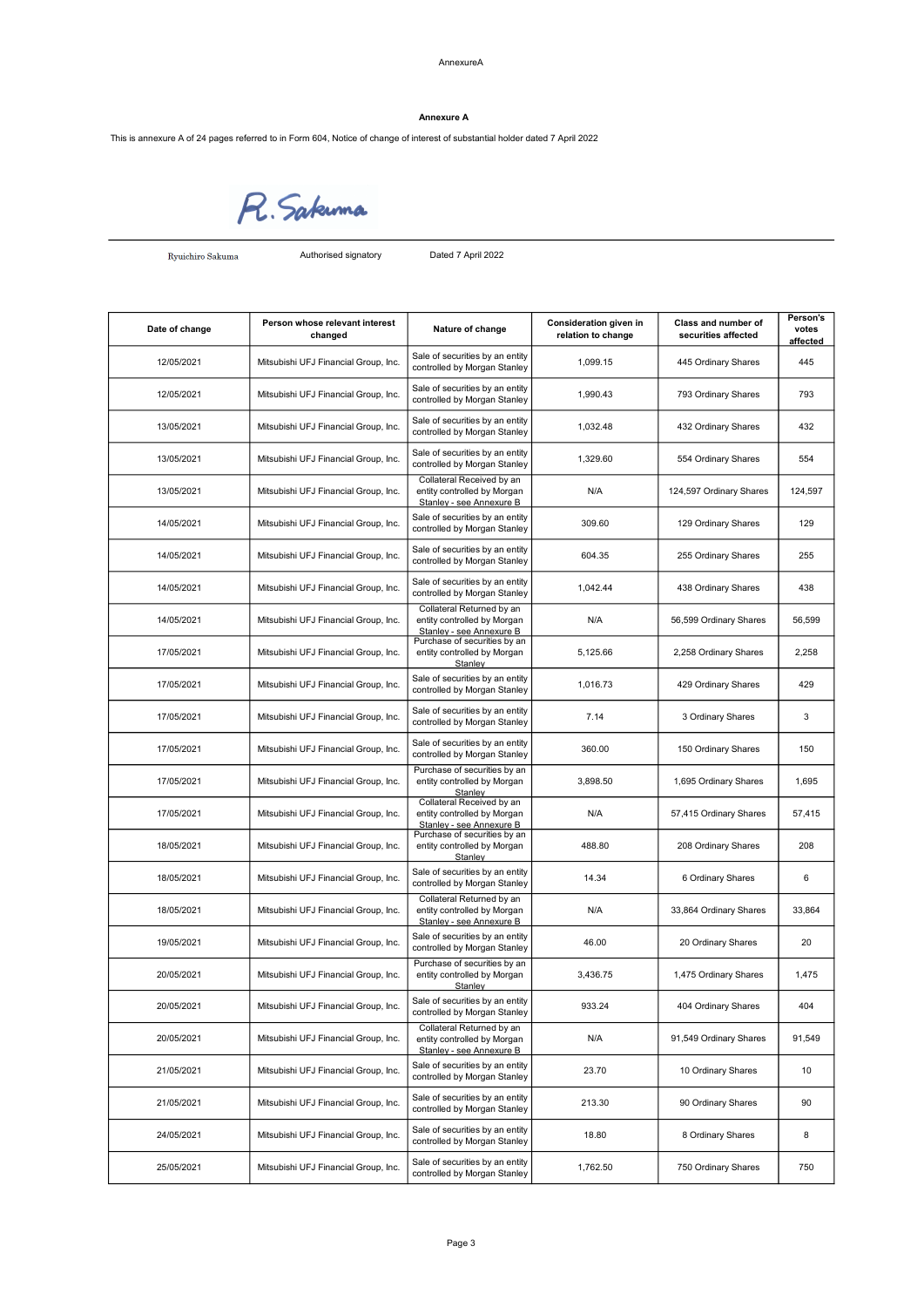| 25/05/2021 | Mitsubishi UFJ Financial Group, Inc. | Purchase of securities by an<br>entity controlled by Morgan<br>Stanley               | 2,615.62 | 1,099 Ordinary Shares   | 1,099   |
|------------|--------------------------------------|--------------------------------------------------------------------------------------|----------|-------------------------|---------|
| 25/05/2021 | Mitsubishi UFJ Financial Group, Inc. | Sale of securities by an entity<br>controlled by Morgan Stanley                      | 37.28    | 16 Ordinary Shares      | 16      |
| 26/05/2021 | Mitsubishi UFJ Financial Group, Inc. | Purchase of securities by an<br>entity controlled by Morgan<br>Stanley               | 648.60   | 276 Ordinary Shares     | 276     |
| 26/05/2021 | Mitsubishi UFJ Financial Group, Inc. | Sale of securities by an entity<br>controlled by Morgan Stanley                      | 187.92   | 81 Ordinary Shares      | 81      |
| 26/05/2021 | Mitsubishi UFJ Financial Group, Inc. | Purchase of securities by an<br>entity controlled by Morgan<br>Stanley               | 693.25   | 295 Ordinary Shares     | 295     |
| 26/05/2021 | Mitsubishi UFJ Financial Group, Inc. | Sale of securities by an entity<br>controlled by Morgan Stanley                      | 1,507.51 | 647 Ordinary Shares     | 647     |
| 26/05/2021 | Mitsubishi UFJ Financial Group, Inc. | Purchase of securities by an<br>entity controlled by Morgan<br>Stanley               | 2,730.52 | 1,157 Ordinary Shares   | 1,157   |
| 26/05/2021 | Mitsubishi UFJ Financial Group, Inc. | Collateral Received by an<br>entity controlled by Morgan<br>Stanley - see Annexure B | N/A      | 146,444 Ordinary Shares | 146,444 |
| 27/05/2021 | Mitsubishi UFJ Financial Group, Inc. | Sale of securities by an entity<br>controlled by Morgan Stanley                      | 634.50   | 270 Ordinary Shares     | 270     |
| 27/05/2021 | Mitsubishi UFJ Financial Group, Inc. | Sale of securities by an entity<br>controlled by Morgan Stanley                      | 11.85    | 5 Ordinary Shares       | 5       |
| 27/05/2021 | Mitsubishi UFJ Financial Group, Inc. | Collateral Returned by an<br>entity controlled by Morgan<br>Stanley - see Annexure B | N/A      | 146,444 Ordinary Shares | 146,444 |
| 28/05/2021 | Mitsubishi UFJ Financial Group, Inc. | Sale of securities by an entity<br>controlled by Morgan Stanley                      | 1,886.52 | 796 Ordinary Shares     | 796     |
| 28/05/2021 | Mitsubishi UFJ Financial Group, Inc. | Collateral Received by an<br>entity controlled by Morgan<br>Stanley - see Annexure B | N/A      | 156,000 Ordinary Shares | 156,000 |
| 31/05/2021 | Mitsubishi UFJ Financial Group, Inc. | Sale of securities by an entity<br>controlled by Morgan Stanley                      | 23.70    | 10 Ordinary Shares      | 10      |
| 31/05/2021 | Mitsubishi UFJ Financial Group, Inc. | Collateral Returned by an<br>entity controlled by Morgan<br>Stanley - see Annexure B | N/A      | 155,999 Ordinary Shares | 155,999 |
| 01/06/2021 | Mitsubishi UFJ Financial Group, Inc. | Sale of securities by an entity<br>controlled by Morgan Stanley                      | 4,544.75 | 1,855 Ordinary Shares   | 1,855   |
| 01/06/2021 | Mitsubishi UFJ Financial Group, Inc. | Sale of securities by an entity<br>controlled by Morgan Stanley                      | 7.11     | 3 Ordinary Shares       | 3       |
| 01/06/2021 | Mitsubishi UFJ Financial Group, Inc. | Sale of securities by an entity<br>controlled by Morgan Stanley                      | 45.03    | 19 Ordinary Shares      | 19      |
| 01/06/2021 | Mitsubishi UFJ Financial Group, Inc. | Purchase of securities by an<br>entity controlled by Morgan<br>Stanley               | 33.60    | 14 Ordinary Shares      | 14      |
| 01/06/2021 | Mitsubishi UFJ Financial Group, Inc. | Collateral Returned by an<br>entity controlled by Morgan<br>Stanley - see Annexure B | N/A      | 1 Ordinary Share        | 1       |
| 02/06/2021 | Mitsubishi UFJ Financial Group, Inc. | Sale of securities by an entity<br>controlled by Morgan Stanley                      | 44.10    | 18 Ordinary Shares      | 18      |
| 02/06/2021 | Mitsubishi UFJ Financial Group, Inc. | Sale of securities by an entity<br>controlled by Morgan Stanley                      | 149.45   | 61 Ordinary Shares      | 61      |
| 02/06/2021 | Mitsubishi UFJ Financial Group, Inc. | Sale of securities by an entity<br>controlled by Morgan Stanley                      | 866.32   | 364 Ordinary Shares     | 364     |
| 02/06/2021 | Mitsubishi UFJ Financial Group, Inc. | Sale of securities by an entity<br>controlled by Morgan Stanley                      | 464.52   | 196 Ordinary Shares     | 196     |
| 02/06/2021 | Mitsubishi UFJ Financial Group, Inc. | Collateral Received by an<br>entity controlled by Morgan<br>Stanley - see Annexure B | N/A      | 165,120 Ordinary Shares | 165,120 |
| 03/06/2021 | Mitsubishi UFJ Financial Group, Inc. | Purchase of securities by an<br>entity controlled by Morgan<br>Stanley               | 37.60    | 16 Ordinary Shares      | 16      |
| 03/06/2021 | Mitsubishi UFJ Financial Group, Inc. | Sale of securities by an entity<br>controlled by Morgan Stanley                      | 297.50   | 125 Ordinary Shares     | 125     |
| 03/06/2021 | Mitsubishi UFJ Financial Group, Inc. | Sale of securities by an entity<br>controlled by Morgan Stanley                      | 45.22    | 19 Ordinary Shares      | 19      |
| 03/06/2021 | Mitsubishi UFJ Financial Group, Inc. | Collateral Returned by an<br>entity controlled by Morgan<br>Stanley - see Annexure B | N/A      | 164,987 Ordinary Shares | 164,987 |
| 04/06/2021 | Mitsubishi UFJ Financial Group, Inc. | Sale of securities by an entity<br>controlled by Morgan Stanley                      | 148.80   | 62 Ordinary Shares      | 62      |
| 04/06/2021 | Mitsubishi UFJ Financial Group, Inc. | Sale of securities by an entity<br>controlled by Morgan Stanley                      | 112.33   | 47 Ordinary Shares      | 47      |
| 04/06/2021 | Mitsubishi UFJ Financial Group, Inc. | Sale of securities by an entity<br>controlled by Morgan Stanley                      | 676.80   | 282 Ordinary Shares     | 282     |
| 04/06/2021 | Mitsubishi UFJ Financial Group, Inc. | Sale of securities by an entity<br>controlled by Morgan Stanley                      | 149.31   | 63 Ordinary Shares      | 63      |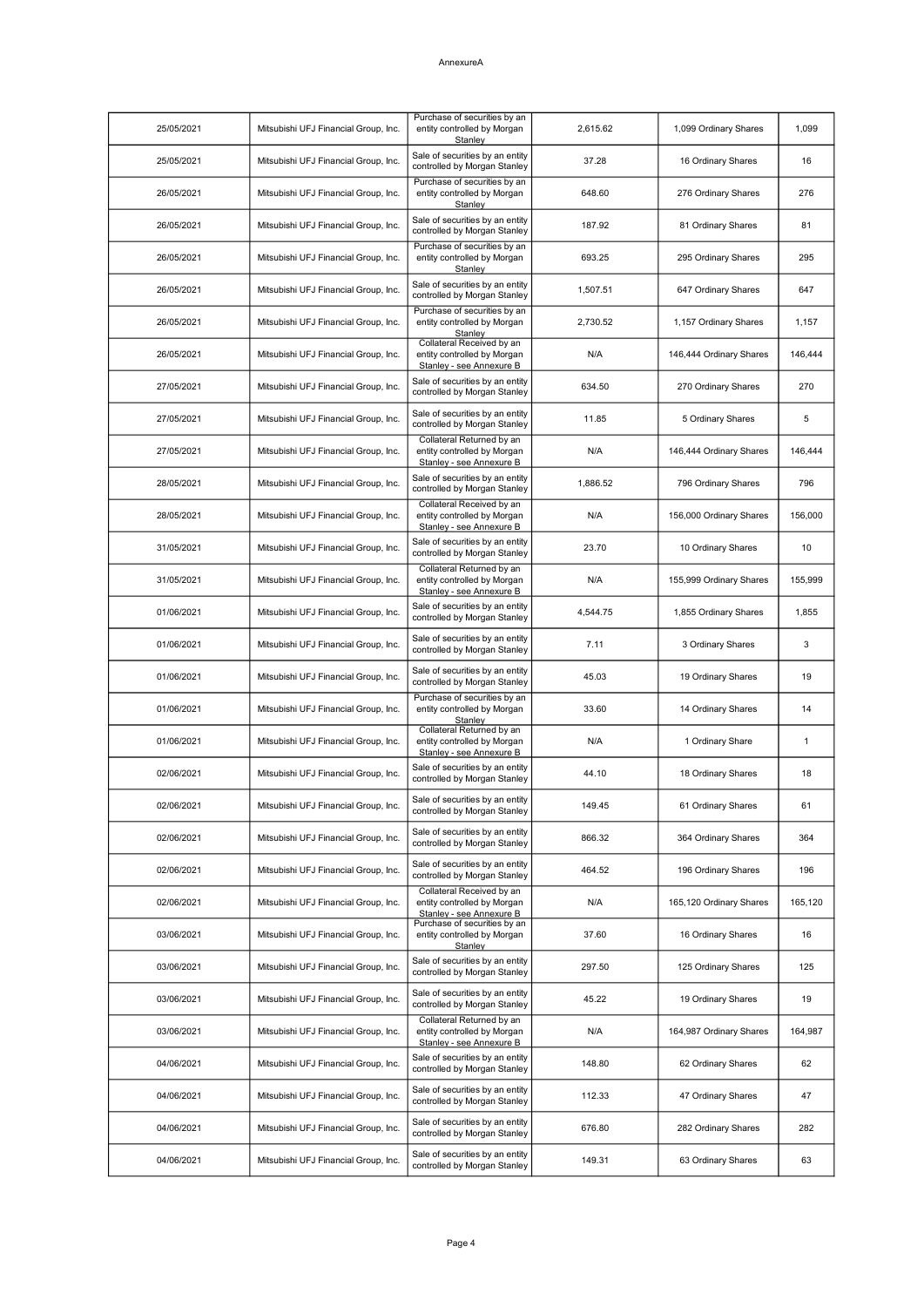| 04/06/2021 | Mitsubishi UFJ Financial Group, Inc. | Collateral Returned by an<br>entity controlled by Morgan<br>Stanley - see Annexure B | N/A         | 133 Ordinary Shares     | 133            |
|------------|--------------------------------------|--------------------------------------------------------------------------------------|-------------|-------------------------|----------------|
| 07/06/2021 | Mitsubishi UFJ Financial Group, Inc. | Purchase of securities by an<br>entity controlled by Morgan<br>Stanley               | 5,964.75    | 2,475 Ordinary Shares   | 2,475          |
| 07/06/2021 | Mitsubishi UFJ Financial Group, Inc. | Sale of securities by an entity<br>controlled by Morgan Stanley                      | 280.80      | 117 Ordinary Shares     | 117            |
| 07/06/2021 | Mitsubishi UFJ Financial Group, Inc. | Sale of securities by an entity<br>controlled by Morgan Stanley                      | 110.40      | 46 Ordinary Shares      | 46             |
| 07/06/2021 | Mitsubishi UFJ Financial Group, Inc. | Collateral Received by an<br>entity controlled by Morgan<br>Stanley - see Annexure B | N/A         | 167,090 Ordinary Shares | 167,090        |
| 08/06/2021 | Mitsubishi UFJ Financial Group, Inc. | Sale of securities by an entity<br>controlled by Morgan Stanley                      | 4.70        | 2 Ordinary Shares       | $\overline{2}$ |
| 08/06/2021 | Mitsubishi UFJ Financial Group, Inc. | Purchase of securities by an<br>entity controlled by Morgan<br>Stanley               | 1,673.22    | 706 Ordinary Shares     | 706            |
| 08/06/2021 | Mitsubishi UFJ Financial Group, Inc. | Sale of securities by an entity<br>controlled by Morgan Stanley                      | 368.14      | 158 Ordinary Shares     | 158            |
| 08/06/2021 | Mitsubishi UFJ Financial Group, Inc. | Collateral Received by an<br>entity controlled by Morgan<br>Stanley - see Annexure B | N/A         | 160 Ordinary Shares     | 160            |
| 09/06/2021 | Mitsubishi UFJ Financial Group, Inc. | Purchase of securities by an<br>entity controlled by Morgan<br>Stanley               | 25.85       | 11 Ordinary Shares      | 11             |
| 10/06/2021 | Mitsubishi UFJ Financial Group, Inc. | Sale of securities by an entity<br>controlled by Morgan Stanley                      | 930.26      | 386 Ordinary Shares     | 386            |
| 10/06/2021 | Mitsubishi UFJ Financial Group, Inc. | Purchase of securities by an<br>entity controlled by Morgan<br>Stanley               | 4.72        | 2 Ordinary Shares       | $\overline{2}$ |
| 11/06/2021 | Mitsubishi UFJ Financial Group, Inc. | Purchase of securities by an<br>entity controlled by Morgan<br>Stanley               | 24.00       | 10 Ordinary Shares      | 10             |
| 16/06/2021 | Mitsubishi UFJ Financial Group, Inc. | Purchase of securities by an<br>entity controlled by Morgan<br>Stanley               | 18.72       | 8 Ordinary Shares       | 8              |
| 16/06/2021 | Mitsubishi UFJ Financial Group, Inc. | Sale of securities by an entity<br>controlled by Morgan Stanley                      | 71.40       | 30 Ordinary Shares      | 30             |
| 16/06/2021 | Mitsubishi UFJ Financial Group, Inc. | Sale of securities by an entity<br>controlled by Morgan Stanley                      | 139.24      | 59 Ordinary Shares      | 59             |
| 16/06/2021 | Mitsubishi UFJ Financial Group, Inc. | Purchase of securities by an<br>entity controlled by Morgan<br>Stanlev               | 664.56      | 284 Ordinary Shares     | 284            |
| 16/06/2021 | Mitsubishi UFJ Financial Group, Inc. | Sale of securities by an entity<br>controlled by Morgan Stanley                      | 148.05      | 63 Ordinary Shares      | 63             |
| 16/06/2021 | Mitsubishi UFJ Financial Group, Inc. | Sale of securities by an entity<br>controlled by Morgan Stanley                      | 220.41      | 93 Ordinary Shares      | 93             |
| 17/06/2021 | Mitsubishi UFJ Financial Group, Inc. | Purchase of securities by an<br>entity controlled by First<br>Sentier Investors      | 14, 154. 24 | 6146 Ordinary Shares    | 6,146          |
| 17/06/2021 | Mitsubishi UFJ Financial Group, Inc. | Sale of securities by an entity<br>controlled by Morgan Stanley                      | 744.00      | 310 Ordinary Shares     | 310            |
| 17/06/2021 | Mitsubishi UFJ Financial Group, Inc. | Sale of securities by an entity<br>controlled by Morgan Stanley                      | 21.60       | 9 Ordinary Shares       | 9              |
| 17/06/2021 | Mitsubishi UFJ Financial Group, Inc. | Sale of securities by an entity<br>controlled by Morgan Stanley                      | 1,802.06    | 754 Ordinary Shares     | 754            |
| 18/06/2021 | Mitsubishi UFJ Financial Group, Inc. | Purchase of securities by an<br>entity controlled by First<br>Sentier Investors      | 14,484.84   | 6353 Ordinary Shares    | 6,353          |
| 18/06/2021 | Mitsubishi UFJ Financial Group, Inc. | Purchase of securities by an<br>entity controlled by Morgan<br>Stanley               | 2,369.00    | 1,030 Ordinary Shares   | 1,030          |
| 21/06/2021 | Mitsubishi UFJ Financial Group, Inc. | Sale of securities by an entity<br>controlled by Morgan Stanley                      | 2,819.73    | 1,234 Ordinary Shares   | 1,234          |
| 21/06/2021 | Mitsubishi UFJ Financial Group, Inc. | Sale of securities by an entity<br>controlled by Morgan Stanley                      | 325.71      | 141 Ordinary Shares     | 141            |
| 21/06/2021 | Mitsubishi UFJ Financial Group, Inc. | Purchase of securities by an<br>entity controlled by Morgan<br>Stanley               | 217.28      | 97 Ordinary Shares      | 97             |
| 21/06/2021 | Mitsubishi UFJ Financial Group, Inc. | Borrowed by an entity<br>controlled by Morgan Stanley -<br>see Annexure B            | N/A         | 1,234 Ordinary Shares   | 1,234          |
| 21/06/2021 | Mitsubishi UFJ Financial Group, Inc. | Collateral Returned by an<br>entity controlled by Morgan<br>Stanley - see Annexure B | N/A         | 1,234 Ordinary Shares   | 1,234          |
| 22/06/2021 | Mitsubishi UFJ Financial Group, Inc. | Purchase of securities by an<br>entity controlled by Morgan<br>Stanley               | 152.32      | 68 Ordinary Shares      | 68             |
| 22/06/2021 | Mitsubishi UFJ Financial Group, Inc. | Purchase of securities by an<br>entity controlled by Morgan<br>Stanley               | 632.94      | 274 Ordinary Shares     | 274            |
| 22/06/2021 | Mitsubishi UFJ Financial Group, Inc. | Sale of securities by an entity<br>controlled by Morgan Stanley                      | 5,600.62    | 2,468 Ordinary Shares   | 2,468          |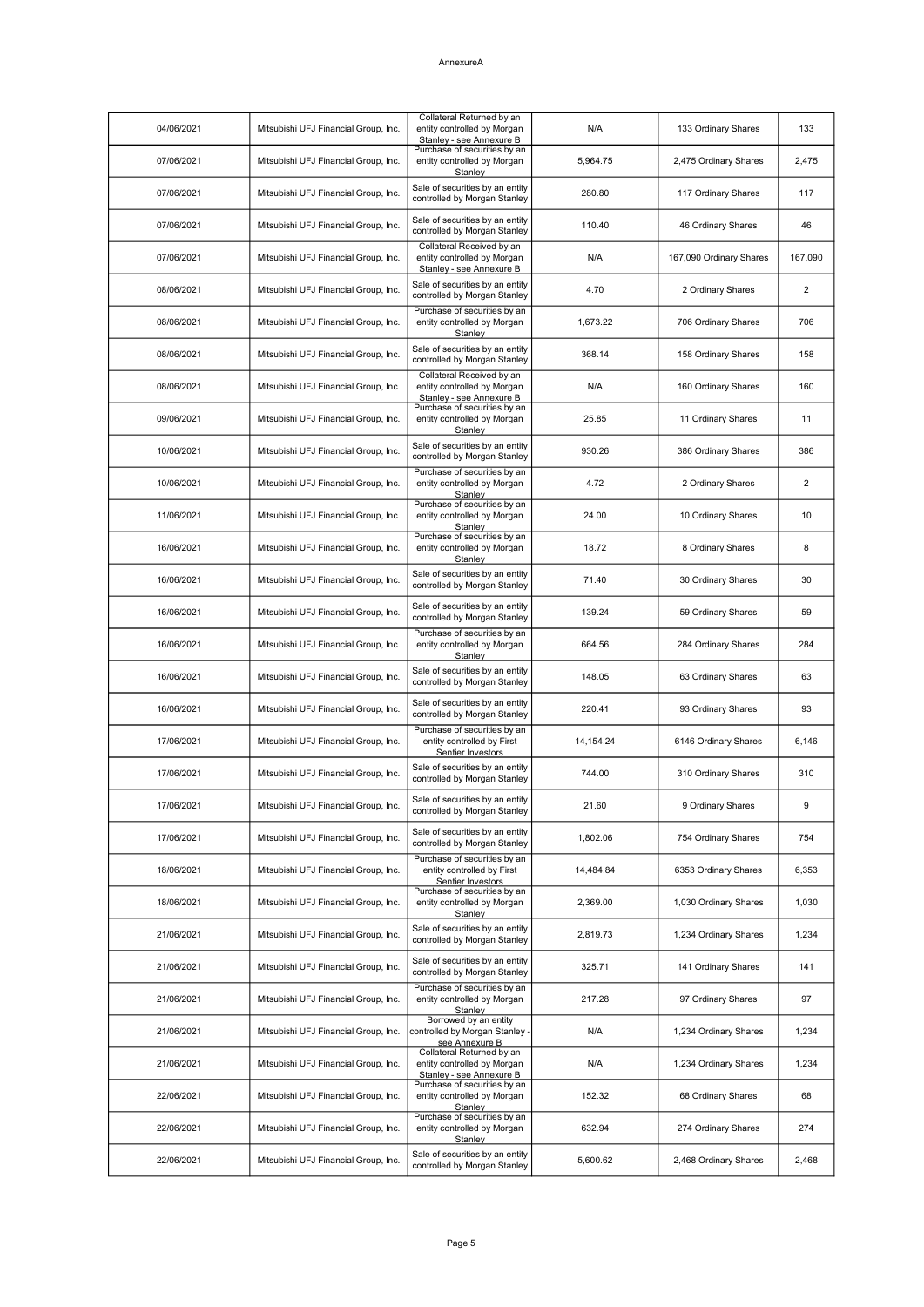| 22/06/2021 | Mitsubishi UFJ Financial Group, Inc. | Borrowed by an entity<br>controlled by Morgan Stanley -<br>see Annexure B            | N/A        | 2,468 Ordinary Shares  | 2,468  |
|------------|--------------------------------------|--------------------------------------------------------------------------------------|------------|------------------------|--------|
| 22/06/2021 | Mitsubishi UFJ Financial Group, Inc. | Collateral Returned by an<br>entity controlled by Morgan<br>Stanley - see Annexure B | N/A        | 417 Ordinary Shares    | 417    |
| 23/06/2021 | Mitsubishi UFJ Financial Group, Inc. | Sale of securities by an entity<br>controlled by First Sentier<br>Investors          | 46,533.92  | 20775 Ordinary Shares  | 20,775 |
| 23/06/2021 | Mitsubishi UFJ Financial Group, Inc. | Sale of securities by an entity<br>controlled by Morgan Stanley                      | 2,766.67   | 1,234 Ordinary Shares  | 1,234  |
| 23/06/2021 | Mitsubishi UFJ Financial Group, Inc. | Sale of securities by an entity<br>controlled by Morgan Stanley                      | 733.70     | 319 Ordinary Shares    | 319    |
| 23/06/2021 | Mitsubishi UFJ Financial Group, Inc. | Borrowed by an entity<br>controlled by Morgan Stanley -<br>see Annexure B            | N/A        | 1,234 Ordinary Shares  | 1,234  |
| 24/06/2021 | Mitsubishi UFJ Financial Group, Inc. | Sale of securities by an entity<br>controlled by First Sentier<br>Investors          | 95,580.01  | 42337 Ordinary Shares  | 42,337 |
| 24/06/2021 | Mitsubishi UFJ Financial Group, Inc. | Sale of securities by an entity<br>controlled by Morgan Stanley                      | 3,740.91   | 1,645 Ordinary Shares  | 1,645  |
| 24/06/2021 | Mitsubishi UFJ Financial Group, Inc. | Borrowed by an entity<br>controlled by Morgan Stanley -<br>see Annexure B            | N/A        | 1,645 Ordinary Shares  | 1,645  |
| 25/06/2021 | Mitsubishi UFJ Financial Group, Inc. | Sale of securities by an entity<br>controlled by First Sentier<br>Investors          | 81,142.40  | 35535 Ordinary Shares  | 35,535 |
| 25/06/2021 | Mitsubishi UFJ Financial Group, Inc. | Purchase of securities by an<br>entity controlled by Morgan<br>Stanley               | 1,347.48   | 591 Ordinary Shares    | 591    |
| 25/06/2021 | Mitsubishi UFJ Financial Group, Inc. | Collateral Returned by an<br>entity controlled by Morgan<br>Stanley - see Annexure B | N/A        | 78,383 Ordinary Shares | 78,383 |
| 28/06/2021 | Mitsubishi UFJ Financial Group, Inc. | Sale of securities by an entity<br>controlled by First Sentier<br>Investors          | 139,394.22 | 61865 Ordinary Shares  | 61,865 |
| 28/06/2021 | Mitsubishi UFJ Financial Group, Inc. | Purchase of securities by an<br>entity controlled by Morgan<br>Stanley               | 1,296.63   | 575 Ordinary Shares    | 575    |
| 28/06/2021 | Mitsubishi UFJ Financial Group, Inc. | Sale of securities by an entity<br>controlled by Morgan Stanley                      | 583.95     | 255 Ordinary Shares    | 255    |
| 28/06/2021 | Mitsubishi UFJ Financial Group, Inc. | Purchase of securities by an<br>entity controlled by Morgan<br>Stanley               | 889.28     | 397 Ordinary Shares    | 397    |
| 28/06/2021 | Mitsubishi UFJ Financial Group, Inc. | Collateral Received by an<br>entity controlled by Morgan<br>Stanley - see Annexure B | N/A        | 93,454 Ordinary Shares | 93,454 |
| 29/06/2021 | Mitsubishi UFJ Financial Group, Inc. | Sale of securities by an entity<br>controlled by First Sentier<br>Investors          | 61,628.57  | 27136 Ordinary Shares  | 27,136 |
| 29/06/2021 | Mitsubishi UFJ Financial Group, Inc. | Sale of securities by an entity<br>controlled by Morgan Stanley                      | 1.064.85   | 465 Ordinary Shares    | 465    |
| 29/06/2021 | Mitsubishi UFJ Financial Group, Inc. | Purchase of securities by an<br>entity controlled by Morgan<br>Stanley               | 1,281.90   | 571 Ordinary Shares    | 571    |
| 29/06/2021 | Mitsubishi UFJ Financial Group, Inc. | Purchase of securities by an<br>entity controlled by Morgan<br>Stanley               | 795.20     | 355 Ordinary Shares    | 355    |
| 29/06/2021 | Mitsubishi UFJ Financial Group, Inc. | Purchase of securities by an<br>entity controlled by Morgan<br>Stanley               | 789.75     | 351 Ordinary Shares    | 351    |
| 29/06/2021 | Mitsubishi UFJ Financial Group, Inc. | Purchase of securities by an<br>entity controlled by Morgan<br>Stanley               | 6.69       | 3 Ordinary Shares      | 3      |
| 30/06/2021 | Mitsubishi UFJ Financial Group, Inc. | Sale of securities by an entity<br>controlled by First Sentier<br>Investors          | 35,086.50  | 15594 Ordinary Shares  | 15,594 |
| 30/06/2021 | Mitsubishi UFJ Financial Group, Inc. | Sale of securities by an entity<br>controlled by Morgan Stanley                      | 4.56       | 2 Ordinary Shares      | 2      |
| 30/06/2021 | Mitsubishi UFJ Financial Group, Inc. | Purchase of securities by an<br>entity controlled by Morgan<br>Stanley               | 217.14     | 94 Ordinary Shares     | 94     |
| 30/06/2021 | Mitsubishi UFJ Financial Group, Inc. | Purchase of securities by an<br>entity controlled by Morgan<br>Stanley               | 4.46       | 2 Ordinary Shares      | 2      |
| 01/07/2021 | Mitsubishi UFJ Financial Group, Inc. | Purchase of securities by an<br>entity controlled by Morgan<br>Stanley               | 1,164.24   | 504 Ordinary Shares    | 504    |
| 01/07/2021 | Mitsubishi UFJ Financial Group, Inc. | Sale of securities by an entity<br>controlled by Morgan Stanley                      | 1,421.02   | 626 Ordinary Shares    | 626    |
| 01/07/2021 | Mitsubishi UFJ Financial Group, Inc. | Purchase of securities by an<br>entity controlled by Morgan<br>Stanley               | 208.32     | 93 Ordinary Shares     | 93     |
| 01/07/2021 | Mitsubishi UFJ Financial Group, Inc. | Collateral Returned by an<br>entity controlled by Morgan<br>Stanley - see Annexure B | N/A        | 34,323 Ordinary Shares | 34,323 |
| 02/07/2021 | Mitsubishi UFJ Financial Group, Inc. | Purchase of securities by an<br>entity controlled by Morgan<br>Stanley               | 311.88     | 138 Ordinary Shares    | 138    |
| 02/07/2021 | Mitsubishi UFJ Financial Group, Inc. | Purchase of securities by an<br>entity controlled by Morgan<br>Stanley               | 760.45     | 335 Ordinary Shares    | 335    |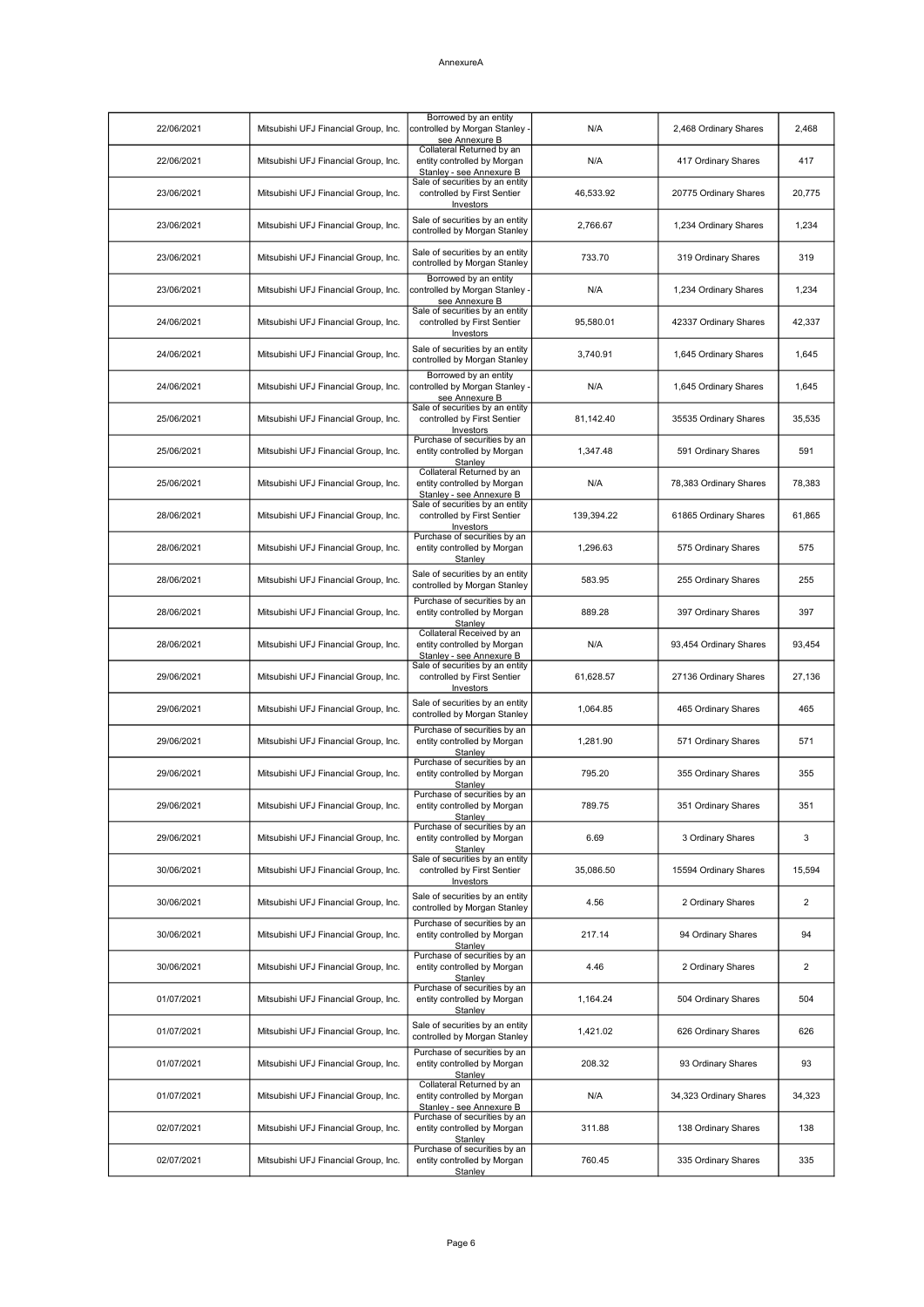| 02/07/2021 | Mitsubishi UFJ Financial Group, Inc. | Purchase of securities by an<br>entity controlled by Morgan<br>Stanley               | 6.75      | 3 Ordinary Shares       | 3       |
|------------|--------------------------------------|--------------------------------------------------------------------------------------|-----------|-------------------------|---------|
| 02/07/2021 | Mitsubishi UFJ Financial Group, Inc. | Purchase of securities by an<br>entity controlled by Morgan<br>Stanlev               | 42.56     | 19 Ordinary Shares      | 19      |
| 02/07/2021 | Mitsubishi UFJ Financial Group, Inc. | Collateral Returned by an<br>entity controlled by Morgan<br>Stanley - see Annexure B | N/A       | 86,885 Ordinary Shares  | 86,885  |
| 05/07/2021 | Mitsubishi UFJ Financial Group, Inc. | Purchase of securities by an<br>entity controlled by Morgan<br>Stanley               | 745.80    | 330 Ordinary Shares     | 330     |
| 05/07/2021 | Mitsubishi UFJ Financial Group, Inc. | Purchase of securities by an<br>entity controlled by Morgan<br>Stanley               | 60.75     | 27 Ordinary Shares      | 27      |
| 05/07/2021 | Mitsubishi UFJ Financial Group, Inc. | Purchase of securities by an<br>entity controlled by Morgan<br>Stanley               | 265.50    | 118 Ordinary Shares     | 118     |
| 05/07/2021 | Mitsubishi UFJ Financial Group, Inc. | Collateral Received by an<br>entity controlled by Morgan<br>Stanley - see Annexure B | N/A       | 66,029 Ordinary Shares  | 66,029  |
| 06/07/2021 | Mitsubishi UFJ Financial Group, Inc. | Purchase of securities by an<br>entity controlled by Morgan<br>Stanley               | 875.25    | 389 Ordinary Shares     | 389     |
| 06/07/2021 | Mitsubishi UFJ Financial Group, Inc. | Collateral Returned by an<br>entity controlled by Morgan<br>Stanley - see Annexure B | N/A       | 14,519 Ordinary Shares  | 14,519  |
| 07/07/2021 | Mitsubishi UFJ Financial Group, Inc. | Sale of securities by an entity<br>controlled by Morgan Stanley                      | 339.75    | 151 Ordinary Shares     | 151     |
| 07/07/2021 | Mitsubishi UFJ Financial Group, Inc. | Collateral Returned by an<br>entity controlled by Morgan<br>Stanley - see Annexure B | N/A       | 83,641 Ordinary Shares  | 83,641  |
| 08/07/2021 | Mitsubishi UFJ Financial Group, Inc. | Sale of securities by an entity<br>controlled by Morgan Stanley                      | 1.636.82  | 734 Ordinary Shares     | 734     |
| 09/07/2021 | Mitsubishi UFJ Financial Group, Inc. | Sale of securities by an entity<br>controlled by Morgan Stanley                      | 411.75    | 183 Ordinary Shares     | 183     |
| 09/07/2021 | Mitsubishi UFJ Financial Group, Inc. | Purchase of securities by an<br>entity controlled by Morgan<br>Stanley               | 1,120.56  | 483 Ordinary Shares     | 483     |
| 09/07/2021 | Mitsubishi UFJ Financial Group, Inc. | Purchase of securities by an<br>entity controlled by Morgan<br>Stanley               | 111.36    | 48 Ordinary Shares      | 48      |
| 09/07/2021 | Mitsubishi UFJ Financial Group, Inc. | Sale of securities by an entity<br>controlled by Morgan Stanley                      | 118.83    | 51 Ordinary Shares      | 51      |
| 09/07/2021 | Mitsubishi UFJ Financial Group, Inc. | Collateral Returned by an<br>entity controlled by Morgan<br>Stanley - see Annexure B | N/A       | 9,097 Ordinary Shares   | 9,097   |
| 12/07/2021 | Mitsubishi UFJ Financial Group, Inc. | Purchase of securities by an<br>entity controlled by Morgan<br>Stanley               | 7,827.24  | 3,433 Ordinary Shares   | 3,433   |
| 12/07/2021 | Mitsubishi UFJ Financial Group, Inc. | Sale of securities by an entity<br>controlled by Morgan Stanley                      | 943.65    | 405 Ordinary Shares     | 405     |
| 12/07/2021 | Mitsubishi UFJ Financial Group, Inc. | Collateral Received by an<br>entity controlled by Morgan<br>Stanley - see Annexure B | N/A       | 127,336 Ordinary Shares | 127,336 |
| 13/07/2021 | Mitsubishi UFJ Financial Group, Inc. | Borrow Returned by an entity<br>controlled by Morgan Stanley -<br>see Annexure B     | N/A       | 483 Ordinary Shares     | 483     |
| 14/07/2021 | Mitsubishi UFJ Financial Group, Inc. | Purchase of securities by an<br>entity controlled by Morgan<br>Stanley               | 109.94    | 46 Ordinary Shares      | 46      |
| 14/07/2021 | Mitsubishi UFJ Financial Group, Inc. | Sale of securities by an entity<br>controlled by Morgan Stanley                      | 1,062.48  | 456 Ordinary Shares     | 456     |
| 14/07/2021 | Mitsubishi UFJ Financial Group, Inc. | Sale of securities by an entity<br>controlled by Morgan Stanley                      | 27.96     | 12 Ordinary Shares      | 12      |
| 14/07/2021 | Mitsubishi UFJ Financial Group, Inc. | Sale of securities by an entity<br>controlled by Morgan Stanley                      | 512.72    | 221 Ordinary Shares     | 221     |
| 15/07/2021 | Mitsubishi UFJ Financial Group, Inc. | Sale of securities by an entity<br>controlled by Morgan Stanley                      | 1,308.70  | 569 Ordinary Shares     | 569     |
| 15/07/2021 | Mitsubishi UFJ Financial Group, Inc. | Purchase of securities by an<br>entity controlled by Morgan<br>Stanley               | 99.54     | 42 Ordinary Shares      | 42      |
| 16/07/2021 | Mitsubishi UFJ Financial Group, Inc. | Purchase of securities by an<br>entity controlled by Morgan<br>Stanley               | 18,337.12 | 7,394 Ordinary Shares   | 7,394   |
| 16/07/2021 | Mitsubishi UFJ Financial Group, Inc. | Purchase of securities by an<br>entity controlled by Morgan<br>Stanley               | 1,850.08  | 746 Ordinary Shares     | 746     |
| 19/07/2021 | Mitsubishi UFJ Financial Group, Inc. | Purchase of securities by an<br>entity controlled by Morgan<br>Stanley               | 962.85    | 393 Ordinary Shares     | 393     |
| 19/07/2021 | Mitsubishi UFJ Financial Group, Inc. | Purchase of securities by an<br>entity controlled by Morgan<br>Stanley               | 308.70    | 126 Ordinary Shares     | 126     |
| 20/07/2021 | Mitsubishi UFJ Financial Group, Inc. | Sale of securities by an entity<br>controlled by Morgan Stanley                      | 1,850.08  | 746 Ordinary Shares     | 746     |
| 20/07/2021 | Mitsubishi UFJ Financial Group, Inc. | Sale of securities by an entity<br>controlled by Morgan Stanley                      | 19.12     | 8 Ordinary Shares       | 8       |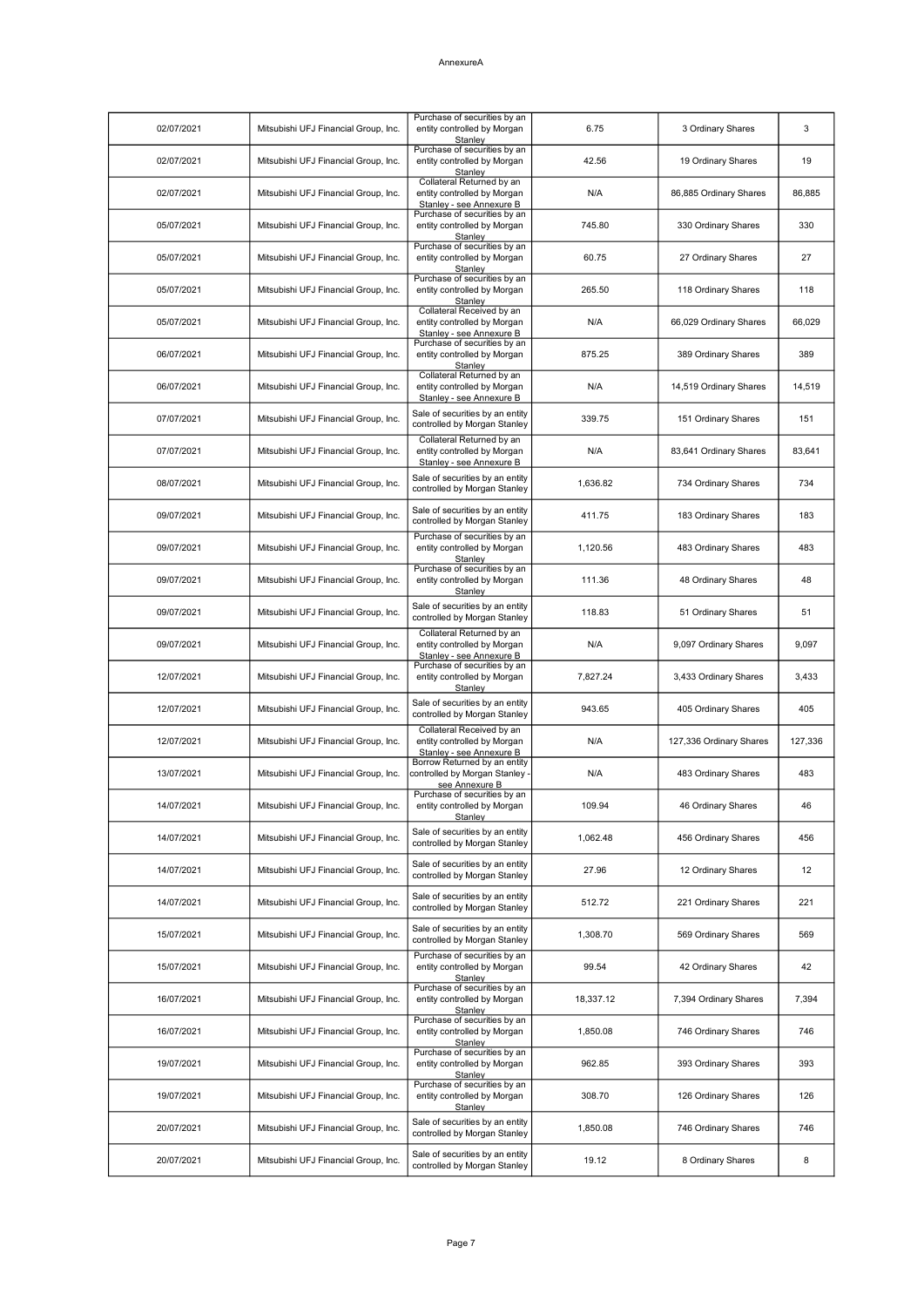| 20/07/2021 | Mitsubishi UFJ Financial Group, Inc. | Purchase of securities by an<br>entity controlled by Morgan<br>Stanley | 240.57   | 99 Ordinary Shares    | 99    |
|------------|--------------------------------------|------------------------------------------------------------------------|----------|-----------------------|-------|
| 20/07/2021 | Mitsubishi UFJ Financial Group, Inc. | Sale of securities by an entity<br>controlled by Morgan Stanley        | 408.00   | 170 Ordinary Shares   | 170   |
| 20/07/2021 | Mitsubishi UFJ Financial Group, Inc. | Sale of securities by an entity<br>controlled by Morgan Stanley        | 530.58   | 222 Ordinary Shares   | 222   |
| 21/07/2021 | Mitsubishi UFJ Financial Group, Inc. | Purchase of securities by an<br>entity controlled by Morgan<br>Stanley | 866.20   | 355 Ordinary Shares   | 355   |
| 21/07/2021 | Mitsubishi UFJ Financial Group, Inc. | Sale of securities by an entity<br>controlled by Morgan Stanley        | 570.40   | 230 Ordinary Shares   | 230   |
| 21/07/2021 | Mitsubishi UFJ Financial Group, Inc. | Sale of securities by an entity<br>controlled by Morgan Stanley        | 962.85   | 393 Ordinary Shares   | 393   |
| 21/07/2021 | Mitsubishi UFJ Financial Group, Inc. | Sale of securities by an entity<br>controlled by Morgan Stanley        | 1,751.75 | 715 Ordinary Shares   | 715   |
| 21/07/2021 | Mitsubishi UFJ Financial Group, Inc. | Purchase of securities by an<br>entity controlled by Morgan<br>Stanley | 104.92   | 43 Ordinary Shares    | 43    |
| 22/07/2021 | Mitsubishi UFJ Financial Group, Inc. | Sale of securities by an entity<br>controlled by Morgan Stanley        | 2,976.75 | 1,225 Ordinary Shares | 1,225 |
| 22/07/2021 | Mitsubishi UFJ Financial Group, Inc. | Sale of securities by an entity<br>controlled by Morgan Stanley        | 240.57   | 99 Ordinary Shares    | 99    |
| 22/07/2021 | Mitsubishi UFJ Financial Group, Inc. | Purchase of securities by an<br>entity controlled by Morgan<br>Stanley | 1,176.00 | 480 Ordinary Shares   | 480   |
| 22/07/2021 | Mitsubishi UFJ Financial Group, Inc. | Purchase of securities by an<br>entity controlled by Morgan<br>Stanley | 93.24    | 37 Ordinary Shares    | 37    |
| 22/07/2021 | Mitsubishi UFJ Financial Group, Inc. | Purchase of securities by an<br>entity controlled by Morgan<br>Stanley | 4.88     | 2 Ordinary Shares     | 2     |
| 22/07/2021 | Mitsubishi UFJ Financial Group, Inc. | Purchase of securities by an<br>entity controlled by Morgan<br>Stanley | 7.32     | 3 Ordinary Shares     | 3     |
| 22/07/2021 | Mitsubishi UFJ Financial Group, Inc. | Sale of securities by an entity<br>controlled by Morgan Stanley        | 256.20   | 105 Ordinary Shares   | 105   |
| 22/07/2021 | Mitsubishi UFJ Financial Group, Inc. | Purchase of securities by an<br>entity controlled by Morgan<br>Stanley | 63.00    | 25 Ordinary Shares    | 25    |
| 23/07/2021 | Mitsubishi UFJ Financial Group, Inc. | Sale of securities by an entity<br>controlled by Morgan Stanley        | 104.92   | 43 Ordinary Shares    | 43    |
| 23/07/2021 | Mitsubishi UFJ Financial Group, Inc. | Sale of securities by an entity<br>controlled by Morgan Stanley        | 705.16   | 289 Ordinary Shares   | 289   |
| 23/07/2021 | Mitsubishi UFJ Financial Group, Inc. | Purchase of securities by an<br>entity controlled by Morgan<br>Stanley | 367.20   | 144 Ordinary Shares   | 144   |
| 23/07/2021 | Mitsubishi UFJ Financial Group, Inc. | Sale of securities by an entity<br>controlled by Morgan Stanley        | 7.32     | 3 Ordinary Shares     | 3     |
| 23/07/2021 | Mitsubishi UFJ Financial Group, Inc. | Purchase of securities by an<br>entity controlled by Morgan<br>Stanley | 1,109.40 | 430 Ordinary Shares   | 430   |
| 23/07/2021 | Mitsubishi UFJ Financial Group, Inc. | Purchase of securities by an<br>entity controlled by Morgan<br>Stanley | 629.92   | 248 Ordinary Shares   | 248   |
| 26/07/2021 | Mitsubishi UFJ Financial Group, Inc. | Sale of securities by an entity<br>controlled by Morgan Stanley        | 56.58    | 23 Ordinary Shares    | 23    |
| 26/07/2021 | Mitsubishi UFJ Financial Group, Inc. | Sale of securities by an entity<br>controlled by Morgan Stanley        | 27.17    | 11 Ordinary Shares    | 11    |
| 26/07/2021 | Mitsubishi UFJ Financial Group, Inc. | Sale of securities by an entity<br>controlled by Morgan Stanley        | 7.32     | 3 Ordinary Shares     | 3     |
| 26/07/2021 | Mitsubishi UFJ Financial Group, Inc. | Sale of securities by an entity<br>controlled by Morgan Stanley        | 699.36   | 282 Ordinary Shares   | 282   |
| 26/07/2021 | Mitsubishi UFJ Financial Group, Inc. | Sale of securities by an entity<br>controlled by Morgan Stanley        | 1,947.96 | 773 Ordinary Shares   | 773   |
| 26/07/2021 | Mitsubishi UFJ Financial Group, Inc. | Purchase of securities by an<br>entity controlled by Morgan<br>Stanley | 191.25   | 75 Ordinary Shares    | 75    |
| 26/07/2021 | Mitsubishi UFJ Financial Group, Inc. | Sale of securities by an entity<br>controlled by Morgan Stanley        | 73.20    | 30 Ordinary Shares    | 30    |
| 26/07/2021 | Mitsubishi UFJ Financial Group, Inc. | Sale of securities by an entity<br>controlled by Morgan Stanley        | 225.90   | 90 Ordinary Shares    | 90    |
| 26/07/2021 | Mitsubishi UFJ Financial Group, Inc. | Sale of securities by an entity<br>controlled by Morgan Stanley        | 63.00    | 25 Ordinary Shares    | 25    |
| 26/07/2021 | Mitsubishi UFJ Financial Group, Inc. | Sale of securities by an entity<br>controlled by Morgan Stanley        | 53.90    | 22 Ordinary Shares    | 22    |
| 27/07/2021 | Mitsubishi UFJ Financial Group, Inc. | Sale of securities by an entity<br>controlled by Morgan Stanley        | 4,380.90 | 1,718 Ordinary Shares | 1,718 |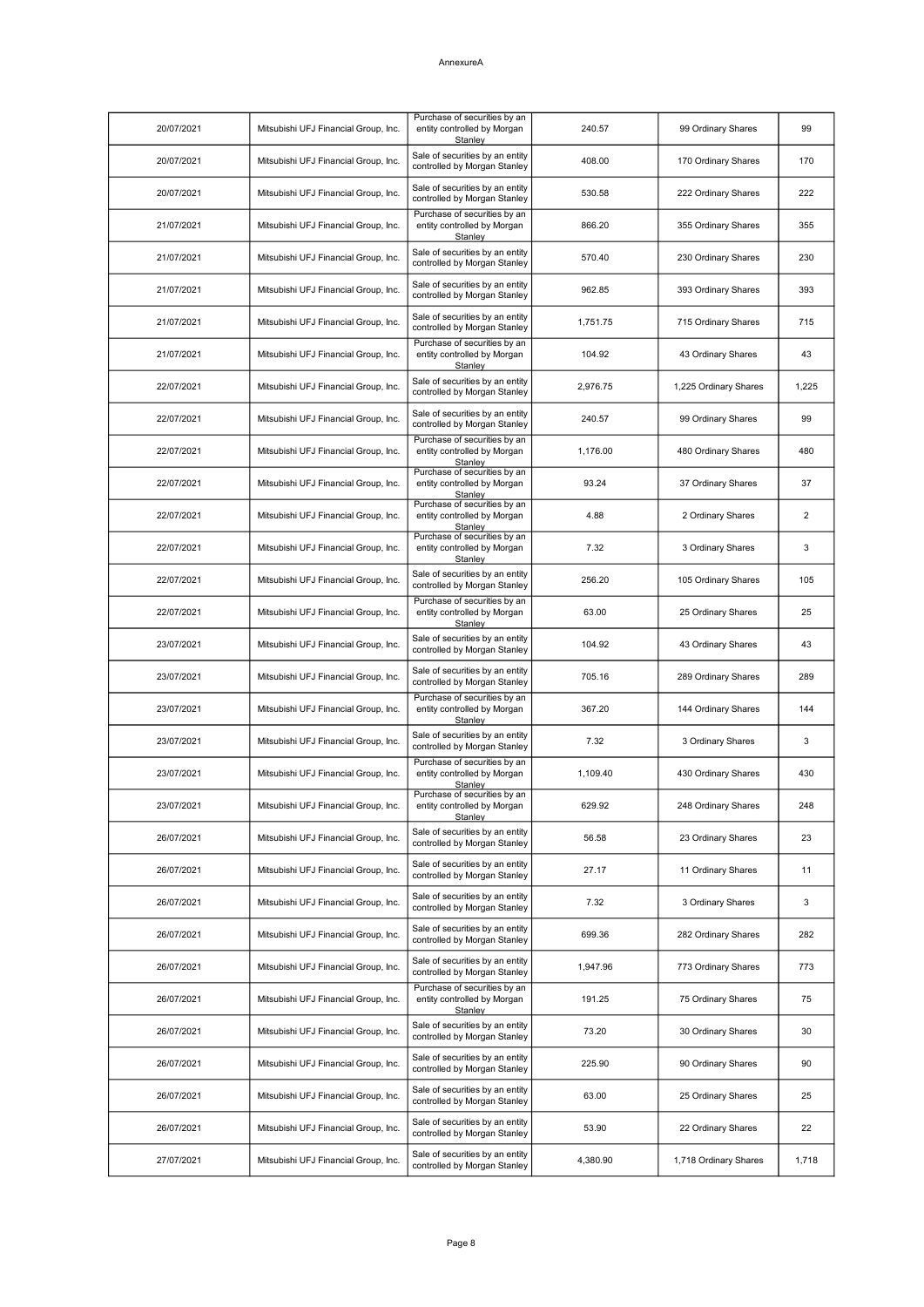| 27/07/2021 | Mitsubishi UFJ Financial Group, Inc. | Sale of securities by an entity<br>controlled by Morgan Stanley                      | 367.20   | 144 Ordinary Shares     | 144     |
|------------|--------------------------------------|--------------------------------------------------------------------------------------|----------|-------------------------|---------|
| 27/07/2021 | Mitsubishi UFJ Financial Group, Inc. | Purchase of securities by an<br>entity controlled by Morgan<br>Stanley               | 401.45   | 155 Ordinary Shares     | 155     |
| 28/07/2021 | Mitsubishi UFJ Financial Group, Inc. | Sale of securities by an entity<br>controlled by Morgan Stanley                      | 191.25   | 75 Ordinary Shares      | 75      |
| 28/07/2021 | Mitsubishi UFJ Financial Group, Inc. | Sale of securities by an entity<br>controlled by Morgan Stanley                      | 2,368.95 | 929 Ordinary Shares     | 929     |
| 29/07/2021 | Mitsubishi UFJ Financial Group, Inc. | Purchase of securities by an<br>entity controlled by Morgan<br>Stanley               | 1,770.00 | 708 Ordinary Shares     | 708     |
| 29/07/2021 | Mitsubishi UFJ Financial Group, Inc. | Purchase of securities by an<br>entity controlled by Morgan<br>Stanley               | 1,383.01 | 551 Ordinary Shares     | 551     |
| 29/07/2021 | Mitsubishi UFJ Financial Group, Inc. | Sale of securities by an entity<br>controlled by Morgan Stanley                      | 4,032.63 | 1,557 Ordinary Shares   | 1,557   |
| 29/07/2021 | Mitsubishi UFJ Financial Group, Inc. | Sale of securities by an entity<br>controlled by Morgan Stanley                      | 401.45   | 155 Ordinary Shares     | 155     |
| 29/07/2021 | Mitsubishi UFJ Financial Group, Inc. | Sale of securities by an entity<br>controlled by Morgan Stanley                      | 844.34   | 326 Ordinary Shares     | 326     |
| 29/07/2021 | Mitsubishi UFJ Financial Group, Inc. | Collateral Returned by an<br>entity controlled by Morgan<br>Stanley - see Annexure B | N/A      | 69,725 Ordinary Shares  | 69,725  |
| 30/07/2021 | Mitsubishi UFJ Financial Group, Inc. | Sale of securities by an entity<br>controlled by Morgan Stanley                      | 977.92   | 382 Ordinary Shares     | 382     |
| 30/07/2021 | Mitsubishi UFJ Financial Group, Inc. | Purchase of securities by an<br>entity controlled by Morgan<br>Stanley               | 3,825.70 | 1,524 Ordinary Shares   | 1,524   |
| 30/07/2021 | Mitsubishi UFJ Financial Group, Inc. | Collateral Received by an<br>entity controlled by Morgan<br>Stanley - see Annexure B | N/A      | 79,940 Ordinary Shares  | 79,940  |
| 02/08/2021 | Mitsubishi UFJ Financial Group, Inc. | Purchase of securities by an<br>entity controlled by Morgan<br>Stanley               | 2,890.22 | 1,143 Ordinary Shares   | 1,143   |
| 02/08/2021 | Mitsubishi UFJ Financial Group, Inc. | Collateral Returned by an<br>entity controlled by Morgan<br>Stanley - see Annexure B | N/A      | 155,785 Ordinary Shares | 155,785 |
| 03/08/2021 | Mitsubishi UFJ Financial Group, Inc. | Borrow Returned by an entity<br>controlled by Morgan Stanley -<br>see Annexure B     | N/A      | 1,524 Ordinary Shares   | 1,524   |
| 03/08/2021 | Mitsubishi UFJ Financial Group, Inc. | Collateral Received by an<br>entity controlled by Morgan<br>Stanley - see Annexure B | N/A      | 157,309 Ordinary Shares | 157,309 |
| 04/08/2021 | Mitsubishi UFJ Financial Group, Inc. | Sale of securities by an entity<br>controlled by Morgan Stanley                      | 70.20    | 27 Ordinary Shares      | 27      |
| 04/08/2021 | Mitsubishi UFJ Financial Group, Inc. | Sale of securities by an entity<br>controlled by Morgan Stanley                      | 15.18    | 6 Ordinary Shares       | 6       |
| 04/08/2021 | Mitsubishi UFJ Financial Group, Inc. | Purchase of securities by an<br>entity controlled by Morgan<br>Stanley               | 1,285.00 | 500 Ordinary Shares     | 500     |
| 04/08/2021 | Mitsubishi UFJ Financial Group, Inc. | Borrow Returned by an entity<br>controlled by Morgan Stanley -<br>see Annexure B     | N/A      | 1,143 Ordinary Shares   | 1,143   |
| 04/08/2021 | Mitsubishi UFJ Financial Group, Inc. | Collateral Returned by an<br>entity controlled by Morgan<br>Stanley - see Annexure B | N/A      | 154,642 Ordinary Shares | 154,642 |
| 05/08/2021 | Mitsubishi UFJ Financial Group, Inc. | Sale of securities by an entity<br>controlled by Morgan Stanley                      | 12.80    | 5 Ordinary Shares       | 5       |
| 05/08/2021 | Mitsubishi UFJ Financial Group, Inc. | Sale of securities by an entity<br>controlled by Morgan Stanley                      | 12.85    | 5 Ordinary Shares       | 5       |
| 05/08/2021 | Mitsubishi UFJ Financial Group, Inc. | Sale of securities by an entity<br>controlled by Morgan Stanley                      | 109.20   | 42 Ordinary Shares      | 42      |
| 05/08/2021 | Mitsubishi UFJ Financial Group, Inc. | Collateral Returned by an<br>entity controlled by Morgan<br>Stanley - see Annexure B | N/A      | 1,524 Ordinary Shares   | 1,524   |
| 06/08/2021 | Mitsubishi UFJ Financial Group, Inc. | Sale of securities by an entity<br>controlled by Morgan Stanley                      | 414.02   | 163 Ordinary Shares     | 163     |
| 06/08/2021 | Mitsubishi UFJ Financial Group, Inc. | Sale of securities by an entity<br>controlled by Morgan Stanley                      | 409.60   | 160 Ordinary Shares     | 160     |
| 06/08/2021 | Mitsubishi UFJ Financial Group, Inc. | Sale of securities by an entity<br>controlled by Morgan Stanley                      | 162.54   | 63 Ordinary Shares      | 63      |
| 06/08/2021 | Mitsubishi UFJ Financial Group, Inc. | Sale of securities by an entity<br>controlled by Morgan Stanley                      | 192.75   | 75 Ordinary Shares      | 75      |
| 06/08/2021 | Mitsubishi UFJ Financial Group, Inc. | Sale of securities by an entity<br>controlled by Morgan Stanley                      | 28.16    | 11 Ordinary Shares      | 11      |
| 06/08/2021 | Mitsubishi UFJ Financial Group, Inc. | Sale of securities by an entity<br>controlled by Morgan Stanley                      | 410.55   | 161 Ordinary Shares     | 161     |
| 06/08/2021 | Mitsubishi UFJ Financial Group, Inc. | Sale of securities by an entity<br>controlled by Morgan Stanley                      | 15.54    | 6 Ordinary Shares       | 6       |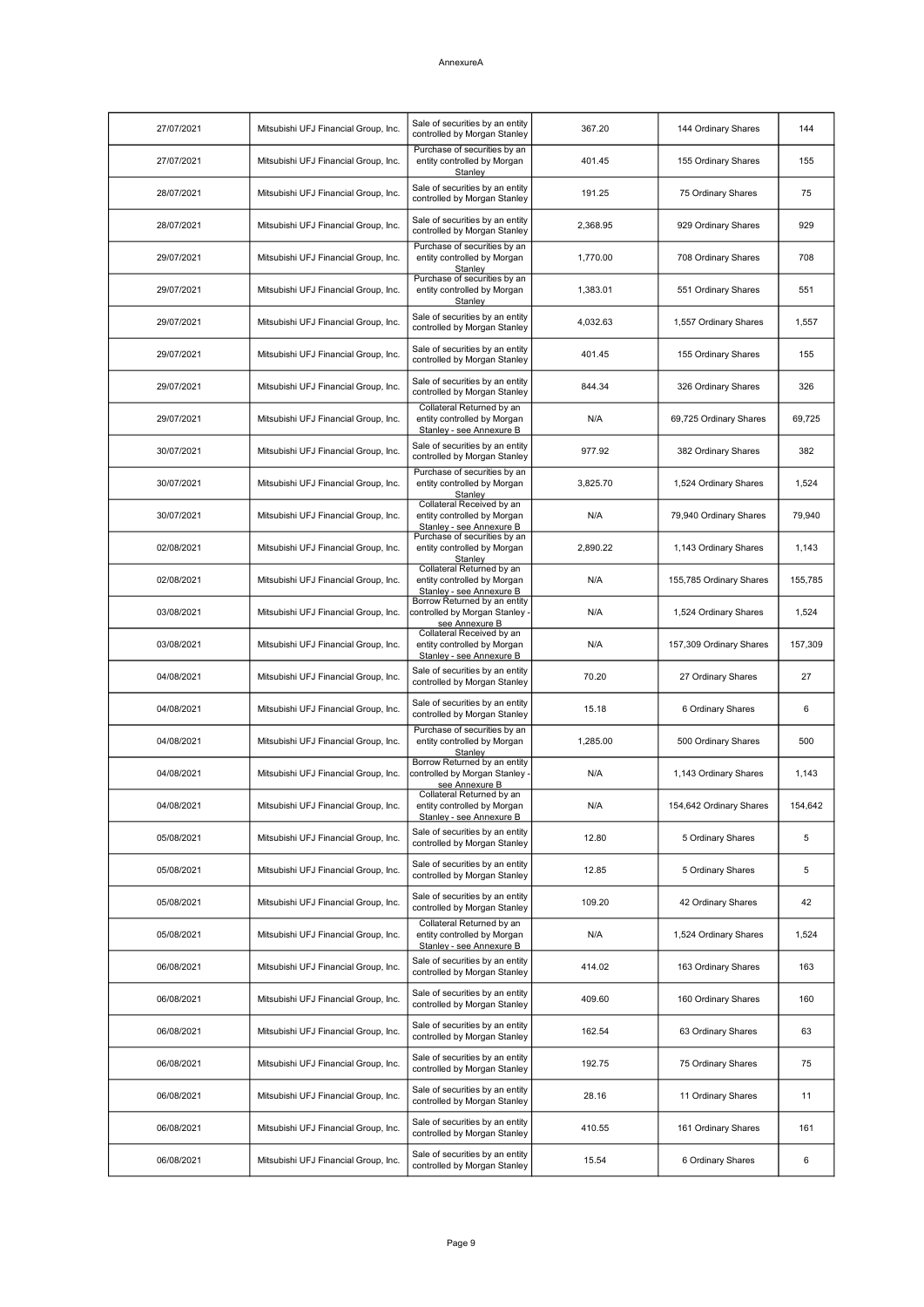| 06/08/2021 | Mitsubishi UFJ Financial Group, Inc. | Collateral Returned by an<br>entity controlled by Morgan<br>Stanley - see Annexure B | N/A        | 1,143 Ordinary Shares   | 1,143   |
|------------|--------------------------------------|--------------------------------------------------------------------------------------|------------|-------------------------|---------|
| 09/08/2021 | Mitsubishi UFJ Financial Group, Inc. | Purchase of securities by an<br>entity controlled by Morgan<br>Stanley               | 1,734.52   | 686 Ordinary Shares     | 686     |
| 09/08/2021 | Mitsubishi UFJ Financial Group, Inc. | Sale of securities by an entity<br>controlled by Morgan Stanley                      | 12.75      | 5 Ordinary Shares       | 5       |
| 09/08/2021 | Mitsubishi UFJ Financial Group, Inc. | Sale of securities by an entity<br>controlled by Morgan Stanley                      | 10.20      | 4 Ordinary Shares       | 4       |
| 10/08/2021 | Mitsubishi UFJ Financial Group, Inc. | Purchase of securities by an<br>entity controlled by Morgan<br>Stanley               | 1,796.16   | 686 Ordinary Shares     | 686     |
| 10/08/2021 | Mitsubishi UFJ Financial Group, Inc. | Sale of securities by an entity<br>controlled by Morgan Stanley                      | 883.20     | 345 Ordinary Shares     | 345     |
| 10/08/2021 | Mitsubishi UFJ Financial Group, Inc. | Purchase of securities by an<br>entity controlled by Morgan<br>Stanley               | 943.80     | 363 Ordinary Shares     | 363     |
| 11/08/2021 | Mitsubishi UFJ Financial Group, Inc. | Purchase of securities by an<br>entity controlled by First<br>Sentier Investors      | 49,681.38  | 18221 Ordinary Shares   | 18,221  |
| 11/08/2021 | Mitsubishi UFJ Financial Group, Inc. | Sale of securities by an entity<br>controlled by Morgan Stanley                      | 70.00      | 28 Ordinary Shares      | 28      |
| 11/08/2021 | Mitsubishi UFJ Financial Group, Inc. | Purchase of securities by an<br>entity controlled by Morgan<br>Stanley               | 2.777.50   | 1,029 Ordinary Shares   | 1,029   |
| 11/08/2021 | Mitsubishi UFJ Financial Group, Inc. | Borrow Returned by an entity<br>controlled by Morgan Stanley -<br>see Annexure B     | N/A        | 686 Ordinary Shares     | 686     |
| 11/08/2021 | Mitsubishi UFJ Financial Group, Inc. | Collateral Received by an<br>entity controlled by Morgan<br>Stanley - see Annexure B | N/A        | 162,647 Ordinary Shares | 162,647 |
| 12/08/2021 | Mitsubishi UFJ Financial Group, Inc. | Sale of securities by an entity<br>controlled by Morgan Stanley                      | 105.78     | 41 Ordinary Shares      | 41      |
| 12/08/2021 | Mitsubishi UFJ Financial Group, Inc. | Sale of securities by an entity<br>controlled by Morgan Stanley                      | 1,091.34   | 423 Ordinary Shares     | 423     |
| 12/08/2021 | Mitsubishi UFJ Financial Group, Inc. | Borrow Returned by an entity<br>controlled by Morgan Stanley -<br>see Annexure B     | N/A        | 686 Ordinary Shares     | 686     |
| 12/08/2021 | Mitsubishi UFJ Financial Group, Inc. | Collateral Returned by an<br>entity controlled by Morgan<br>Stanley - see Annexure B | N/A        | 142,934 Ordinary Shares | 142,934 |
| 13/08/2021 | Mitsubishi UFJ Financial Group, Inc. | Purchase of securities by an<br>entity controlled by Morgan<br>Stanley               | 274.00     | 100 Ordinary Shares     | 100     |
| 13/08/2021 | Mitsubishi UFJ Financial Group, Inc. | Borrow Returned by an entity<br>controlled by Morgan Stanley -<br>see Annexure B     | N/A        | 1,029 Ordinary Shares   | 1,029   |
| 13/08/2021 | Mitsubishi UFJ Financial Group, Inc. | Collateral Returned by an<br>entity controlled by Morgan<br>Stanley - see Annexure B | N/A        | 17,998 Ordinary Shares  | 17,998  |
| 16/08/2021 | Mitsubishi UFJ Financial Group, Inc. | Purchase of securities by an<br>entity controlled by First<br>Sentier Investors      | 110,344.00 | 40000 Ordinary Shares   | 40,000  |
| 16/08/2021 | Mitsubishi UFJ Financial Group, Inc. | Purchase of securities by an<br>entity controlled by Morgan<br><b>Stanley</b>        | 193.89     | 69 Ordinary Shares      | 69      |
| 16/08/2021 | Mitsubishi UFJ Financial Group, Inc. | Purchase of securities by an<br>entity controlled by Morgan<br>Stanley               | 1,168.75   | 425 Ordinary Shares     | 425     |
| 16/08/2021 | Mitsubishi UFJ Financial Group, Inc. | Sale of securities by an entity<br>controlled by Morgan Stanley                      | 22.00      | 8 Ordinary Shares       | 8       |
| 16/08/2021 | Mitsubishi UFJ Financial Group, Inc. | Collateral Received by an<br>entity controlled by Morgan<br>Stanley - see Annexure B | N/A        | 8 Ordinary Shares       | 8       |
| 17/08/2021 | Mitsubishi UFJ Financial Group, Inc. | Purchase of securities by an<br>entity controlled by First<br>Sentier Investors      | 102,842.35 | 37150 Ordinary Shares   | 37,150  |
| 17/08/2021 | Mitsubishi UFJ Financial Group, Inc. | Collateral Returned by an<br>entity controlled by Morgan<br>Stanley - see Annexure B | N/A        | 1,723 Ordinary Shares   | 1,723   |
| 18/08/2021 | Mitsubishi UFJ Financial Group, Inc. | Purchase of securities by an<br>entity controlled by First<br>Sentier Investors      | 106,981.86 | 38962 Ordinary Shares   | 38,962  |
| 19/08/2021 | Mitsubishi UFJ Financial Group, Inc. | Purchase of securities by an<br>entity controlled by First<br>Sentier Investors      | 53,172.28  | 19341 Ordinary Shares   | 19,341  |
| 20/08/2021 | Mitsubishi UFJ Financial Group, Inc. | Purchase of securities by an<br>entity controlled by First<br>Sentier Investors      | 37,346.14  | 13904 Ordinary Shares   | 13,904  |
| 20/08/2021 | Mitsubishi UFJ Financial Group, Inc. | Purchase of securities by an<br>entity controlled by First<br>Sentier Investors      | 64,004.56  | 23631 Ordinary Shares   | 23,631  |
| 20/08/2021 | Mitsubishi UFJ Financial Group, Inc. | Purchase of securities by an<br>entity controlled by Morgan<br>Stanley               | 1,388.84   | 514 Ordinary Shares     | 514     |
| 23/08/2021 | Mitsubishi UFJ Financial Group, Inc. | Purchase of securities by an<br>entity controlled by First<br>Sentier Investors      | 105,036.11 | 38713 Ordinary Shares   | 38,713  |
| 23/08/2021 | Mitsubishi UFJ Financial Group, Inc. | Purchase of securities by an<br>entity controlled by First<br>Sentier Investors      | 32,829.97  | 12105 Ordinary Shares   | 12,105  |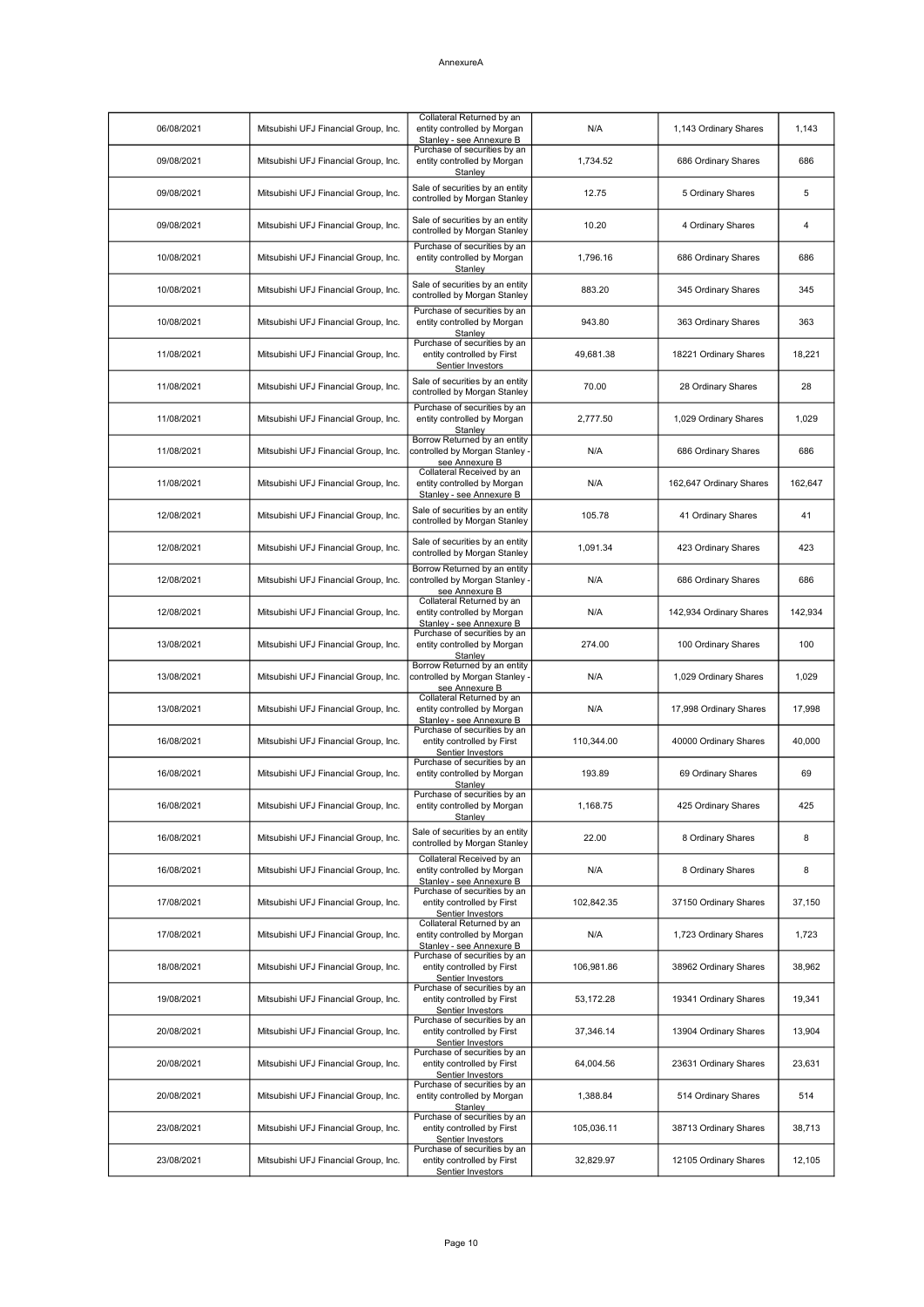| 23/08/2021 | Mitsubishi UFJ Financial Group, Inc. | Purchase of securities by an<br>entity controlled by Morgan<br>Stanley                      | 783.00     | 290 Ordinary Shares     | 290     |
|------------|--------------------------------------|---------------------------------------------------------------------------------------------|------------|-------------------------|---------|
| 23/08/2021 | Mitsubishi UFJ Financial Group, Inc. | Sale of securities by an entity<br>controlled by Morgan Stanley                             | 241.12     | 88 Ordinary Shares      | 88      |
| 23/08/2021 | Mitsubishi UFJ Financial Group, Inc. | Purchase of securities by an<br>entity controlled by Morgan<br>Stanley                      | 43.84      | 16 Ordinary Shares      | 16      |
| 23/08/2021 | Mitsubishi UFJ Financial Group, Inc. | Collateral Received by an<br>entity controlled by Morgan<br>Stanley - see Annexure B        | N/A        | 113,248 Ordinary Shares | 113,248 |
| 24/08/2021 | Mitsubishi UFJ Financial Group, Inc. | Purchase of securities by an<br>entity controlled by First<br>Sentier Investors             | 1,165.71   | 427 Ordinary Shares     | 427     |
| 24/08/2021 | Mitsubishi UFJ Financial Group, Inc. | Purchase of securities by an<br>entity controlled by First<br>Sentier Investors             | 409,471.73 | 152203 Ordinary Shares  | 152,203 |
| 24/08/2021 | Mitsubishi UFJ Financial Group, Inc. | Sale of securities by an entity<br>controlled by Morgan Stanley                             | 8.16       | 3 Ordinary Shares       | 3       |
| 24/08/2021 | Mitsubishi UFJ Financial Group, Inc. | Sale of securities by an entity<br>controlled by Morgan Stanley                             | 687.74     | 251 Ordinary Shares     | 251     |
| 24/08/2021 | Mitsubishi UFJ Financial Group, Inc. | Borrow Returned by an entity<br>controlled by Morgan Stanley <sub>'</sub><br>see Annexure B | N/A        | 514 Ordinary Shares     | 514     |
| 24/08/2021 | Mitsubishi UFJ Financial Group, Inc. | Collateral Returned by an<br>entity controlled by Morgan<br>Stanley - see Annexure B        | N/A        | 112,734 Ordinary Shares | 112,734 |
| 25/08/2021 | Mitsubishi UFJ Financial Group, Inc. | Purchase of securities by an<br>entity controlled by Morgan<br>Stanley                      | 1,691.04   | 624 Ordinary Shares     | 624     |
| 25/08/2021 | Mitsubishi UFJ Financial Group, Inc. | Purchase of securities by an<br>entity controlled by Morgan<br>Stanley                      | 1,392.92   | 514 Ordinary Shares     | 514     |
| 26/08/2021 | Mitsubishi UFJ Financial Group, Inc. | Sale of securities by an entity<br>controlled by Morgan Stanley                             | 1,006.06   | 374 Ordinary Shares     | 374     |
| 26/08/2021 | Mitsubishi UFJ Financial Group, Inc. | Collateral Returned by an<br>entity controlled by Morgan<br>Stanley - see Annexure B        | N/A        | 514 Ordinary Shares     | 514     |
| 27/08/2021 | Mitsubishi UFJ Financial Group, Inc. | Sale of securities by an entity<br>controlled by Morgan Stanley                             | 210.93     | 79 Ordinary Shares      | 79      |
| 27/08/2021 | Mitsubishi UFJ Financial Group, Inc. | Purchase of securities by an<br>entity controlled by Morgan<br>Stanley                      | 617.45     | 233 Ordinary Shares     | 233     |
| 27/08/2021 | Mitsubishi UFJ Financial Group, Inc. | Purchase of securities by an<br>entity controlled by Morgan<br>Stanley                      | 98.05      | 37 Ordinary Shares      | 37      |
| 27/08/2021 | Mitsubishi UFJ Financial Group, Inc. | Sale of securities by an entity<br>controlled by Morgan Stanley                             | 445.89     | 167 Ordinary Shares     | 167     |
| 27/08/2021 | Mitsubishi UFJ Financial Group, Inc. | Sale of securities by an entity<br>controlled by Morgan Stanley                             | 496.80     | 184 Ordinary Shares     | 184     |
| 27/08/2021 | Mitsubishi UFJ Financial Group, Inc. | Purchase of securities by an<br>entity controlled by Morgan<br>Stanley                      | 64.08      | 24 Ordinary Shares      | 24      |
| 27/08/2021 | Mitsubishi UFJ Financial Group, Inc. | Borrow Returned by an entity<br>controlled by Morgan Stanley -<br>see Annexure B            | N/A        | 514 Ordinary Shares     | 514     |
| 30/08/2021 | Mitsubishi UFJ Financial Group, Inc. | Sale of securities by an entity<br>controlled by Morgan Stanley                             | 2,493.65   | 941 Ordinary Shares     | 941     |
| 30/08/2021 | Mitsubishi UFJ Financial Group, Inc. | Purchase of securities by an<br>entity controlled by Morgan<br>Stanley                      | 119.38     | 47 Ordinary Shares      | 47      |
| 30/08/2021 | Mitsubishi UFJ Financial Group, Inc. | Purchase of securities by an<br>entity controlled by Morgan<br>Stanley                      | 73.66      | 29 Ordinary Shares      | 29      |
| 30/08/2021 | Mitsubishi UFJ Financial Group, Inc. | Sale of securities by an entity<br>controlled by Morgan Stanley                             | 881.72     | 329 Ordinary Shares     | 329     |
| 30/08/2021 | Mitsubishi UFJ Financial Group, Inc. | Purchase of securities by an<br>entity controlled by Morgan<br>Stanley                      | 30.72      | 12 Ordinary Shares      | 12      |
| 30/08/2021 | Mitsubishi UFJ Financial Group, Inc. | Purchase of securities by an<br>entity controlled by Morgan<br>Stanley                      | 358.14     | 141 Ordinary Shares     | 141     |
| 31/08/2021 | Mitsubishi UFJ Financial Group, Inc. | Purchase of securities by an<br>entity controlled by Morgan<br>Stanley                      | 26.20      | 10 Ordinary Shares      | 10      |
| 01/09/2021 | Mitsubishi UFJ Financial Group, Inc. | Sale of securities by an entity<br>controlled by Morgan Stanley                             | 25.40      | 10 Ordinary Shares      | 10      |
| 01/09/2021 | Mitsubishi UFJ Financial Group, Inc. | Purchase of securities by an<br>entity controlled by Morgan<br>Stanley                      | 143.64     | 57 Ordinary Shares      | 57      |
| 01/09/2021 | Mitsubishi UFJ Financial Group, Inc. | Sale of securities by an entity<br>controlled by Morgan Stanley                             | 73.66      | 29 Ordinary Shares      | 29      |
| 01/09/2021 | Mitsubishi UFJ Financial Group, Inc. | Purchase of securities by an<br>entity controlled by Morgan<br>Stanley                      | 212.50     | 85 Ordinary Shares      | 85      |
| 01/09/2021 | Mitsubishi UFJ Financial Group, Inc. | Sale of securities by an entity<br>controlled by Morgan Stanley                             | 508.00     | 200 Ordinary Shares     | 200     |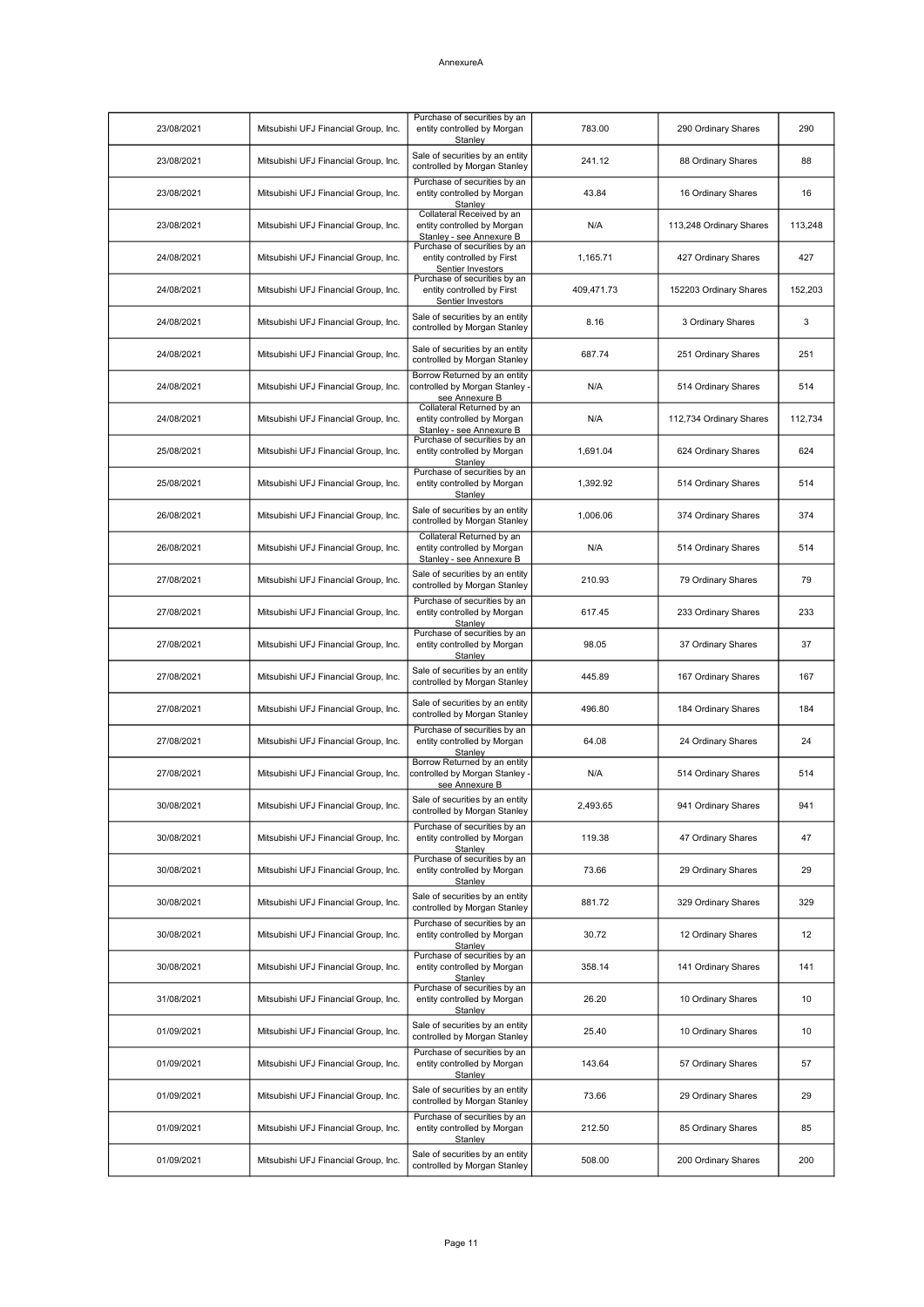| 02/09/2021 | Mitsubishi UFJ Financial Group, Inc. | Sale of securities by an entity<br>controlled by Morgan Stanley                      | 344.47    | 133 Ordinary Shares    | 133            |
|------------|--------------------------------------|--------------------------------------------------------------------------------------|-----------|------------------------|----------------|
| 02/09/2021 | Mitsubishi UFJ Financial Group, Inc. | Purchase of securities by an<br>entity controlled by Morgan<br>Stanley               | 4,842.50  | 1,937 Ordinary Shares  | 1,937          |
| 02/09/2021 | Mitsubishi UFJ Financial Group, Inc. | Sale of securities by an entity<br>controlled by Morgan Stanley                      | 569.80    | 220 Ordinary Shares    | 220            |
| 03/09/2021 | Mitsubishi UFJ Financial Group, Inc. | Sale of securities by an entity<br>controlled by Morgan Stanley                      | 678.04    | 268 Ordinary Shares    | 268            |
| 03/09/2021 | Mitsubishi UFJ Financial Group, Inc. | Sale of securities by an entity<br>controlled by Morgan Stanley                      | 120.48    | 48 Ordinary Shares     | 48             |
| 03/09/2021 | Mitsubishi UFJ Financial Group, Inc. | Sale of securities by an entity<br>controlled by Morgan Stanley                      | 1,601.38  | 638 Ordinary Shares    | 638            |
| 03/09/2021 | Mitsubishi UFJ Financial Group, Inc. | Sale of securities by an entity<br>controlled by Morgan Stanley                      | 2,299.00  | 950 Ordinary Shares    | 950            |
| 03/09/2021 | Mitsubishi UFJ Financial Group, Inc. | Purchase of securities by an<br>entity controlled by Morgan<br>Stanley               | 1,310.10  | 514 Ordinary Shares    | 514            |
| 03/09/2021 | Mitsubishi UFJ Financial Group, Inc. | Sale of securities by an entity<br>controlled by Morgan Stanley                      | 744.00    | 300 Ordinary Shares    | 300            |
| 03/09/2021 | Mitsubishi UFJ Financial Group, Inc. | Sale of securities by an entity<br>controlled by Morgan Stanley                      | 857.09    | 347 Ordinary Shares    | 347            |
| 03/09/2021 | Mitsubishi UFJ Financial Group, Inc. | Sale of securities by an entity<br>controlled by Morgan Stanley                      | 871.50    | 350 Ordinary Shares    | 350            |
| 06/09/2021 | Mitsubishi UFJ Financial Group, Inc. | Purchase of securities by an<br>entity controlled by First<br>Sentier Investors      | 67,557.25 | 27624 Ordinary Shares  | 27,624         |
| 06/09/2021 | Mitsubishi UFJ Financial Group, Inc. | Purchase of securities by an<br>entity controlled by Morgan<br>Stanlev               | 1,253.09  | 514 Ordinary Shares    | 514            |
| 06/09/2021 | Mitsubishi UFJ Financial Group, Inc. | Purchase of securities by an<br>entity controlled by Morgan<br>Stanley               | 2.43      | 1 Ordinary Share       | 1              |
| 06/09/2021 | Mitsubishi UFJ Financial Group, Inc. | Sale of securities by an entity<br>controlled by Morgan Stanley                      | 7,043.40  | 2,730 Ordinary Shares  | 2,730          |
| 06/09/2021 | Mitsubishi UFJ Financial Group, Inc. | Sale of securities by an entity<br>controlled by Morgan Stanley                      | 7,394.28  | 2,866 Ordinary Shares  | 2,866          |
| 06/09/2021 | Mitsubishi UFJ Financial Group, Inc. | Purchase of securities by an<br>entity controlled by Morgan<br>Stanley               | 85.05     | 35 Ordinary Shares     | 35             |
| 07/09/2021 | Mitsubishi UFJ Financial Group, Inc. | Sale of securities by an entity<br>controlled by Morgan Stanley                      | 627.44    | 253 Ordinary Shares    | 253            |
| 07/09/2021 | Mitsubishi UFJ Financial Group, Inc. | Sale of securities by an entity<br>controlled by Morgan Stanley                      | 624.91    | 253 Ordinary Shares    | 253            |
| 07/09/2021 | Mitsubishi UFJ Financial Group, Inc. | Sale of securities by an entity<br>controlled by Morgan Stanley                      | 2.50      | 1 Ordinary Share       | 1              |
| 07/09/2021 | Mitsubishi UFJ Financial Group, Inc. | Purchase of securities by an<br>entity controlled by Morgan<br>Stanley               | 17.08     | 7 Ordinary Shares      | 7              |
| 07/09/2021 | Mitsubishi UFJ Financial Group, Inc. | Sale of securities by an entity<br>controlled by Morgan Stanley                      | 632.50    | 253 Ordinary Shares    | 253            |
| 07/09/2021 | Mitsubishi UFJ Financial Group, Inc. | Borrow Returned by an entity<br>controlled by Morgan Stanley -<br>see Annexure B     | N/A       | 2 Ordinary Shares      | $\overline{2}$ |
| 08/09/2021 | Mitsubishi UFJ Financial Group, Inc. | Purchase of securities by an<br>entity controlled by First<br>Sentier Investors      | 95,494.79 | 39508 Ordinary Shares  | 39,508         |
| 08/09/2021 | Mitsubishi UFJ Financial Group, Inc. | Collateral Received by an<br>entity controlled by Morgan<br>Stanley - see Annexure B | N/A       | 69,021 Ordinary Shares | 69,021         |
| 09/09/2021 | Mitsubishi UFJ Financial Group, Inc. | Purchase of securities by an<br>entity controlled by First<br>Sentier Investors      | 62,045.62 | 26097 Ordinary Shares  | 26,097         |
| 09/09/2021 | Mitsubishi UFJ Financial Group, Inc. | Sale of securities by an entity<br>controlled by Morgan Stanley                      | 456.49    | 191 Ordinary Shares    | 191            |
| 09/09/2021 | Mitsubishi UFJ Financial Group, Inc. | Collateral Received by an<br>entity controlled by Morgan<br>Stanley - see Annexure B | N/A       | 148 Ordinary Shares    | 148            |
| 10/09/2021 | Mitsubishi UFJ Financial Group, Inc. | Sale of securities by an entity<br>controlled by Morgan Stanley                      | 468.48    | 192 Ordinary Shares    | 192            |
| 10/09/2021 | Mitsubishi UFJ Financial Group, Inc. | Purchase of securities by an<br>entity controlled by Morgan<br>Stanley               | 30.68     | 13 Ordinary Shares     | 13             |
| 13/09/2021 | Mitsubishi UFJ Financial Group, Inc. | Purchase of securities by an<br>entity controlled by Morgan<br>Stanley               | 7.08      | 3 Ordinary Shares      | 3              |
| 13/09/2021 | Mitsubishi UFJ Financial Group, Inc. | Purchase of securities by an<br>entity controlled by Morgan<br>Stanley               | 317.58    | 134 Ordinary Shares    | 134            |
| 13/09/2021 | Mitsubishi UFJ Financial Group, Inc. | Purchase of securities by an<br>entity controlled by Morgan<br>Stanley               | 325.35    | 135 Ordinary Shares    | 135            |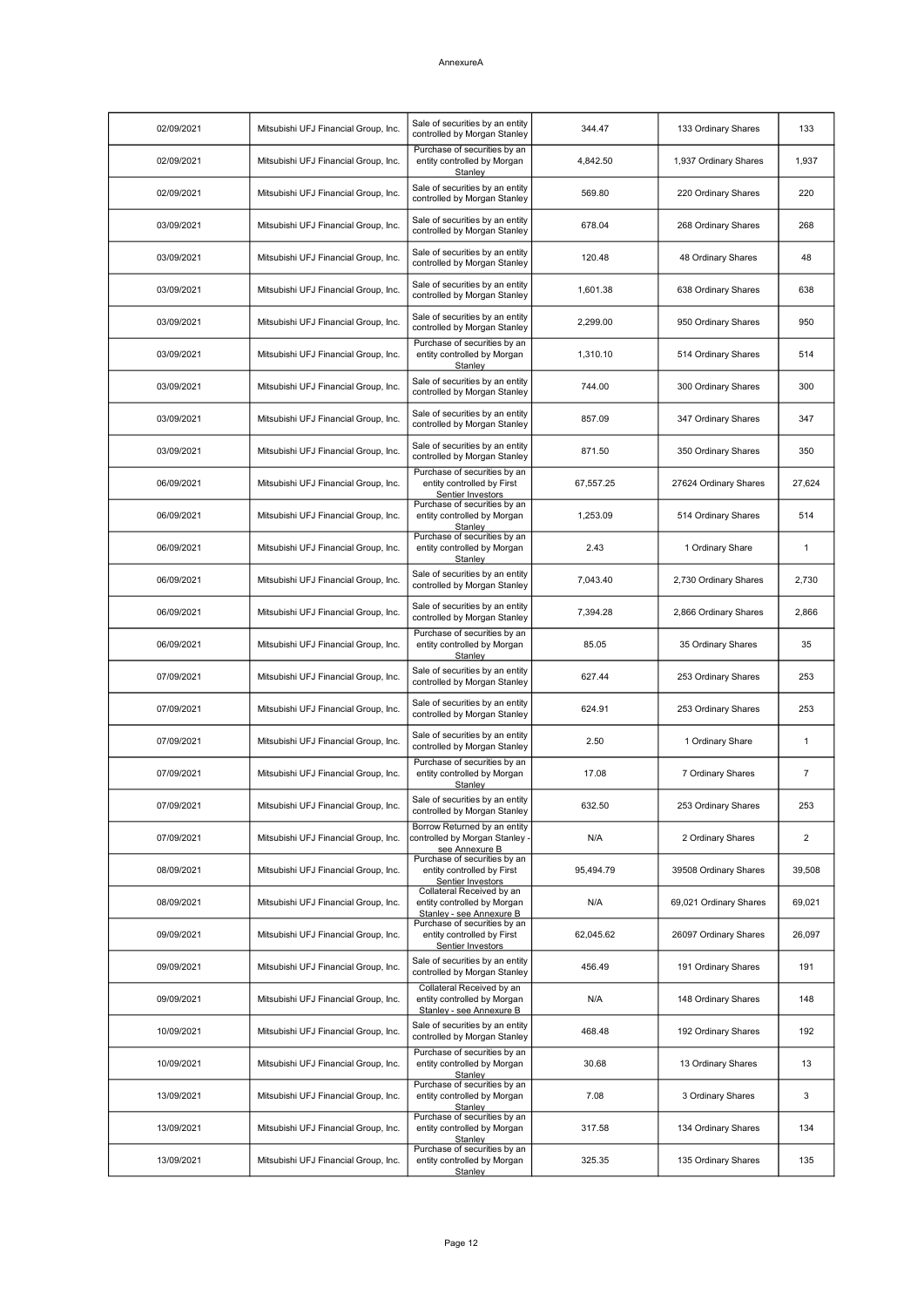| 13/09/2021 | Mitsubishi UFJ Financial Group, Inc. | Sale of securities by an entity<br>controlled by Morgan Stanley                      | 73.47    | 31 Ordinary Shares      | 31             |
|------------|--------------------------------------|--------------------------------------------------------------------------------------|----------|-------------------------|----------------|
| 13/09/2021 | Mitsubishi UFJ Financial Group, Inc. | Purchase of securities by an<br>entity controlled by Morgan<br>Stanley               | 322.65   | 135 Ordinary Shares     | 135            |
| 14/09/2021 | Mitsubishi UFJ Financial Group, Inc. | Purchase of securities by an<br>entity controlled by Morgan<br>Stanley               | 30.81    | 13 Ordinary Shares      | 13             |
| 14/09/2021 | Mitsubishi UFJ Financial Group, Inc. | Purchase of securities by an<br>entity controlled by Morgan<br>Stanley               | 110.40   | 46 Ordinary Shares      | 46             |
| 14/09/2021 | Mitsubishi UFJ Financial Group, Inc. | Purchase of securities by an<br>entity controlled by Morgan<br>Stanley               | 9.68     | 4 Ordinary Shares       | 4              |
| 14/09/2021 | Mitsubishi UFJ Financial Group, Inc. | Purchase of securities by an<br>entity controlled by Morgan<br>Stanley               | 4.82     | 2 Ordinary Shares       | $\overline{2}$ |
| 15/09/2021 | Mitsubishi UFJ Financial Group, Inc. | Purchase of securities by an<br>entity controlled by Morgan<br>Stanley               | 9.40     | 4 Ordinary Shares       | $\overline{4}$ |
| 15/09/2021 | Mitsubishi UFJ Financial Group, Inc. | Sale of securities by an entity<br>controlled by Morgan Stanley                      | 829.04   | 344 Ordinary Shares     | 344            |
| 15/09/2021 | Mitsubishi UFJ Financial Group, Inc. | Purchase of securities by an<br>entity controlled by Morgan<br>Stanley               | 9.44     | 4 Ordinary Shares       | 4              |
| 15/09/2021 | Mitsubishi UFJ Financial Group, Inc. | Purchase of securities by an<br>entity controlled by Morgan<br>Stanley               | 9.52     | 4 Ordinary Shares       | 4              |
| 15/09/2021 | Mitsubishi UFJ Financial Group, Inc. | Purchase of securities by an<br>entity controlled by Morgan<br>Stanley               | 336.99   | 141 Ordinary Shares     | 141            |
| 15/09/2021 | Mitsubishi UFJ Financial Group, Inc. | Purchase of securities by an<br>entity controlled by Morgan<br>Stanley               | 1,545.71 | 645 Ordinary Shares     | 645            |
| 15/09/2021 | Mitsubishi UFJ Financial Group, Inc. | Sale of securities by an entity<br>controlled by Morgan Stanley                      | 132.16   | 56 Ordinary Shares      | 56             |
| 15/09/2021 | Mitsubishi UFJ Financial Group, Inc. | Sale of securities by an entity<br>controlled by Morgan Stanley                      | 7.08     | 3 Ordinary Shares       | 3              |
| 15/09/2021 | Mitsubishi UFJ Financial Group, Inc. | Purchase of securities by an<br>entity controlled by Morgan<br>Stanley               | 9.48     | 4 Ordinary Shares       | 4              |
| 16/09/2021 | Mitsubishi UFJ Financial Group, Inc. | Purchase of securities by an<br>entity controlled by Morgan<br>Stanley               | 1,545.46 | 645 Ordinary Shares     | 645            |
| 16/09/2021 | Mitsubishi UFJ Financial Group, Inc. | Purchase of securities by an<br>entity controlled by Morgan<br>Stanlev               | 4,166.40 | 1,736 Ordinary Shares   | 1,736          |
| 17/09/2021 | Mitsubishi UFJ Financial Group, Inc. | Sale of securities by an entity<br>controlled by Morgan Stanley                      | 41.14    | 17 Ordinary Shares      | 17             |
| 17/09/2021 | Mitsubishi UFJ Financial Group, Inc. | Purchase of securities by an<br>entity controlled by Morgan<br>Stanlev               | 4,980.02 | 2,054 Ordinary Shares   | 2,054          |
| 17/09/2021 | Mitsubishi UFJ Financial Group, Inc. | Purchase of securities by an<br>entity controlled by Morgan<br>Stanley               | 353.54   | 147 Ordinary Shares     | 147            |
| 20/09/2021 | Mitsubishi UFJ Financial Group, Inc. | Purchase of securities by an<br>entity controlled by Morgan<br><b>Stanley</b>        | 14.58    | 6 Ordinary Shares       | 6              |
| 20/09/2021 | Mitsubishi UFJ Financial Group, Inc. | Purchase of securities by an<br>entity controlled by Morgan<br>Stanley               | 113.16   | 46 Ordinary Shares      | 46             |
| 20/09/2021 | Mitsubishi UFJ Financial Group, Inc. | Purchase of securities by an<br>entity controlled by Morgan<br>Stanley               | 1,533.70 | 626 Ordinary Shares     | 626            |
| 20/09/2021 | Mitsubishi UFJ Financial Group, Inc. | Purchase of securities by an<br>entity controlled by Morgan<br>Stanley               | 14.52    | 6 Ordinary Shares       | 6              |
| 20/09/2021 | Mitsubishi UFJ Financial Group, Inc. | Purchase of securities by an<br>entity controlled by Morgan<br>Stanley               | 2.40     | 1 Ordinary Share        | $\mathbf{1}$   |
| 20/09/2021 | Mitsubishi UFJ Financial Group, Inc. | Collateral Returned by an<br>entity controlled by Morgan<br>Stanley - see Annexure B | N/A      | 69,169 Ordinary Shares  | 69,169         |
| 21/09/2021 | Mitsubishi UFJ Financial Group, Inc. | Purchase of securities by an<br>entity controlled by Morgan<br>Stanley               | 14.28    | 6 Ordinary Shares       | 6              |
| 21/09/2021 | Mitsubishi UFJ Financial Group, Inc. | Purchase of securities by an<br>entity controlled by Morgan<br>Stanley               | 7.11     | 3 Ordinary Shares       | 3              |
| 21/09/2021 | Mitsubishi UFJ Financial Group, Inc. | Sale of securities by an entity<br>controlled by Morgan Stanley                      | 854.00   | 350 Ordinary Shares     | 350            |
| 21/09/2021 | Mitsubishi UFJ Financial Group, Inc. | Purchase of securities by an<br>entity controlled by Morgan<br>Stanley               | 578.38   | 242 Ordinary Shares     | 242            |
| 21/09/2021 | Mitsubishi UFJ Financial Group, Inc. | Collateral Received by an<br>entity controlled by Morgan<br>Stanley - see Annexure B | N/A      | 109,362 Ordinary Shares | 109,362        |
| 22/09/2021 | Mitsubishi UFJ Financial Group, Inc. | Purchase of securities by an<br>entity controlled by Morgan<br>Stanley               | 28.80    | 12 Ordinary Shares      | 12             |
| 22/09/2021 | Mitsubishi UFJ Financial Group, Inc. | Purchase of securities by an<br>entity controlled by Morgan<br>Stanley               | 4.82     | 2 Ordinary Shares       | 2              |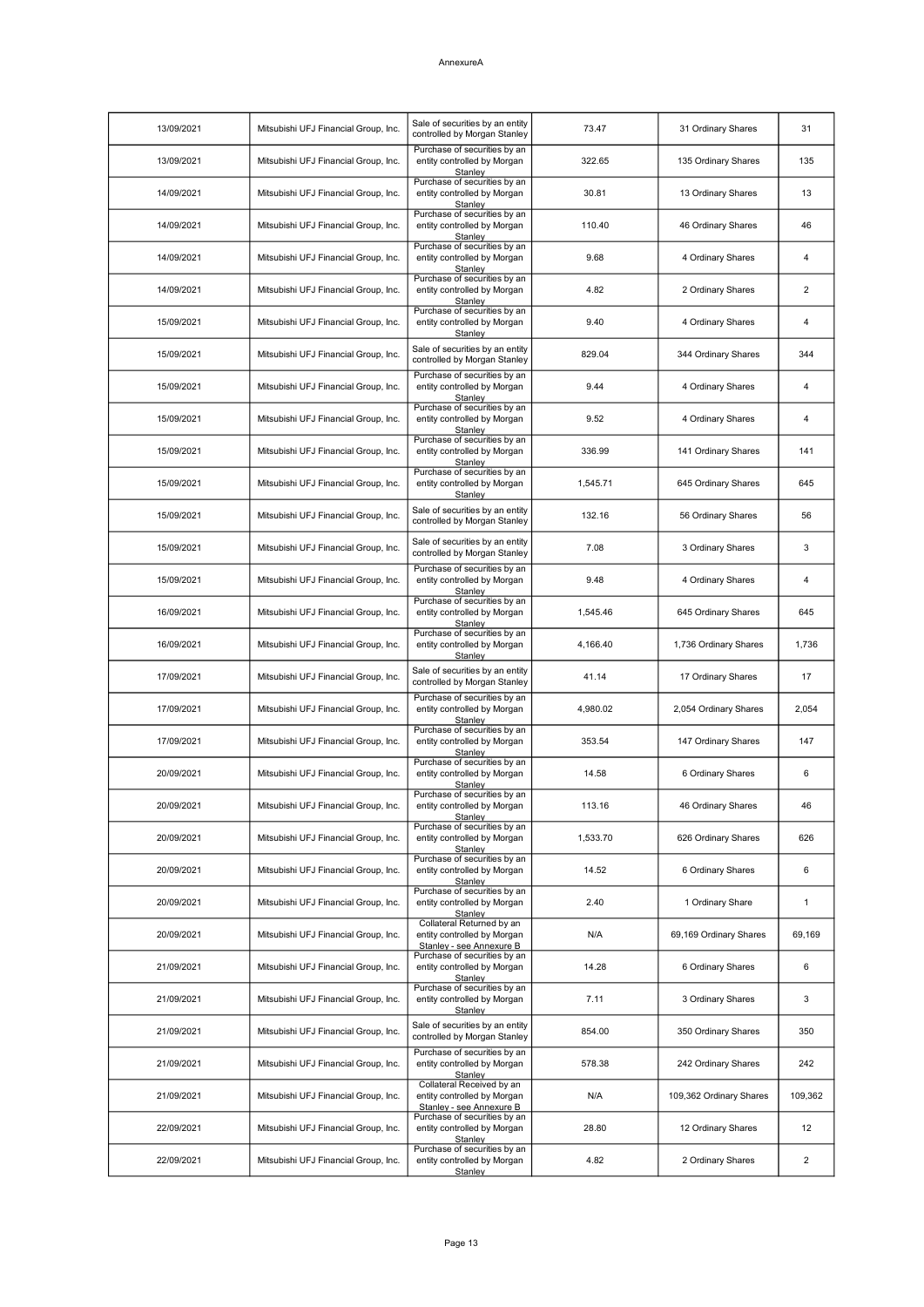| 22/09/2021 | Mitsubishi UFJ Financial Group, Inc. | Purchase of securities by an<br>entity controlled by Morgan<br>Stanley               | 1,205.00   | 500 Ordinary Shares     | 500     |
|------------|--------------------------------------|--------------------------------------------------------------------------------------|------------|-------------------------|---------|
| 22/09/2021 | Mitsubishi UFJ Financial Group, Inc. | Purchase of securities by an<br>entity controlled by Morgan<br>Stanley               | 19.12      | 8 Ordinary Shares       | 8       |
| 22/09/2021 | Mitsubishi UFJ Financial Group, Inc. | Sale of securities by an entity<br>controlled by Morgan Stanley                      | 112.24     | 46 Ordinary Shares      | 46      |
| 22/09/2021 | Mitsubishi UFJ Financial Group, Inc. | Purchase of securities by an<br>entity controlled by Morgan<br>Stanley               | 19.20      | 8 Ordinary Shares       | 8       |
| 23/09/2021 | Mitsubishi UFJ Financial Group, Inc. | Purchase of securities by an<br>entity controlled by Morgan<br>Stanley               | 12.00      | 5 Ordinary Shares       | 5       |
| 23/09/2021 | Mitsubishi UFJ Financial Group, Inc. | Purchase of securities by an<br>entity controlled by Morgan<br>Stanley               | 26.29      | 11 Ordinary Shares      | 11      |
| 23/09/2021 | Mitsubishi UFJ Financial Group, Inc. | Sale of securities by an entity<br>controlled by Morgan Stanley                      | 1,258.02   | 522 Ordinary Shares     | 522     |
| 23/09/2021 | Mitsubishi UFJ Financial Group, Inc. | Purchase of securities by an<br>entity controlled by Morgan<br>Stanley               | 74.40      | 31 Ordinary Shares      | 31      |
| 24/09/2021 | Mitsubishi UFJ Financial Group, Inc. | Purchase of securities by an<br>entity controlled by First<br>Sentier Investors      | 66,129.05  | 29580 Ordinary Shares   | 29,580  |
| 24/09/2021 | Mitsubishi UFJ Financial Group, Inc. | Sale of securities by an entity<br>controlled by Morgan Stanley                      | 19.20      | 8 Ordinary Shares       | 8       |
| 24/09/2021 | Mitsubishi UFJ Financial Group, Inc. | Sale of securities by an entity<br>controlled by Morgan Stanley                      | 1,252.80   | 522 Ordinary Shares     | 522     |
| 24/09/2021 | Mitsubishi UFJ Financial Group, Inc. | Sale of securities by an entity<br>controlled by Morgan Stanley                      | 4.82       | 2 Ordinary Shares       | 2       |
| 24/09/2021 | Mitsubishi UFJ Financial Group, Inc. | Purchase of securities by an<br>entity controlled by Morgan<br>Stanley               | 338.10     | 147 Ordinary Shares     | 147     |
| 24/09/2021 | Mitsubishi UFJ Financial Group, Inc. | Purchase of securities by an<br>entity controlled by Morgan<br>Stanley               | 90.40      | 40 Ordinary Shares      | 40      |
| 24/09/2021 | Mitsubishi UFJ Financial Group, Inc. | Collateral Returned by an<br>entity controlled by Morgan<br>Stanley - see Annexure B | N/A        | 109,362 Ordinary Shares | 109,362 |
| 27/09/2021 | Mitsubishi UFJ Financial Group, Inc. | Purchase of securities by an<br>entity controlled by First<br>Sentier Investors      | 233,060.00 | 100000 Ordinary Shares  | 100,000 |
| 27/09/2021 | Mitsubishi UFJ Financial Group, Inc. | Purchase of securities by an<br>entity controlled by Morgan<br>Stanlev               | 916.40     | 395 Ordinary Shares     | 395     |
| 27/09/2021 | Mitsubishi UFJ Financial Group, Inc. | Sale of securities by an entity<br>controlled by Morgan Stanley                      | 12.00      | 5 Ordinary Shares       | 5       |
| 27/09/2021 | Mitsubishi UFJ Financial Group, Inc. | Purchase of securities by an<br>entity controlled by Morgan<br>Stanley               | 32.48      | 14 Ordinary Shares      | 14      |
| 28/09/2021 | Mitsubishi UFJ Financial Group, Inc. | Purchase of securities by an<br>entity controlled by First<br>Sentier Investors      | 235,320.00 | 100000 Ordinary Shares  | 100,000 |
| 28/09/2021 | Mitsubishi UFJ Financial Group, Inc. | Sale of securities by an entity<br>controlled by Morgan Stanley                      | 5,792.87   | 2,585 Ordinary Shares   | 2,585   |
| 28/09/2021 | Mitsubishi UFJ Financial Group, Inc. | Purchase of securities by an<br>entity controlled by Morgan<br>Stanley               | 4,545.47   | 1,937 Ordinary Shares   | 1,937   |
| 28/09/2021 | Mitsubishi UFJ Financial Group, Inc. | Purchase of securities by an<br>entity controlled by Morgan<br>Stanley               | 199.75     | 85 Ordinary Shares      | 85      |
| 28/09/2021 | Mitsubishi UFJ Financial Group, Inc. | Purchase of securities by an<br>entity controlled by Morgan<br>Stanley               | 89.30      | 38 Ordinary Shares      | 38      |
| 28/09/2021 | Mitsubishi UFJ Financial Group, Inc. | Purchase of securities by an<br>entity controlled by Morgan<br>Stanley               | 95.12      | 41 Ordinary Shares      | 41      |
| 28/09/2021 | Mitsubishi UFJ Financial Group, Inc. | Collateral Received by an<br>entity controlled by Morgan<br>Stanley - see Annexure B | N/A        | 63,122 Ordinary Shares  | 63,122  |
| 29/09/2021 | Mitsubishi UFJ Financial Group, Inc. | Purchase of securities by an<br>entity controlled by First<br>Sentier Investors      | 89,552.80  | 38936 Ordinary Shares   | 38,936  |
| 29/09/2021 | Mitsubishi UFJ Financial Group, Inc. | Purchase of securities by an<br>entity controlled by Morgan<br>Stanley               | 2,302.30   | 1,001 Ordinary Shares   | 1,001   |
| 29/09/2021 | Mitsubishi UFJ Financial Group, Inc. | Sale of securities by an entity<br>controlled by Morgan Stanley                      | 1,023.12   | 441 Ordinary Shares     | 441     |
| 29/09/2021 | Mitsubishi UFJ Financial Group, Inc. | Sale of securities by an entity<br>controlled by Morgan Stanley                      | 197.20     | 85 Ordinary Shares      | 85      |
| 29/09/2021 | Mitsubishi UFJ Financial Group, Inc. | Sale of securities by an entity<br>controlled by Morgan Stanley                      | 611.77     | 262 Ordinary Shares     | 262     |
| 29/09/2021 | Mitsubishi UFJ Financial Group, Inc. | Collateral Received by an<br>entity controlled by Morgan<br>Stanley - see Annexure B | N/A        | 145 Ordinary Shares     | 145     |
| 30/09/2021 | Mitsubishi UFJ Financial Group, Inc. | Sale of securities by an entity<br>controlled by Morgan Stanley                      | 1,821.20   | 785 Ordinary Shares     | 785     |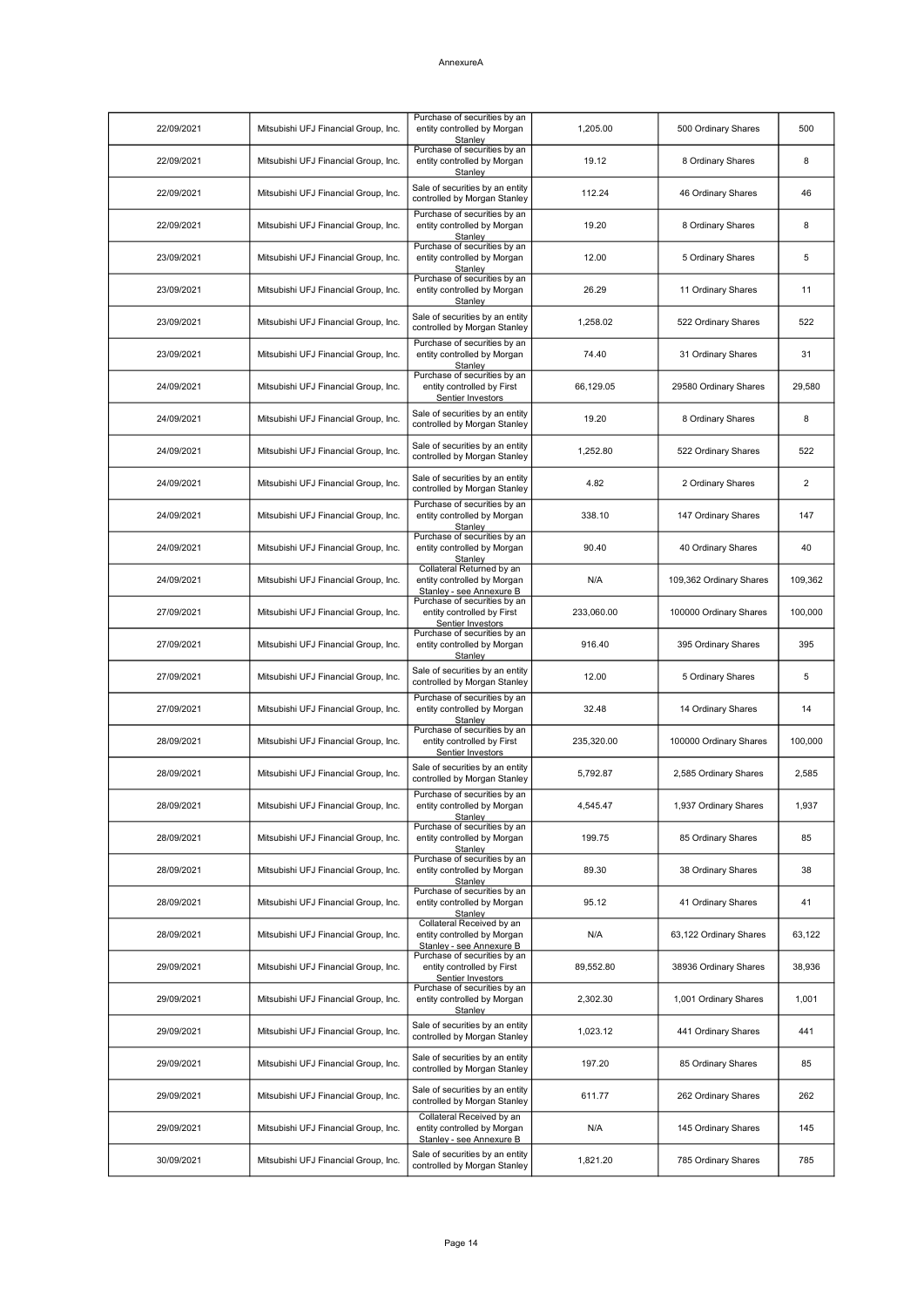| 30/09/2021 | Mitsubishi UFJ Financial Group, Inc. | Purchase of securities by an<br>entity controlled by Morgan<br>Stanley               | 769.53   | 339 Ordinary Shares    | 339            |
|------------|--------------------------------------|--------------------------------------------------------------------------------------|----------|------------------------|----------------|
| 04/10/2021 | Mitsubishi UFJ Financial Group, Inc. | Purchase of securities by an<br>entity controlled by Morgan<br>Stanley               | 52.67    | 23 Ordinary Shares     | 23             |
| 04/10/2021 | Mitsubishi UFJ Financial Group, Inc. | Sale of securities by an entity<br>controlled by Morgan Stanley                      | 6,939.52 | 3,098 Ordinary Shares  | 3,098          |
| 04/10/2021 | Mitsubishi UFJ Financial Group, Inc. | Sale of securities by an entity<br>controlled by Morgan Stanley                      | 1,294.72 | 578 Ordinary Shares    | 578            |
| 04/10/2021 | Mitsubishi UFJ Financial Group, Inc. | Purchase of securities by an<br>entity controlled by Morgan<br>Stanley               | 123.75   | 55 Ordinary Shares     | 55             |
| 04/10/2021 | Mitsubishi UFJ Financial Group, Inc. | Sale of securities by an entity<br>controlled by Morgan Stanley                      | 989.00   | 430 Ordinary Shares    | 430            |
| 04/10/2021 | Mitsubishi UFJ Financial Group, Inc. | Borrowed by an entity<br>controlled by Morgan Stanley -<br>see Annexure B            | N/A      | 2,766 Ordinary Shares  | 2,766          |
| 04/10/2021 | Mitsubishi UFJ Financial Group, Inc. | Collateral Returned by an<br>entity controlled by Morgan<br>Stanley - see Annexure B | N/A      | 2,766 Ordinary Shares  | 2,766          |
| 05/10/2021 | Mitsubishi UFJ Financial Group, Inc. | Sale of securities by an entity<br>controlled by Morgan Stanley                      | 950.35   | 415 Ordinary Shares    | 415            |
| 05/10/2021 | Mitsubishi UFJ Financial Group, Inc. | Purchase of securities by an<br>entity controlled by Morgan<br>Stanley               | 59.28    | 26 Ordinary Shares     | 26             |
| 05/10/2021 | Mitsubishi UFJ Financial Group, Inc. | Borrowed by an entity<br>controlled by Morgan Stanley -<br>see Annexure B            | N/A      | 1,244 Ordinary Shares  | 1,244          |
| 05/10/2021 | Mitsubishi UFJ Financial Group, Inc. | Collateral Returned by an<br>entity controlled by Morgan<br>Stanley - see Annexure B | N/A      | 1,244 Ordinary Shares  | 1,244          |
| 06/10/2021 | Mitsubishi UFJ Financial Group, Inc. | Sale of securities by an entity<br>controlled by Morgan Stanley                      | 950.76   | 417 Ordinary Shares    | 417            |
| 06/10/2021 | Mitsubishi UFJ Financial Group, Inc. | Purchase of securities by an<br>entity controlled by Morgan<br>Stanley               | 87.02    | 38 Ordinary Shares     | 38             |
| 06/10/2021 | Mitsubishi UFJ Financial Group, Inc. | Borrow Returned by an entity<br>controlled by Morgan Stanley -<br>see Annexure B     | N/A      | 4,010 Ordinary Shares  | 4,010          |
| 06/10/2021 | Mitsubishi UFJ Financial Group, Inc. | Collateral Returned by an<br>entity controlled by Morgan<br>Stanley - see Annexure B | N/A      | 59,257 Ordinary Shares | 59,257         |
| 07/10/2021 | Mitsubishi UFJ Financial Group, Inc. | Purchase of securities by an<br>entity controlled by Morgan<br>Stanley               | 1,514.58 | 657 Ordinary Shares    | 657            |
| 07/10/2021 | Mitsubishi UFJ Financial Group, Inc. | Sale of securities by an entity<br>controlled by Morgan Stanley                      | 946.20   | 415 Ordinary Shares    | 415            |
| 07/10/2021 | Mitsubishi UFJ Financial Group, Inc. | Purchase of securities by an<br>entity controlled by Morgan<br>Stanley               | 74.91    | 33 Ordinary Shares     | 33             |
| 07/10/2021 | Mitsubishi UFJ Financial Group, Inc. | Sale of securities by an entity<br>controlled by Morgan Stanley                      | 119.08   | 52 Ordinary Shares     | 52             |
| 07/10/2021 | Mitsubishi UFJ Financial Group, Inc. | Collateral Received by an<br>entity controlled by Morgan<br>Stanley - see Annexure B | N/A      | 63,267 Ordinary Shares | 63,267         |
| 08/10/2021 | Mitsubishi UFJ Financial Group, Inc. | Purchase of securities by an<br>entity controlled by Morgan<br>Stanley               | 898.92   | 396 Ordinary Shares    | 396            |
| 08/10/2021 | Mitsubishi UFJ Financial Group, Inc. | Purchase of securities by an<br>entity controlled by Morgan<br>Stanley               | 15.82    | 7 Ordinary Shares      | $\overline{7}$ |
| 08/10/2021 | Mitsubishi UFJ Financial Group, Inc. | Sale of securities by an entity<br>controlled by Morgan Stanley                      | 9.16     | 4 Ordinary Shares      | 4              |
| 11/10/2021 | Mitsubishi UFJ Financial Group, Inc. | Purchase of securities by an<br>entity controlled by Morgan<br>Stanley               | 24.97    | 11 Ordinary Shares     | 11             |
| 11/10/2021 | Mitsubishi UFJ Financial Group, Inc. | Sale of securities by an entity<br>controlled by Morgan Stanley                      | 769.23   | 333 Ordinary Shares    | 333            |
| 11/10/2021 | Mitsubishi UFJ Financial Group, Inc. | Collateral Returned by an<br>entity controlled by Morgan<br>Stanley - see Annexure B | N/A      | 63,267 Ordinary Shares | 63,267         |
| 12/10/2021 | Mitsubishi UFJ Financial Group, Inc. | Purchase of securities by an<br>entity controlled by Morgan<br>Stanley               | 32.48    | 14 Ordinary Shares     | 14             |
| 13/10/2021 | Mitsubishi UFJ Financial Group, Inc. | Purchase of securities by an<br>entity controlled by Morgan<br>Stanley               | 70.50    | 30 Ordinary Shares     | 30             |
| 13/10/2021 | Mitsubishi UFJ Financial Group, Inc. | Purchase of securities by an<br>entity controlled by Morgan<br>Stanley               | 404.60   | 170 Ordinary Shares    | 170            |
| 14/10/2021 | Mitsubishi UFJ Financial Group, Inc. | Purchase of securities by an<br>entity controlled by Morgan<br>Stanley               | 49.40    | 20 Ordinary Shares     | 20             |
| 14/10/2021 | Mitsubishi UFJ Financial Group, Inc. | Sale of securities by an entity<br>controlled by Morgan Stanley                      | 969.28   | 416 Ordinary Shares    | 416            |
| 14/10/2021 | Mitsubishi UFJ Financial Group, Inc. | Collateral Received by an<br>entity controlled by Morgan<br>Stanley - see Annexure B | N/A      | 62,229 Ordinary Shares | 62,229         |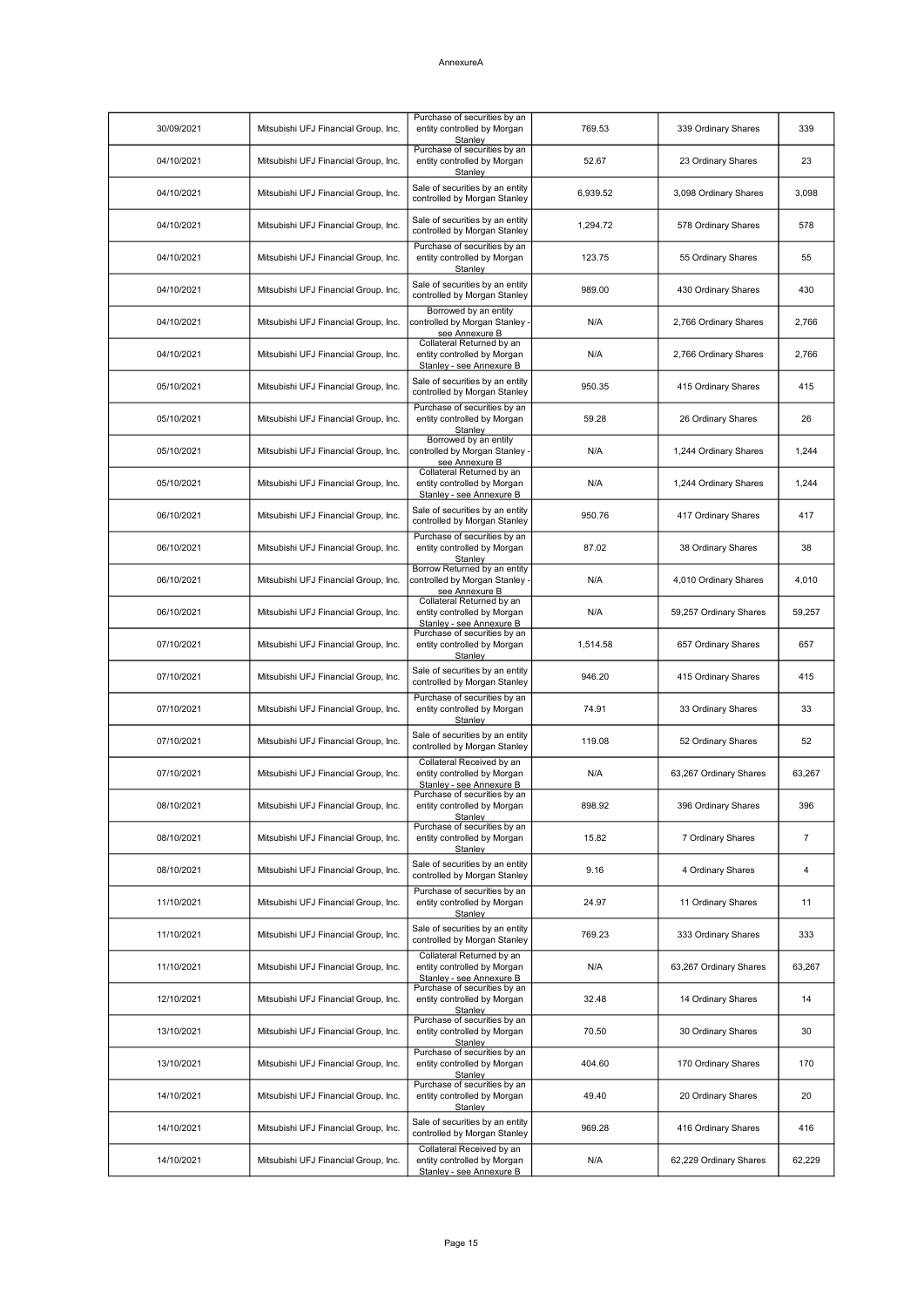| 15/10/2021 | Mitsubishi UFJ Financial Group, Inc. | Sale of securities by an entity<br>controlled by Morgan Stanley                      | 3,951.92 | 1,671 Ordinary Shares  | 1,671          |
|------------|--------------------------------------|--------------------------------------------------------------------------------------|----------|------------------------|----------------|
| 15/10/2021 | Mitsubishi UFJ Financial Group, Inc. | Sale of securities by an entity<br>controlled by Morgan Stanley                      | 554.60   | 236 Ordinary Shares    | 236            |
| 15/10/2021 | Mitsubishi UFJ Financial Group, Inc. | Purchase of securities by an<br>entity controlled by Morgan<br>Stanley               | 1,361.44 | 536 Ordinary Shares    | 536            |
| 15/10/2021 | Mitsubishi UFJ Financial Group, Inc. | Collateral Returned by an<br>entity controlled by Morgan<br>Stanley - see Annexure B | N/A      | 61,191 Ordinary Shares | 61,191         |
| 18/10/2021 | Mitsubishi UFJ Financial Group, Inc. | Purchase of securities by an<br>entity controlled by Morgan<br>Stanley               | 78.74    | 31 Ordinary Shares     | 31             |
| 18/10/2021 | Mitsubishi UFJ Financial Group, Inc. | Purchase of securities by an<br>entity controlled by Morgan<br>Stanley               | 326.40   | 128 Ordinary Shares    | 128            |
| 18/10/2021 | Mitsubishi UFJ Financial Group, Inc. | Collateral Received by an<br>entity controlled by Morgan<br>Stanley - see Annexure B | N/A      | 55,016 Ordinary Shares | 55,016         |
| 19/10/2021 | Mitsubishi UFJ Financial Group, Inc. | Purchase of securities by an<br>entity controlled by Morgan<br>Stanley               | 629.76   | 256 Ordinary Shares    | 256            |
| 19/10/2021 | Mitsubishi UFJ Financial Group, Inc. | Sale of securities by an entity<br>controlled by Morgan Stanley                      | 1,039.12 | 419 Ordinary Shares    | 419            |
| 20/10/2021 | Mitsubishi UFJ Financial Group, Inc. | Sale of securities by an entity<br>controlled by Morgan Stanley                      | 1,493.52 | 588 Ordinary Shares    | 588            |
| 20/10/2021 | Mitsubishi UFJ Financial Group, Inc. | Purchase of securities by an<br>entity controlled by Morgan<br>Stanley               | 3,039.15 | 1,210 Ordinary Shares  | 1,210          |
| 20/10/2021 | Mitsubishi UFJ Financial Group, Inc. | Sale of securities by an entity<br>controlled by Morgan Stanley                      | 5,110.00 | 2,000 Ordinary Shares  | 2,000          |
| 20/10/2021 | Mitsubishi UFJ Financial Group, Inc. | Purchase of securities by an<br>entity controlled by Morgan<br>Stanley               | 4.98     | 2 Ordinary Shares      | 2              |
| 20/10/2021 | Mitsubishi UFJ Financial Group, Inc. | Sale of securities by an entity<br>controlled by Morgan Stanley                      | 4,363.05 | 1,711 Ordinary Shares  | 1,711          |
| 21/10/2021 | Mitsubishi UFJ Financial Group, Inc. | Purchase of securities by an<br>entity controlled by Morgan<br>Stanley               | 75.60    | 30 Ordinary Shares     | 30             |
| 21/10/2021 | Mitsubishi UFJ Financial Group, Inc. | Collateral Returned by an<br>entity controlled by Morgan<br>Stanley - see Annexure B | N/A      | 56,054 Ordinary Shares | 56,054         |
| 22/10/2021 | Mitsubishi UFJ Financial Group, Inc. | Sale of securities by an entity<br>controlled by Morgan Stanley                      | 4.98     | 2 Ordinary Shares      | 2              |
| 22/10/2021 | Mitsubishi UFJ Financial Group, Inc. | Purchase of securities by an<br>entity controlled by Morgan<br>Stanley               | 55.44    | 22 Ordinary Shares     | 22             |
| 22/10/2021 | Mitsubishi UFJ Financial Group, Inc. | Sale of securities by an entity<br>controlled by Morgan Stanley                      | 4.94     | 2 Ordinary Shares      | 2              |
| 22/10/2021 | Mitsubishi UFJ Financial Group, Inc. | Sale of securities by an entity<br>controlled by Morgan Stanley                      | 9.92     | 4 Ordinary Shares      | 4              |
| 22/10/2021 | Mitsubishi UFJ Financial Group, Inc. | Sale of securities by an entity<br>controlled by Morgan Stanley                      | 510.45   | 205 Ordinary Shares    | 205            |
| 22/10/2021 | Mitsubishi UFJ Financial Group, Inc. | Sale of securities by an entity<br>controlled by Morgan Stanley                      | 19.68    | 8 Ordinary Shares      | 8              |
| 22/10/2021 | Mitsubishi UFJ Financial Group, Inc. | Sale of securities by an entity<br>controlled by Morgan Stanley                      | 562.50   | 225 Ordinary Shares    | 225            |
| 22/10/2021 | Mitsubishi UFJ Financial Group, Inc. | Sale of securities by an entity<br>controlled by Morgan Stanley                      | 540.00   | 216 Ordinary Shares    | 216            |
| 22/10/2021 | Mitsubishi UFJ Financial Group, Inc. | Collateral Received by an<br>entity controlled by Morgan<br>Stanley - see Annexure B | N/A      | 55,605 Ordinary Shares | 55,605         |
| 25/10/2021 | Mitsubishi UFJ Financial Group, Inc. | Sale of securities by an entity<br>controlled by Morgan Stanley                      | 124.50   | 50 Ordinary Shares     | 50             |
| 25/10/2021 | Mitsubishi UFJ Financial Group, Inc. | Purchase of securities by an<br>entity controlled by Morgan<br>Stanley               | 80.96    | 32 Ordinary Shares     | 32             |
| 25/10/2021 | Mitsubishi UFJ Financial Group, Inc. | Sale of securities by an entity<br>controlled by Morgan Stanley                      | 5.00     | 2 Ordinary Shares      | $\overline{2}$ |
| 25/10/2021 | Mitsubishi UFJ Financial Group, Inc. | Sale of securities by an entity<br>controlled by Morgan Stanley                      | 1,069.64 | 427 Ordinary Shares    | 427            |
| 25/10/2021 | Mitsubishi UFJ Financial Group, Inc. | Collateral Received by an<br>entity controlled by Morgan<br>Stanley - see Annexure B | N/A      | 449 Ordinary Shares    | 449            |
| 26/10/2021 | Mitsubishi UFJ Financial Group, Inc. | Sale of securities by an entity<br>controlled by Morgan Stanley                      | 15.12    | 6 Ordinary Shares      | 6              |
| 26/10/2021 | Mitsubishi UFJ Financial Group, Inc. | Sale of securities by an entity<br>controlled by Morgan Stanley                      | 5.06     | 2 Ordinary Shares      | 2              |
| 26/10/2021 | Mitsubishi UFJ Financial Group, Inc. | Purchase of securities by an<br>entity controlled by Morgan<br>Stanley               | 105.42   | 42 Ordinary Shares     | 42             |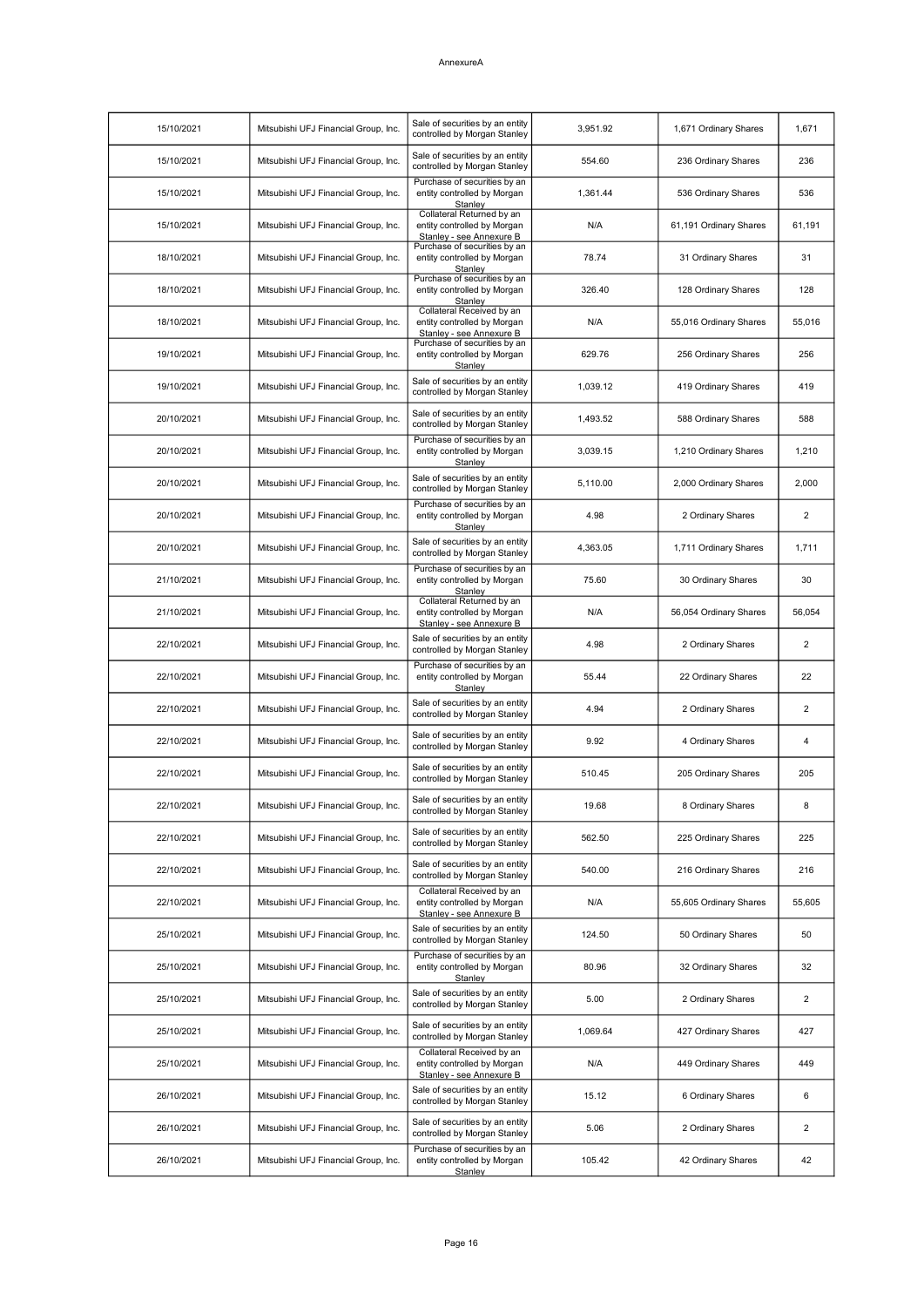| 27/10/2021 | Mitsubishi UFJ Financial Group, Inc. | Purchase of securities by an<br>entity controlled by Morgan<br>Stanley        | 2,437.50 | 975 Ordinary Shares   | 975   |
|------------|--------------------------------------|-------------------------------------------------------------------------------|----------|-----------------------|-------|
| 27/10/2021 | Mitsubishi UFJ Financial Group, Inc. | Sale of securities by an entity<br>controlled by Morgan Stanley               | 1,078.56 | 428 Ordinary Shares   | 428   |
| 27/10/2021 | Mitsubishi UFJ Financial Group, Inc. | Sale of securities by an entity<br>controlled by Morgan Stanley               | 7.59     | 3 Ordinary Shares     | 3     |
| 27/10/2021 | Mitsubishi UFJ Financial Group, Inc. | Purchase of securities by an<br>entity controlled by Morgan<br>Stanley        | 71.63    | 29 Ordinary Shares    | 29    |
| 28/10/2021 | Mitsubishi UFJ Financial Group, Inc. | Sale of securities by an entity<br>controlled by Morgan Stanley               | 1,096.87 | 437 Ordinary Shares   | 437   |
| 28/10/2021 | Mitsubishi UFJ Financial Group, Inc. | Purchase of securities by an<br>entity controlled by Morgan<br>Stanley        | 225.68   | 91 Ordinary Shares    | 91    |
| 28/10/2021 | Mitsubishi UFJ Financial Group, Inc. | Sale of securities by an entity<br>controlled by Morgan Stanley               | 1,396.08 | 554 Ordinary Shares   | 554   |
| 28/10/2021 | Mitsubishi UFJ Financial Group, Inc. | Purchase of securities by an<br>entity controlled by Morgan<br>Stanley        | 741.00   | 300 Ordinary Shares   | 300   |
| 28/10/2021 | Mitsubishi UFJ Financial Group, Inc. | Purchase of securities by an<br>entity controlled by Morgan<br>Stanley        | 1,745.49 | 701 Ordinary Shares   | 701   |
| 28/10/2021 | Mitsubishi UFJ Financial Group, Inc. | Sale of securities by an entity<br>controlled by Morgan Stanley               | 887.80   | 353 Ordinary Shares   | 353   |
| 29/10/2021 | Mitsubishi UFJ Financial Group, Inc. | Purchase of securities by an<br>entity controlled by Morgan<br>Stanley        | 58.56    | 24 Ordinary Shares    | 24    |
| 29/10/2021 | Mitsubishi UFJ Financial Group, Inc. | Purchase of securities by an<br>entity controlled by Morgan<br>Stanley        | 508.20   | 210 Ordinary Shares   | 210   |
| 29/10/2021 | Mitsubishi UFJ Financial Group, Inc. | Sale of securities by an entity<br>controlled by Morgan Stanley               | 998.49   | 401 Ordinary Shares   | 401   |
| 29/10/2021 | Mitsubishi UFJ Financial Group, Inc. | Purchase of securities by an<br>entity controlled by Morgan<br>Stanley        | 186.42   | 78 Ordinary Shares    | 78    |
| 29/10/2021 | Mitsubishi UFJ Financial Group, Inc. | Sale of securities by an entity<br>controlled by Morgan Stanley               | 101.27   | 41 Ordinary Shares    | 41    |
| 01/11/2021 | Mitsubishi UFJ Financial Group, Inc. | Purchase of securities by an<br>entity controlled by Morgan<br>Stanley        | 49.35    | 21 Ordinary Shares    | 21    |
| 01/11/2021 | Mitsubishi UFJ Financial Group, Inc. | Sale of securities by an entity<br>controlled by Morgan Stanley               | 466.24   | 188 Ordinary Shares   | 188   |
| 01/11/2021 | Mitsubishi UFJ Financial Group, Inc. | Purchase of securities by an<br>entity controlled by Morgan<br>Stanley        | 24.10    | 10 Ordinary Shares    | 10    |
| 01/11/2021 | Mitsubishi UFJ Financial Group, Inc. | Sale of securities by an entity<br>controlled by Morgan Stanley               | 637.26   | 258 Ordinary Shares   | 258   |
| 01/11/2021 | Mitsubishi UFJ Financial Group, Inc. | Purchase of securities by an<br>entity controlled by Morgan<br>Stanley        | 4.78     | 2 Ordinary Shares     | 2     |
| 01/11/2021 | Mitsubishi UFJ Financial Group, Inc. | Purchase of securities by an<br>entity controlled by Morgan<br><b>Stanley</b> | 43.20    | 18 Ordinary Shares    | 18    |
| 02/11/2021 | Mitsubishi UFJ Financial Group, Inc. | Sale of securities by an entity<br>controlled by Morgan Stanley               | 1,100.05 | 449 Ordinary Shares   | 449   |
| 02/11/2021 | Mitsubishi UFJ Financial Group, Inc. | Purchase of securities by an<br>entity controlled by Morgan<br>Stanley        | 9.48     | 4 Ordinary Shares     | 4     |
| 02/11/2021 | Mitsubishi UFJ Financial Group, Inc. | Purchase of securities by an<br>entity controlled by Morgan<br>Stanley        | 2,223.12 | 942 Ordinary Shares   | 942   |
| 02/11/2021 | Mitsubishi UFJ Financial Group, Inc. | Purchase of securities by an<br>entity controlled by Morgan<br>Stanley        | 4.70     | 2 Ordinary Shares     | 2     |
| 02/11/2021 | Mitsubishi UFJ Financial Group, Inc. | Purchase of securities by an<br>entity controlled by Morgan<br>Stanley        | 326.20   | 140 Ordinary Shares   | 140   |
| 02/11/2021 | Mitsubishi UFJ Financial Group, Inc. | Purchase of securities by an<br>entity controlled by Morgan<br>Stanley        | 9.44     | 4 Ordinary Shares     | 4     |
| 02/11/2021 | Mitsubishi UFJ Financial Group, Inc. | Sale of securities by an entity<br>controlled by Morgan Stanley               | 2,489.87 | 1,029 Ordinary Shares | 1,029 |
| 03/11/2021 | Mitsubishi UFJ Financial Group, Inc. | Sale of securities by an entity<br>controlled by Morgan Stanley               | 417.72   | 177 Ordinary Shares   | 177   |
| 03/11/2021 | Mitsubishi UFJ Financial Group, Inc. | Sale of securities by an entity<br>controlled by Morgan Stanley               | 919.60   | 380 Ordinary Shares   | 380   |
| 03/11/2021 | Mitsubishi UFJ Financial Group, Inc. | Sale of securities by an entity<br>controlled by Morgan Stanley               | 709.70   | 302 Ordinary Shares   | 302   |
| 03/11/2021 | Mitsubishi UFJ Financial Group, Inc. | Purchase of securities by an<br>entity controlled by Morgan<br>Stanley        | 7.08     | 3 Ordinary Shares     | 3     |
| 03/11/2021 | Mitsubishi UFJ Financial Group, Inc. | Purchase of securities by an<br>entity controlled by Morgan<br>Stanley        | 886.24   | 382 Ordinary Shares   | 382   |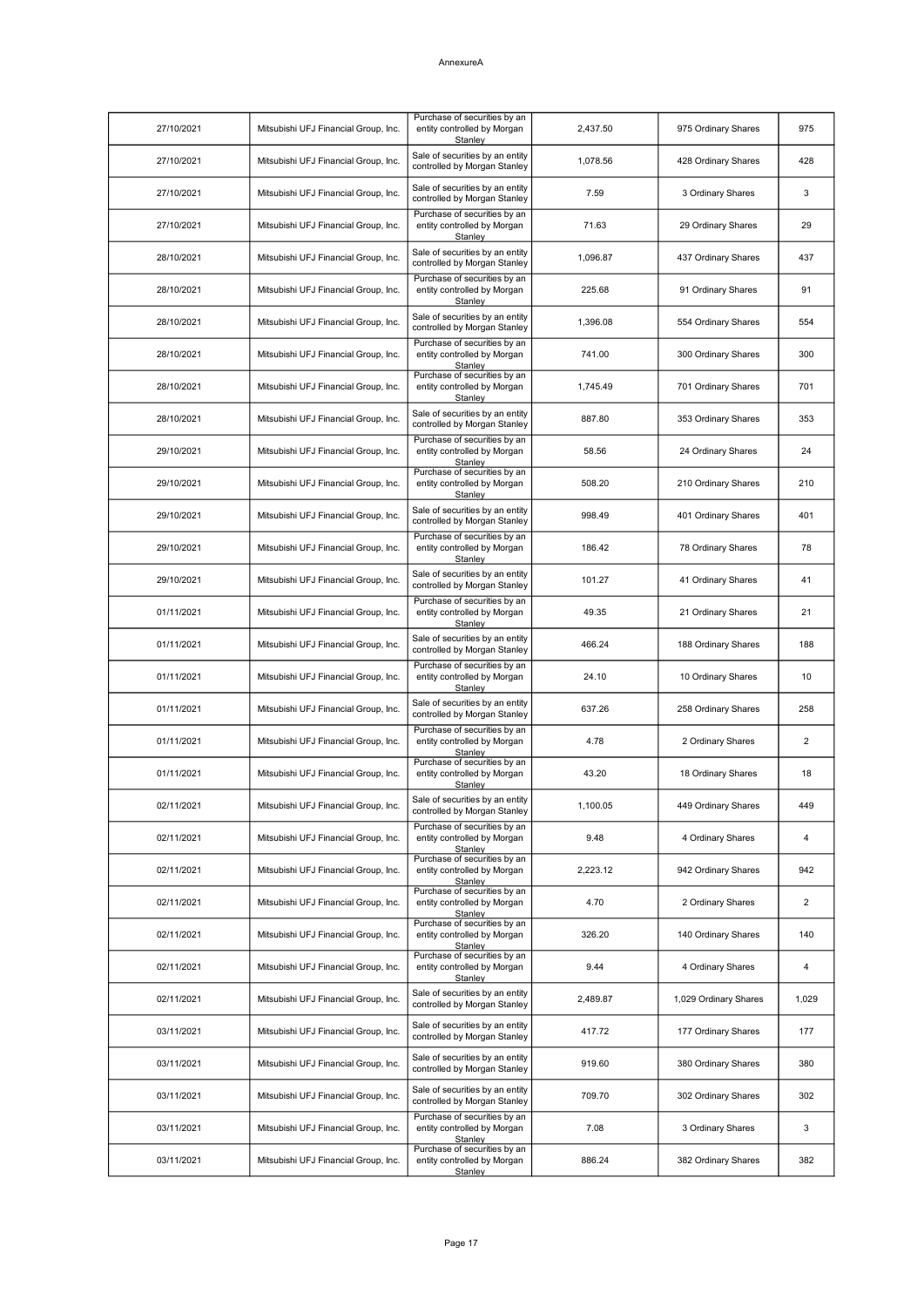| 03/11/2021 | Mitsubishi UFJ Financial Group, Inc. | Purchase of securities by an<br>entity controlled by Morgan<br>Stanley               | 4.68     | 2 Ordinary Shares      | $\overline{2}$ |
|------------|--------------------------------------|--------------------------------------------------------------------------------------|----------|------------------------|----------------|
| 03/11/2021 | Mitsubishi UFJ Financial Group, Inc. | Purchase of securities by an<br>entity controlled by Morgan<br>Stanley               | 131.60   | 56 Ordinary Shares     | 56             |
| 03/11/2021 | Mitsubishi UFJ Financial Group, Inc. | Purchase of securities by an<br>entity controlled by Morgan<br>Stanley               | 103.40   | 44 Ordinary Shares     | 44             |
| 03/11/2021 | Mitsubishi UFJ Financial Group, Inc. | Collateral Returned by an<br>entity controlled by Morgan<br>Stanley - see Annexure B | N/A      | 56,054 Ordinary Shares | 56,054         |
| 04/11/2021 | Mitsubishi UFJ Financial Group, Inc. | Purchase of securities by an<br>entity controlled by Morgan<br>Stanley               | 957.90   | 412 Ordinary Shares    | 412            |
| 04/11/2021 | Mitsubishi UFJ Financial Group, Inc. | Purchase of securities by an<br>entity controlled by Morgan<br>Stanley               | 276.12   | 118 Ordinary Shares    | 118            |
| 04/11/2021 | Mitsubishi UFJ Financial Group, Inc. | Sale of securities by an entity<br>controlled by Morgan Stanley                      | 1,120.95 | 477 Ordinary Shares    | 477            |
| 04/11/2021 | Mitsubishi UFJ Financial Group, Inc. | Purchase of securities by an<br>entity controlled by Morgan<br>Stanley               | 4.64     | 2 Ordinary Shares      | $\overline{2}$ |
| 05/11/2021 | Mitsubishi UFJ Financial Group, Inc. | Purchase of securities by an<br>entity controlled by Morgan<br>Stanley               | 457.70   | 199 Ordinary Shares    | 199            |
| 05/11/2021 | Mitsubishi UFJ Financial Group, Inc. | Purchase of securities by an<br>entity controlled by Morgan<br>Stanley               | 190.07   | 83 Ordinary Shares     | 83             |
| 05/11/2021 | Mitsubishi UFJ Financial Group, Inc. | Purchase of securities by an<br>entity controlled by Morgan<br>Stanley               | 2.32     | 1 Ordinary Share       | $\mathbf{1}$   |
| 05/11/2021 | Mitsubishi UFJ Financial Group, Inc. | Sale of securities by an entity<br>controlled by Morgan Stanley                      | 4.828.68 | 2,058 Ordinary Shares  | 2,058          |
| 05/11/2021 | Mitsubishi UFJ Financial Group, Inc. | Purchase of securities by an<br>entity controlled by Morgan<br>Stanley               | 184.07   | 79 Ordinary Shares     | 79             |
| 05/11/2021 | Mitsubishi UFJ Financial Group, Inc. | Sale of securities by an entity<br>controlled by Morgan Stanley                      | 1,125.54 | 481 Ordinary Shares    | 481            |
| 05/11/2021 | Mitsubishi UFJ Financial Group, Inc. | Purchase of securities by an<br>entity controlled by Morgan<br>Stanlev               | 27.72    | 12 Ordinary Shares     | 12             |
| 05/11/2021 | Mitsubishi UFJ Financial Group, Inc. | Purchase of securities by an<br>entity controlled by Morgan<br>Stanley               | 13.98    | 6 Ordinary Shares      | 6              |
| 05/11/2021 | Mitsubishi UFJ Financial Group, Inc. | Collateral Received by an<br>entity controlled by Morgan<br>Stanley - see Annexure B | N/A      | 2,058 Ordinary Shares  | 2,058          |
| 08/11/2021 | Mitsubishi UFJ Financial Group, Inc. | Sale of securities by an entity<br>controlled by Morgan Stanley                      | 1,113.60 | 480 Ordinary Shares    | 480            |
| 08/11/2021 | Mitsubishi UFJ Financial Group, Inc. | Purchase of securities by an<br>entity controlled by Morgan<br>Stanley               | 742.50   | 330 Ordinary Shares    | 330            |
| 08/11/2021 | Mitsubishi UFJ Financial Group, Inc. | Sale of securities by an entity<br>controlled by Morgan Stanley                      | 6,432.66 | 2,749 Ordinary Shares  | 2,749          |
| 08/11/2021 | Mitsubishi UFJ Financial Group, Inc. | Collateral Returned by an<br>entity controlled by Morgan<br>Stanley - see Annexure B | N/A      | 245 Ordinary Shares    | 245            |
| 09/11/2021 | Mitsubishi UFJ Financial Group, Inc. | Purchase of securities by an<br>entity controlled by Morgan<br>Stanley               | 4.50     | 2 Ordinary Shares      | 2              |
| 09/11/2021 | Mitsubishi UFJ Financial Group, Inc. | Purchase of securities by an<br>entity controlled by Morgan<br>Stanley               | 61.02    | 27 Ordinary Shares     | 27             |
| 09/11/2021 | Mitsubishi UFJ Financial Group, Inc. | Sale of securities by an entity<br>controlled by Morgan Stanley                      | 2,365.86 | 1,029 Ordinary Shares  | 1,029          |
| 09/11/2021 | Mitsubishi UFJ Financial Group, Inc. | Sale of securities by an entity<br>controlled by Morgan Stanley                      | 1,097.10 | 477 Ordinary Shares    | 477            |
| 09/11/2021 | Mitsubishi UFJ Financial Group, Inc. | Collateral Received by an<br>entity controlled by Morgan<br>Stanley - see Annexure B | N/A      | 1,126 Ordinary Shares  | 1,126          |
| 10/11/2021 | Mitsubishi UFJ Financial Group, Inc. | Purchase of securities by an<br>entity controlled by Morgan<br>Stanley               | 123.75   | 55 Ordinary Shares     | 55             |
| 10/11/2021 | Mitsubishi UFJ Financial Group, Inc. | Sale of securities by an entity<br>controlled by Morgan Stanley                      | 407.10   | 177 Ordinary Shares    | 177            |
| 10/11/2021 | Mitsubishi UFJ Financial Group, Inc. | Purchase of securities by an<br>entity controlled by Morgan<br>Stanley               | 92.40    | 40 Ordinary Shares     | 40             |
| 10/11/2021 | Mitsubishi UFJ Financial Group, Inc. | Sale of securities by an entity<br>controlled by Morgan Stanley                      | 1,090.20 | 474 Ordinary Shares    | 474            |
| 10/11/2021 | Mitsubishi UFJ Financial Group, Inc. | Purchase of securities by an<br>entity controlled by Morgan<br>Stanley               | 501.40   | 218 Ordinary Shares    | 218            |
| 10/11/2021 | Mitsubishi UFJ Financial Group, Inc. | Purchase of securities by an<br>entity controlled by Morgan<br>Stanley               | 13.74    | 6 Ordinary Shares      | 6              |
| 10/11/2021 | Mitsubishi UFJ Financial Group, Inc. | Purchase of securities by an<br>entity controlled by Morgan<br>Stanley               | 404.06   | 178 Ordinary Shares    | 178            |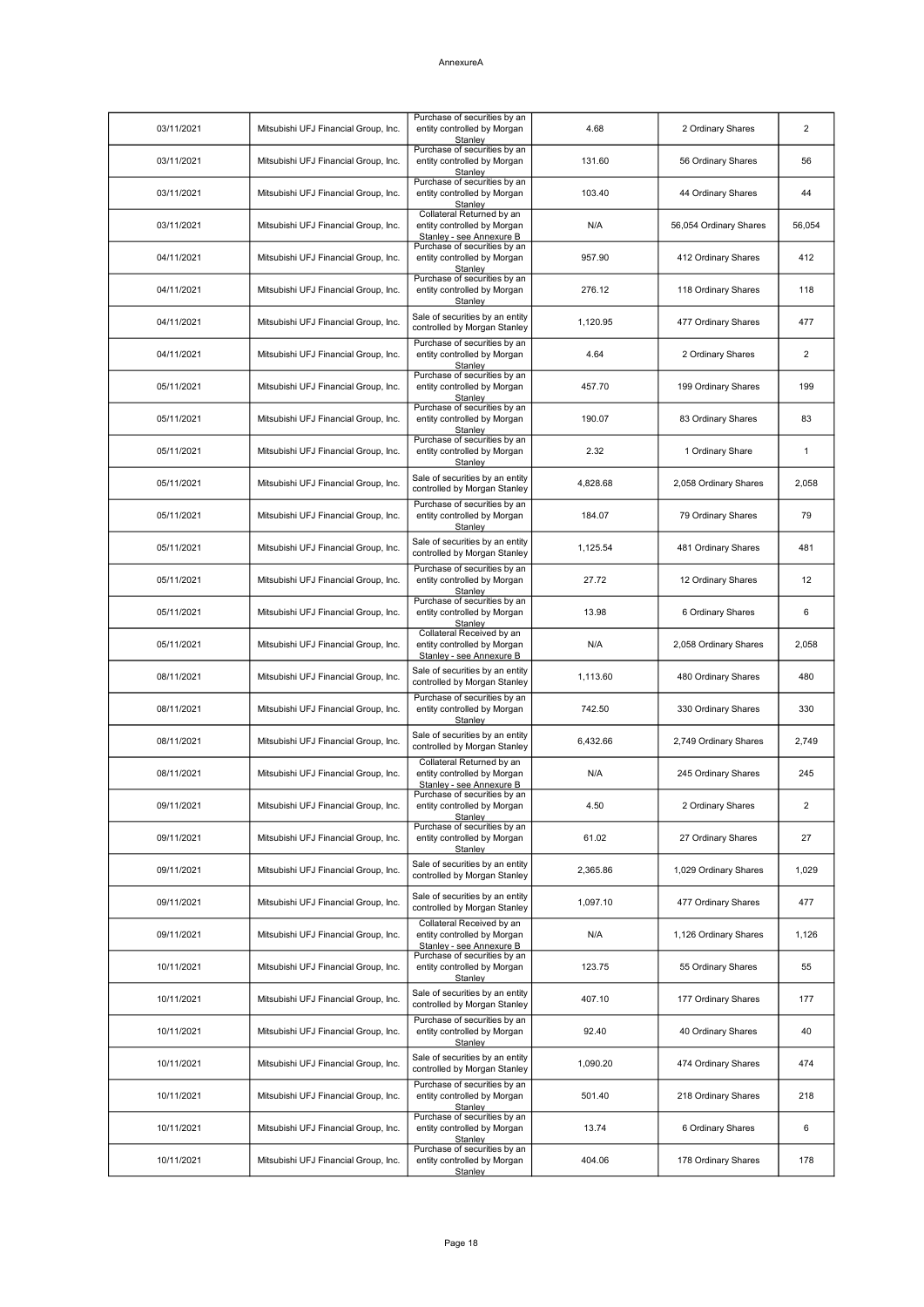| 10/11/2021 | Mitsubishi UFJ Financial Group, Inc. | Collateral Returned by an<br>entity controlled by Morgan<br>Stanley - see Annexure B | N/A      | 2,618 Ordinary Shares   | 2,618        |
|------------|--------------------------------------|--------------------------------------------------------------------------------------|----------|-------------------------|--------------|
| 11/11/2021 | Mitsubishi UFJ Financial Group, Inc. | Sale of securities by an entity<br>controlled by Morgan Stanley                      | 1,196.00 | 520 Ordinary Shares     | 520          |
| 11/11/2021 | Mitsubishi UFJ Financial Group, Inc. | Purchase of securities by an<br>entity controlled by Morgan<br>Stanley               | 15.89    | 7 Ordinary Shares       | 7            |
| 11/11/2021 | Mitsubishi UFJ Financial Group, Inc. | Purchase of securities by an<br>entity controlled by Morgan<br>Stanley               | 22.50    | 10 Ordinary Shares      | 10           |
| 11/11/2021 | Mitsubishi UFJ Financial Group, Inc. | Sale of securities by an entity<br>controlled by Morgan Stanley                      | 1,071.00 | 476 Ordinary Shares     | 476          |
| 11/11/2021 | Mitsubishi UFJ Financial Group, Inc. | Purchase of securities by an<br>entity controlled by Morgan<br>Stanley               | 337.50   | 150 Ordinary Shares     | 150          |
| 11/11/2021 | Mitsubishi UFJ Financial Group, Inc. | Collateral Received by an<br>entity controlled by Morgan<br>Stanley - see Annexure B | N/A      | 967 Ordinary Shares     | 967          |
| 12/11/2021 | Mitsubishi UFJ Financial Group, Inc. | Sale of securities by an entity<br>controlled by Morgan Stanley                      | 2,325.18 | 1,029 Ordinary Shares   | 1,029        |
| 12/11/2021 | Mitsubishi UFJ Financial Group, Inc. | Purchase of securities by an<br>entity controlled by Morgan<br>Stanley               | 643.50   | 286 Ordinary Shares     | 286          |
| 12/11/2021 | Mitsubishi UFJ Financial Group, Inc. | Sale of securities by an entity<br>controlled by Morgan Stanley                      | 1,059.94 | 469 Ordinary Shares     | 469          |
| 12/11/2021 | Mitsubishi UFJ Financial Group, Inc. | Borrowed by an entity<br>controlled by Morgan Stanley -<br>see Annexure B            | N/A      | 316 Ordinary Shares     | 316          |
| 12/11/2021 | Mitsubishi UFJ Financial Group, Inc. | Collateral Received by an<br>entity controlled by Morgan<br>Stanley - see Annexure B | N/A      | 713 Ordinary Shares     | 713          |
| 15/11/2021 | Mitsubishi UFJ Financial Group, Inc. | Purchase of securities by an<br>entity controlled by Morgan<br>Stanley               | 102.60   | 45 Ordinary Shares      | 45           |
| 15/11/2021 | Mitsubishi UFJ Financial Group, Inc. | Sale of securities by an entity<br>controlled by Morgan Stanley                      | 151.64   | 68 Ordinary Shares      | 68           |
| 17/11/2021 | Mitsubishi UFJ Financial Group, Inc. | Collateral Returned by an<br>entity controlled by Morgan<br>Stanley - see Annexure B | N/A      | 2,001 Ordinary Shares   | 2,001        |
| 18/11/2021 | Mitsubishi UFJ Financial Group, Inc. | Purchase of securities by an<br>entity controlled by Morgan<br>Stanley               | 45.80    | 20 Ordinary Shares      | 20           |
| 18/11/2021 | Mitsubishi UFJ Financial Group, Inc. | Purchase of securities by an<br>entity controlled by Morgan<br>Stanley               | 29.51    | 13 Ordinary Shares      | 13           |
| 19/11/2021 | Mitsubishi UFJ Financial Group, Inc. | Purchase of securities by an<br>entity controlled by Morgan<br>Stanley               | 4,345.98 | 1,923 Ordinary Shares   | 1,923        |
| 22/11/2021 | Mitsubishi UFJ Financial Group, Inc. | Sale of securities by an entity<br>controlled by Morgan Stanley                      | 706.86   | 306 Ordinary Shares     | 306          |
| 22/11/2021 | Mitsubishi UFJ Financial Group, Inc. | Purchase of securities by an<br>entity controlled by Morgan<br>Stanley               | 56.00    | 25 Ordinary Shares      | 25           |
| 22/11/2021 | Mitsubishi UFJ Financial Group, Inc. | Purchase of securities by an<br>entity controlled by Morgan<br>Stanley               | 1,838.70 | 810 Ordinary Shares     | 810          |
| 22/11/2021 | Mitsubishi UFJ Financial Group, Inc. | Collateral Received by an<br>entity controlled by Morgan<br>Stanley - see Annexure B | N/A      | 160,678 Ordinary Shares | 160,678      |
| 23/11/2021 | Mitsubishi UFJ Financial Group, Inc. | Purchase of securities by an<br>entity controlled by Morgan<br>Stanley               | 1,552.32 | 693 Ordinary Shares     | 693          |
| 23/11/2021 | Mitsubishi UFJ Financial Group, Inc. | Sale of securities by an entity<br>controlled by Morgan Stanley                      | 575.19   | 249 Ordinary Shares     | 249          |
| 23/11/2021 | Mitsubishi UFJ Financial Group, Inc. | Collateral Returned by an<br>entity controlled by Morgan<br>Stanley - see Annexure B | N/A      | 160,678 Ordinary Shares | 160,678      |
| 24/11/2021 | Mitsubishi UFJ Financial Group, Inc. | Purchase of securities by an<br>entity controlled by Morgan<br>Stanley               | 665.11   | 293 Ordinary Shares     | 293          |
| 24/11/2021 | Mitsubishi UFJ Financial Group, Inc. | Purchase of securities by an<br>entity controlled by Morgan<br>Stanley               | 1,261.08 | 558 Ordinary Shares     | 558          |
| 24/11/2021 | Mitsubishi UFJ Financial Group, Inc. | Sale of securities by an entity<br>controlled by Morgan Stanley                      | 1,151.36 | 514 Ordinary Shares     | 514          |
| 24/11/2021 | Mitsubishi UFJ Financial Group, Inc. | Sale of securities by an entity<br>controlled by Morgan Stanley                      | 1,155.13 | 515 Ordinary Shares     | 515          |
| 24/11/2021 | Mitsubishi UFJ Financial Group, Inc. | Purchase of securities by an<br>entity controlled by Morgan<br>Stanley               | 2.21     | 1 Ordinary Share        | $\mathbf{1}$ |
| 24/11/2021 | Mitsubishi UFJ Financial Group, Inc. | Borrow Returned by an entity<br>controlled by Morgan Stanley -<br>see Annexure B     | N/A      | 316 Ordinary Shares     | 316          |
| 25/11/2021 | Mitsubishi UFJ Financial Group, Inc. | Sale of securities by an entity<br>controlled by Morgan Stanley                      | 327.08   | 148 Ordinary Shares     | 148          |
| 25/11/2021 | Mitsubishi UFJ Financial Group, Inc. | Purchase of securities by an<br>entity controlled by Morgan<br>Stanley               | 516.10   | 233 Ordinary Shares     | 233          |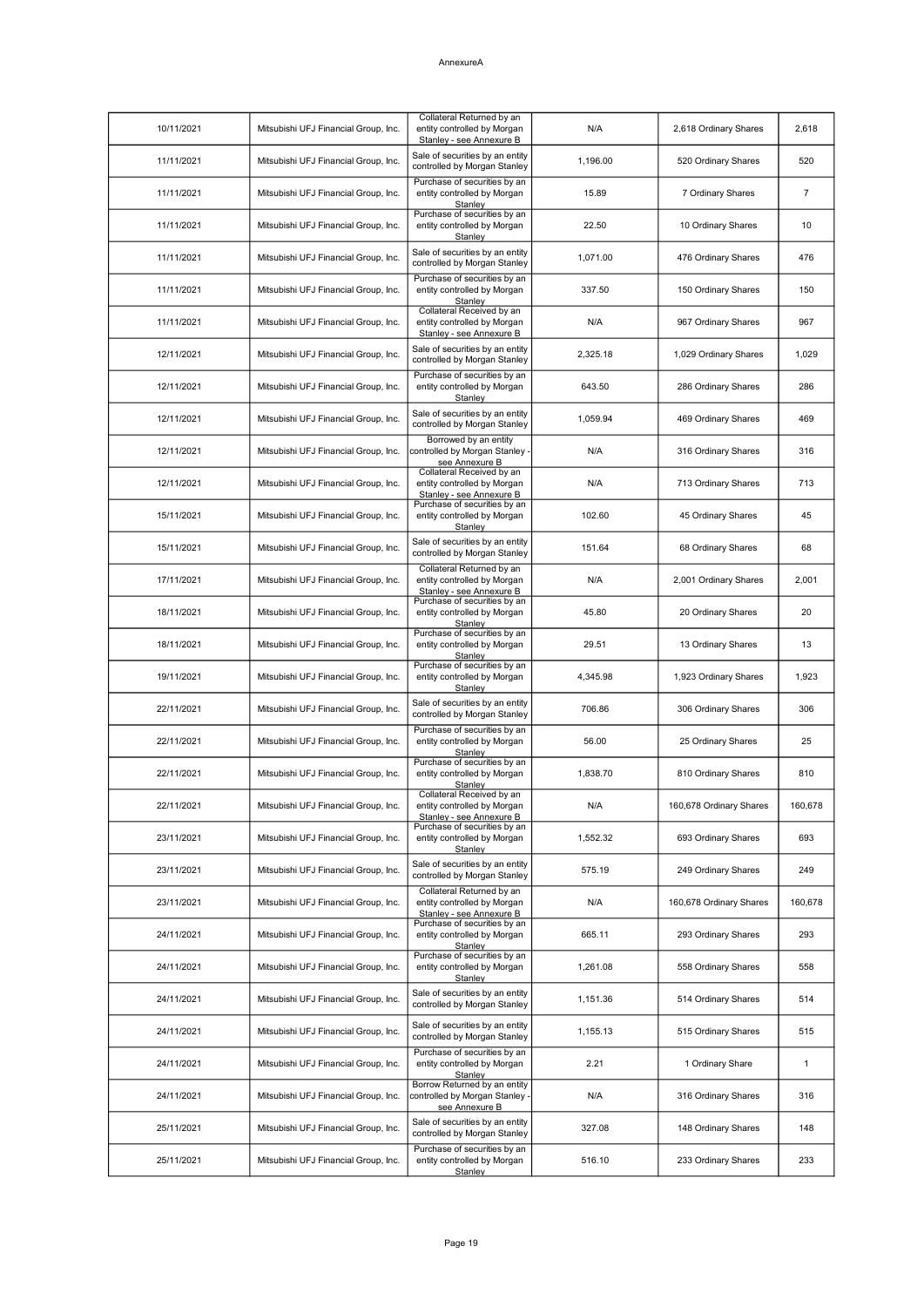| 25/11/2021 | Mitsubishi UFJ Financial Group, Inc. | Sale of securities by an entity<br>controlled by Morgan Stanley                      | 317.25       | 141 Ordinary Shares     | 141          |
|------------|--------------------------------------|--------------------------------------------------------------------------------------|--------------|-------------------------|--------------|
| 25/11/2021 | Mitsubishi UFJ Financial Group, Inc. | Sale of securities by an entity<br>controlled by Morgan Stanley                      | 5,247.34     | 2,369 Ordinary Shares   | 2,369        |
| 25/11/2021 | Mitsubishi UFJ Financial Group, Inc. | Purchase of securities by an<br>entity controlled by Morgan<br>Stanley               | 1,753.80     | 790 Ordinary Shares     | 790          |
| 25/11/2021 | Mitsubishi UFJ Financial Group, Inc. | Purchase of securities by an<br>entity controlled by Morgan<br>Stanley               | 977.84       | 442 Ordinary Shares     | 442          |
| 25/11/2021 | Mitsubishi UFJ Financial Group, Inc. | Collateral Received by an<br>entity controlled by Morgan<br>Stanley - see Annexure B | N/A          | 316 Ordinary Shares     | 316          |
| 26/11/2021 | Mitsubishi UFJ Financial Group, Inc. | Sale of securities by an entity<br>controlled by First Sentier<br>Investors          | 1,211,858.04 | 545882 Ordinary Shares  | 545,882      |
| 26/11/2021 | Mitsubishi UFJ Financial Group, Inc. | Purchase of securities by an<br>entity controlled by Morgan<br>Stanley               | 1,336.44     | 602 Ordinary Shares     | 602          |
| 26/11/2021 | Mitsubishi UFJ Financial Group, Inc. | Purchase of securities by an<br>entity controlled by Morgan<br>Stanley               | 3,104.16     | 1,392 Ordinary Shares   | 1,392        |
| 26/11/2021 | Mitsubishi UFJ Financial Group, Inc. | Sale of securities by an entity<br>controlled by Morgan Stanley                      | 788.48       | 352 Ordinary Shares     | 352          |
| 26/11/2021 | Mitsubishi UFJ Financial Group, Inc. | Sale of securities by an entity<br>controlled by Morgan Stanley                      | 338.23       | 149 Ordinary Shares     | 149          |
| 26/11/2021 | Mitsubishi UFJ Financial Group, Inc. | Borrowed by an entity<br>controlled by Morgan Stanley -<br>see Annexure B            | N/A          | 149 Ordinary Shares     | 149          |
| 26/11/2021 | Mitsubishi UFJ Financial Group, Inc. | Collateral Received by an<br>entity controlled by Morgan<br>Stanley - see Annexure B | N/A          | 160,380 Ordinary Shares | 160,380      |
| 29/11/2021 | Mitsubishi UFJ Financial Group, Inc. | Purchase of securities by an<br>entity controlled by Morgan<br>Stanley               | 41.04        | 18 Ordinary Shares      | 18           |
| 29/11/2021 | Mitsubishi UFJ Financial Group, Inc. | Purchase of securities by an<br>entity controlled by Morgan<br>Stanley               | 77.18        | 34 Ordinary Shares      | 34           |
| 29/11/2021 | Mitsubishi UFJ Financial Group, Inc. | Purchase of securities by an<br>entity controlled by Morgan<br>Stanley               | 1,142.57     | 517 Ordinary Shares     | 517          |
| 29/11/2021 | Mitsubishi UFJ Financial Group, Inc. | Sale of securities by an entity<br>controlled by Morgan Stanley                      | 24.31        | 11 Ordinary Shares      | 11           |
| 29/11/2021 | Mitsubishi UFJ Financial Group, Inc. | Sale of securities by an entity<br>controlled by Morgan Stanley                      | 11.05        | 5 Ordinary Shares       | 5            |
| 30/11/2021 | Mitsubishi UFJ Financial Group, Inc. | Purchase of securities by an<br>entity controlled by Morgan<br>Stanley               | 13.98        | 6 Ordinary Shares       | 6            |
| 30/11/2021 | Mitsubishi UFJ Financial Group, Inc. | Purchase of securities by an<br>entity controlled by Morgan<br>Stanley               | 454.35       | 195 Ordinary Shares     | 195          |
| 30/11/2021 | Mitsubishi UFJ Financial Group, Inc. | Sale of securities by an entity<br>controlled by Morgan Stanley                      | 1,569.54     | 707 Ordinary Shares     | 707          |
| 30/11/2021 | Mitsubishi UFJ Financial Group, Inc. | Borrowed by an entity<br>controlled by Morgan Stanley -<br>see Annexure B            | N/A          | 707 Ordinary Shares     | 707          |
| 30/11/2021 | Mitsubishi UFJ Financial Group, Inc. | Collateral Returned by an<br>entity controlled by Morgan<br>Stanley - see Annexure B | N/A          | 558 Ordinary Shares     | 558          |
| 01/12/2021 | Mitsubishi UFJ Financial Group, Inc. | Purchase of securities by an<br>entity controlled by Morgan<br>Stanley               | 376.74       | 161 Ordinary Shares     | 161          |
| 01/12/2021 | Mitsubishi UFJ Financial Group, Inc. | Collateral Returned by an<br>entity controlled by Morgan<br>Stanley - see Annexure B | N/A          | 22,866 Ordinary Shares  | 22,866       |
| 02/12/2021 | Mitsubishi UFJ Financial Group, Inc. | Purchase of securities by an<br>entity controlled by Morgan<br>Stanley               | 87.32        | 37 Ordinary Shares      | 37           |
| 02/12/2021 | Mitsubishi UFJ Financial Group, Inc. | Purchase of securities by an<br>entity controlled by Morgan<br>Stanley               | 63.18        | 27 Ordinary Shares      | 27           |
| 03/12/2021 | Mitsubishi UFJ Financial Group, Inc. | Sale of securities by an entity<br>controlled by Morgan Stanley                      | 746.55       | 315 Ordinary Shares     | 315          |
| 03/12/2021 | Mitsubishi UFJ Financial Group, Inc. | Sale of securities by an entity<br>controlled by Morgan Stanley                      | 3,605.94     | 1,541 Ordinary Shares   | 1,541        |
| 03/12/2021 | Mitsubishi UFJ Financial Group, Inc. | Purchase of securities by an<br>entity controlled by Morgan<br>Stanley               | 1,844.40     | 795 Ordinary Shares     | 795          |
| 03/12/2021 | Mitsubishi UFJ Financial Group, Inc. | Purchase of securities by an<br>entity controlled by Morgan<br>Stanley               | 1,773.72     | 758 Ordinary Shares     | 758          |
| 06/12/2021 | Mitsubishi UFJ Financial Group, Inc. | Purchase of securities by an<br>entity controlled by Morgan<br>Stanley               | 373.52       | 161 Ordinary Shares     | 161          |
| 06/12/2021 | Mitsubishi UFJ Financial Group, Inc. | Sale of securities by an entity<br>controlled by Morgan Stanley                      | 559.32       | 237 Ordinary Shares     | 237          |
| 07/12/2021 | Mitsubishi UFJ Financial Group, Inc. | Purchase of securities by an<br>entity controlled by Morgan<br>Stanley               | 2.34         | 1 Ordinary Share        | $\mathbf{1}$ |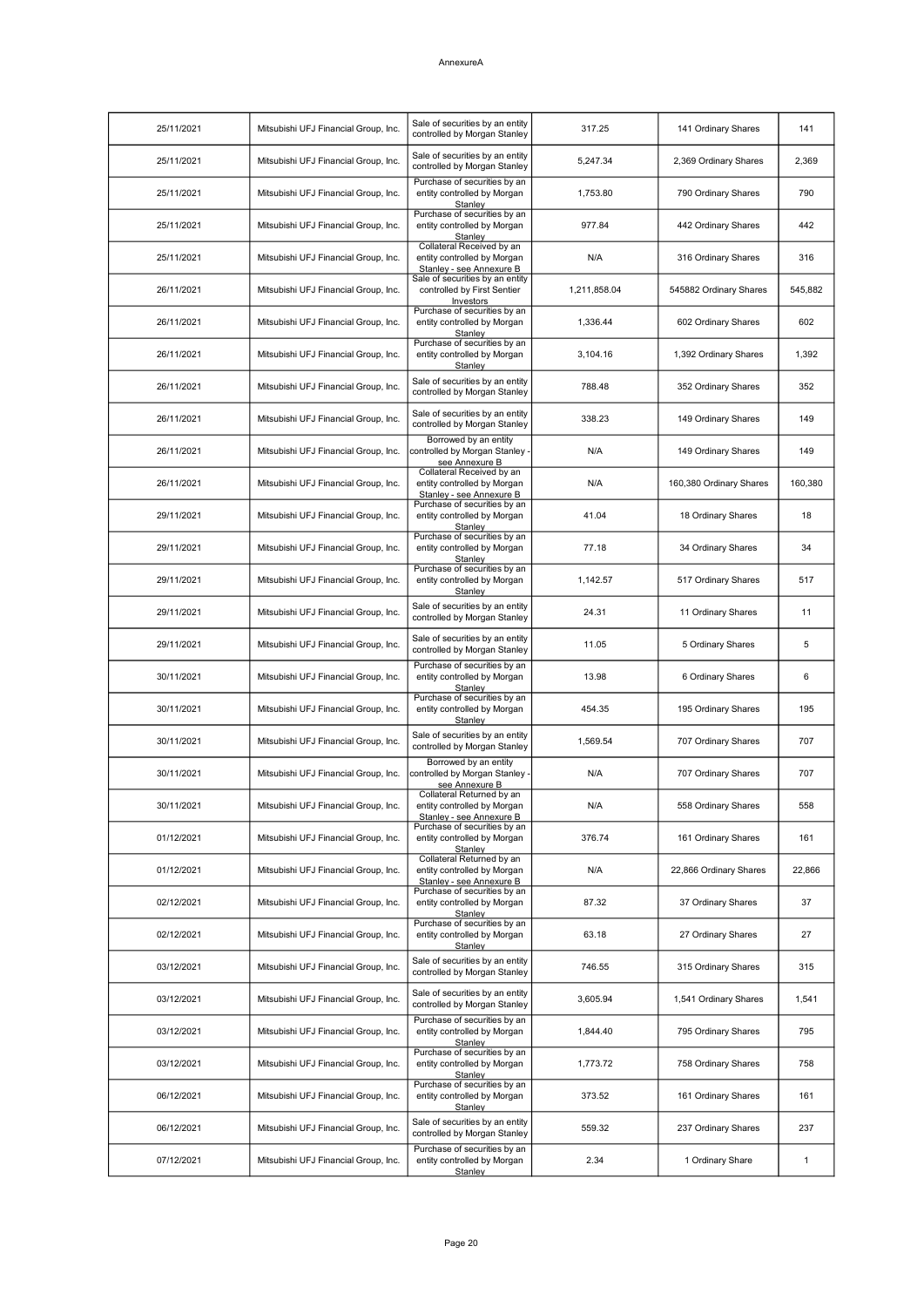| 07/12/2021 | Mitsubishi UFJ Financial Group, Inc. | Purchase of securities by an<br>entity controlled by Morgan<br>Stanley               | 1,852.62   | 802 Ordinary Shares     | 802            |
|------------|--------------------------------------|--------------------------------------------------------------------------------------|------------|-------------------------|----------------|
| 07/12/2021 | Mitsubishi UFJ Financial Group, Inc. | Sale of securities by an entity<br>controlled by Morgan Stanley                      | 46.60      | 20 Ordinary Shares      | 20             |
| 07/12/2021 | Mitsubishi UFJ Financial Group, Inc. | Purchase of securities by an<br>entity controlled by Morgan<br>Stanley               | 1,856.74   | 795 Ordinary Shares     | 795            |
| 07/12/2021 | Mitsubishi UFJ Financial Group, Inc. | Collateral Returned by an<br>entity controlled by Morgan<br>Stanley - see Annexure B | N/A        | 120,059 Ordinary Shares | 120,059        |
| 08/12/2021 | Mitsubishi UFJ Financial Group, Inc. | Sale of securities by an entity<br>controlled by Morgan Stanley                      | 1,621.68   | 696 Ordinary Shares     | 696            |
| 08/12/2021 | Mitsubishi UFJ Financial Group, Inc. | Purchase of securities by an<br>entity controlled by Morgan<br>Stanley               | 2,775.24   | 1,186 Ordinary Shares   | 1,186          |
| 08/12/2021 | Mitsubishi UFJ Financial Group, Inc. | Collateral Received by an<br>entity controlled by Morgan<br>Stanley - see Annexure B | N/A        | 120,059 Ordinary Shares | 120,059        |
| 09/12/2021 | Mitsubishi UFJ Financial Group, Inc. | Sale of securities by an entity<br>controlled by First Sentier<br>Investors          | 583,750.00 | 250000 Ordinary Shares  | 250,000        |
| 09/12/2021 | Mitsubishi UFJ Financial Group, Inc. | Purchase of securities by an<br>entity controlled by Morgan<br>Stanley               | 267.51     | 111 Ordinary Shares     | 111            |
| 09/12/2021 | Mitsubishi UFJ Financial Group, Inc. | Borrow Returned by an entity<br>controlled by Morgan Stanley -<br>see Annexure B     | N/A        | 795 Ordinary Shares     | 795            |
| 09/12/2021 | Mitsubishi UFJ Financial Group, Inc. | Collateral Returned by an<br>entity controlled by Morgan<br>Stanley - see Annexure B | N/A        | 45,568 Ordinary Shares  | 45,568         |
| 10/12/2021 | Mitsubishi UFJ Financial Group, Inc. | Sale of securities by an entity<br>controlled by Morgan Stanley                      | 290.16     | 124 Ordinary Shares     | 124            |
| 10/12/2021 | Mitsubishi UFJ Financial Group, Inc. | Collateral Returned by an<br>entity controlled by Morgan<br>Stanley - see Annexure B | N/A        | 90,909 Ordinary Shares  | 90,909         |
| 13/12/2021 | Mitsubishi UFJ Financial Group, Inc. | Sale of securities by an entity<br>controlled by First Sentier<br>Investors          | 339,315.09 | 143310 Ordinary Shares  | 143,310        |
| 13/12/2021 | Mitsubishi UFJ Financial Group, Inc. | Sale of securities by an entity<br>controlled by First Sentier<br>Investors          | 77,984.93  | 32937 Ordinary Shares   | 32,937         |
| 13/12/2021 | Mitsubishi UFJ Financial Group, Inc. | Purchase of securities by an<br>entity controlled by Morgan<br>Stanley               | 1,322.40   | 551 Ordinary Shares     | 551            |
| 13/12/2021 | Mitsubishi UFJ Financial Group, Inc. | Sale of securities by an entity<br>controlled by Morgan Stanley                      | 828.00     | 345 Ordinary Shares     | 345            |
| 13/12/2021 | Mitsubishi UFJ Financial Group, Inc. | Sale of securities by an entity<br>controlled by Morgan Stanley                      | 40.12      | 17 Ordinary Shares      | 17             |
| 13/12/2021 | Mitsubishi UFJ Financial Group, Inc. | Collateral Received by an<br>entity controlled by Morgan<br>Stanley - see Annexure B | N/A        | 137,272 Ordinary Shares | 137,272        |
| 14/12/2021 | Mitsubishi UFJ Financial Group, Inc. | Purchase of securities by an<br>entity controlled by Morgan<br>Stanley               | 1,389.10   | 580 Ordinary Shares     | 580            |
| 14/12/2021 | Mitsubishi UFJ Financial Group, Inc. | Purchase of securities by an<br>entity controlled by Morgan<br><b>Stanley</b>        | 72.00      | 30 Ordinary Shares      | 30             |
| 14/12/2021 | Mitsubishi UFJ Financial Group, Inc. | Sale of securities by an entity<br>controlled by Morgan Stanley                      | 2.39       | 1 Ordinary Share        |                |
| 14/12/2021 | Mitsubishi UFJ Financial Group, Inc. | Sale of securities by an entity<br>controlled by Morgan Stanley                      | 2,296.80   | 990 Ordinary Shares     | 990            |
| 14/12/2021 | Mitsubishi UFJ Financial Group, Inc. | Purchase of securities by an<br>entity controlled by Morgan<br>Stanley               | 2,666.40   | 1,111 Ordinary Shares   | 1,111          |
| 14/12/2021 | Mitsubishi UFJ Financial Group, Inc. | Purchase of securities by an<br>entity controlled by Morgan<br>Stanlev               | 745.68     | 312 Ordinary Shares     | 312            |
| 14/12/2021 | Mitsubishi UFJ Financial Group, Inc. | Purchase of securities by an<br>entity controlled by Morgan<br>Stanley               | 1,374.73   | 574 Ordinary Shares     | 574            |
| 14/12/2021 | Mitsubishi UFJ Financial Group, Inc. | Collateral Returned by an<br>entity controlled by Morgan<br>Stanley - see Annexure B | N/A        | 138,067 Ordinary Shares | 138,067        |
| 15/12/2021 | Mitsubishi UFJ Financial Group, Inc. | Purchase of securities by an<br>entity controlled by Morgan<br>Stanley               | 447.93     | 189 Ordinary Shares     | 189            |
| 15/12/2021 | Mitsubishi UFJ Financial Group, Inc. | Purchase of securities by an<br>entity controlled by Morgan<br>Stanley               | 129.80     | 55 Ordinary Shares      | 55             |
| 15/12/2021 | Mitsubishi UFJ Financial Group, Inc. | Purchase of securities by an<br>entity controlled by Morgan<br>Stanley               | 939.28     | 398 Ordinary Shares     | 398            |
| 15/12/2021 | Mitsubishi UFJ Financial Group, Inc. | Purchase of securities by an<br>entity controlled by Morgan<br>Stanley               | 1,042.80   | 440 Ordinary Shares     | 440            |
| 15/12/2021 | Mitsubishi UFJ Financial Group, Inc. | Purchase of securities by an<br>entity controlled by Morgan<br>Stanley               | 4.73       | 2 Ordinary Shares       | $\overline{2}$ |
| 15/12/2021 | Mitsubishi UFJ Financial Group, Inc. | Sale of securities by an entity<br>controlled by Morgan Stanley                      | 2,304.90   | 985 Ordinary Shares     | 985            |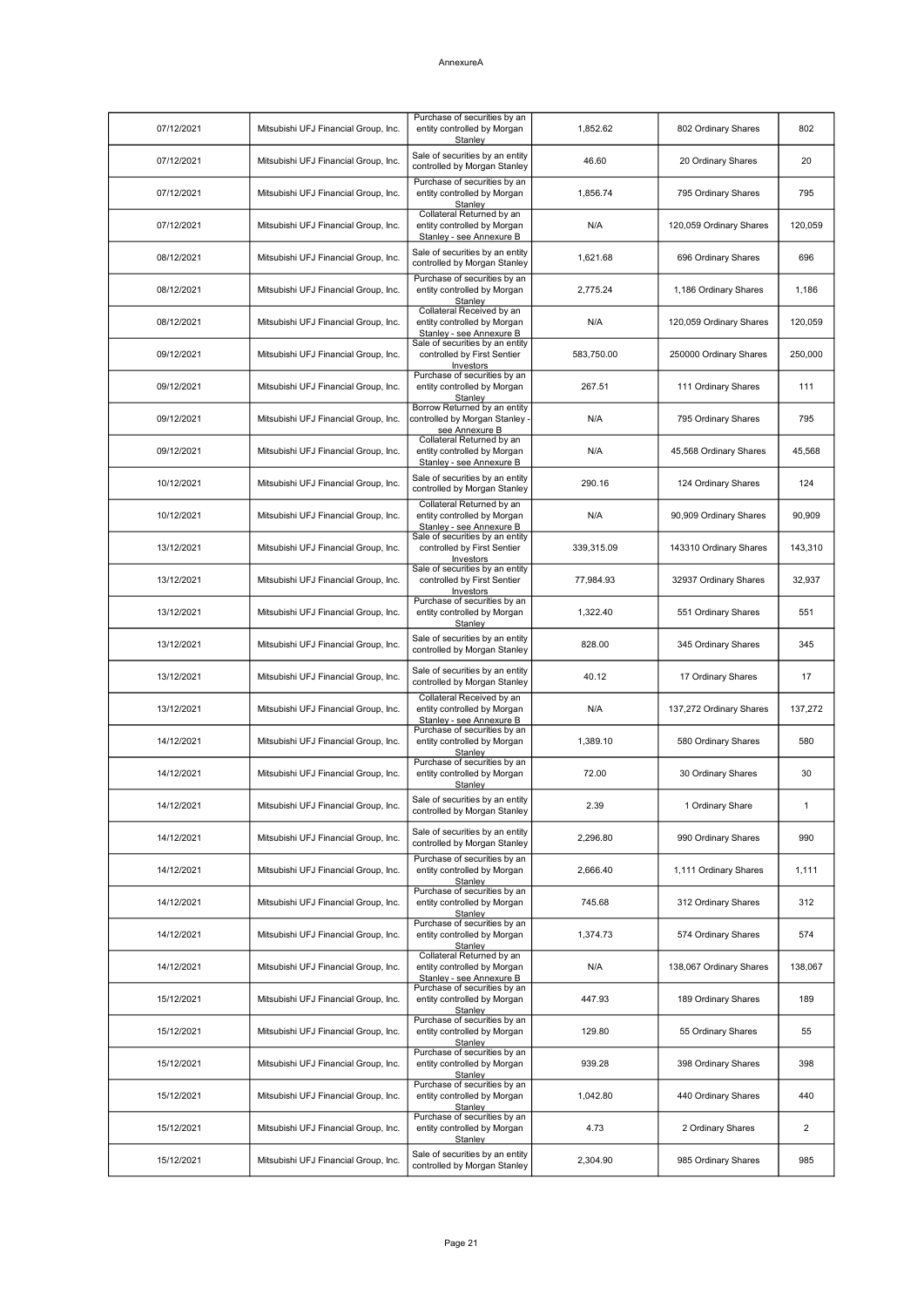| 15/12/2021 | Mitsubishi UFJ Financial Group, Inc. | Purchase of securities by an<br>entity controlled by Morgan<br>Stanley               | 1,601.74   | 673 Ordinary Shares     | 673          |
|------------|--------------------------------------|--------------------------------------------------------------------------------------|------------|-------------------------|--------------|
| 15/12/2021 | Mitsubishi UFJ Financial Group, Inc. | Purchase of securities by an<br>entity controlled by Morgan<br>Stanley               | 1,253.16   | 531 Ordinary Shares     | 531          |
| 15/12/2021 | Mitsubishi UFJ Financial Group, Inc. | Purchase of securities by an<br>entity controlled by Morgan<br>Stanley               | 1,197.00   | 504 Ordinary Shares     | 504          |
| 15/12/2021 | Mitsubishi UFJ Financial Group, Inc. | Sale of securities by an entity<br>controlled by Morgan Stanley                      | 184.80     | 77 Ordinary Shares      | 77           |
| 15/12/2021 | Mitsubishi UFJ Financial Group, Inc. | Purchase of securities by an<br>entity controlled by Morgan<br>Stanley               | 589.00     | 248 Ordinary Shares     | 248          |
| 16/12/2021 | Mitsubishi UFJ Financial Group, Inc. | Purchase of securities by an<br>entity controlled by First<br>Sentier Investors      | 278,881.20 | 119180 Ordinary Shares  | 119,180      |
| 16/12/2021 | Mitsubishi UFJ Financial Group, Inc. | Sale of securities by an entity<br>controlled by Morgan Stanley                      | 2,342.20   | 980 Ordinary Shares     | 980          |
| 16/12/2021 | Mitsubishi UFJ Financial Group, Inc. | Purchase of securities by an<br>entity controlled by Morgan<br>Stanley               | 28.08      | 12 Ordinary Shares      | 12           |
| 17/12/2021 | Mitsubishi UFJ Financial Group, Inc. | Sale of securities by an entity<br>controlled by Morgan Stanley                      | 2,326.50   | 990 Ordinary Shares     | 990          |
| 17/12/2021 | Mitsubishi UFJ Financial Group, Inc. | Sale of securities by an entity<br>controlled by Morgan Stanley                      | 3,002.86   | 1,246 Ordinary Shares   | 1,246        |
| 20/12/2021 | Mitsubishi UFJ Financial Group, Inc. | Sale of securities by an entity<br>controlled by Morgan Stanley                      | 2,343.93   | 989 Ordinary Shares     | 989          |
| 20/12/2021 | Mitsubishi UFJ Financial Group, Inc. | Sale of securities by an entity<br>controlled by Morgan Stanley                      | 152.32     | 64 Ordinary Shares      | 64           |
| 20/12/2021 | Mitsubishi UFJ Financial Group, Inc. | Sale of securities by an entity<br>controlled by Morgan Stanley                      | 3,403.40   | 1,430 Ordinary Shares   | 1,430        |
| 20/12/2021 | Mitsubishi UFJ Financial Group, Inc. | Purchase of securities by an<br>entity controlled by Morgan<br>Stanley               | 256.30     | 110 Ordinary Shares     | 110          |
| 20/12/2021 | Mitsubishi UFJ Financial Group, Inc. | Collateral Received by an<br>entity controlled by Morgan<br>Stanley - see Annexure B | N/A        | 145,575 Ordinary Shares | 145,575      |
| 21/12/2021 | Mitsubishi UFJ Financial Group, Inc. | Sale of securities by an entity<br>controlled by Morgan Stanley                      | 13.98      | 6 Ordinary Shares       | 6            |
| 21/12/2021 | Mitsubishi UFJ Financial Group, Inc. | Purchase of securities by an<br>entity controlled by Morgan<br>Stanley               | 23.60      | 10 Ordinary Shares      | 10           |
| 21/12/2021 | Mitsubishi UFJ Financial Group, Inc. | Sale of securities by an entity<br>controlled by Morgan Stanley                      | 77.22      | 33 Ordinary Shares      | 33           |
| 21/12/2021 | Mitsubishi UFJ Financial Group, Inc. | Sale of securities by an entity<br>controlled by Morgan Stanley                      | 1,176.65   | 505 Ordinary Shares     | 505          |
| 21/12/2021 | Mitsubishi UFJ Financial Group, Inc. | Collateral Received by an<br>entity controlled by Morgan<br>Stanley - see Annexure B | N/A        | 544 Ordinary Shares     | 544          |
| 22/12/2021 | Mitsubishi UFJ Financial Group, Inc. | Sale of securities by an entity<br>controlled by Morgan Stanley                      | 18.80      | 8 Ordinary Shares       | 8            |
| 22/12/2021 | Mitsubishi UFJ Financial Group, Inc. | Purchase of securities by an<br>entity controlled by Morgan<br><b>Stanley</b>        | 75.52      | 32 Ordinary Shares      | 32           |
| 22/12/2021 | Mitsubishi UFJ Financial Group, Inc. | Purchase of securities by an<br>entity controlled by Morgan<br>Stanley               | 2,375.24   | 998 Ordinary Shares     | 998          |
| 22/12/2021 | Mitsubishi UFJ Financial Group, Inc. | Collateral Returned by an<br>entity controlled by Morgan<br>Stanley - see Annexure B | N/A        | 26,180 Ordinary Shares  | 26,180       |
| 23/12/2021 | Mitsubishi UFJ Financial Group, Inc. | Purchase of securities by an<br>entity controlled by Morgan<br>Stanlev               | 1,099.56   | 462 Ordinary Shares     | 462          |
| 23/12/2021 | Mitsubishi UFJ Financial Group, Inc. | Purchase of securities by an<br>entity controlled by Morgan<br>Stanley               | 869.96     | 364 Ordinary Shares     | 364          |
| 24/12/2021 | Mitsubishi UFJ Financial Group, Inc. | Purchase of securities by an<br>entity controlled by Morgan<br>Stanley               | 33.04      | 14 Ordinary Shares      | 14           |
| 24/12/2021 | Mitsubishi UFJ Financial Group, Inc. | Purchase of securities by an<br>entity controlled by Morgan<br>Stanley               | 2.36       | 1 Ordinary Share        | $\mathbf{1}$ |
| 29/12/2021 | Mitsubishi UFJ Financial Group, Inc. | Purchase of securities by an<br>entity controlled by Morgan<br>Stanley               | 696.00     | 300 Ordinary Shares     | 300          |
| 29/12/2021 | Mitsubishi UFJ Financial Group, Inc. | Purchase of securities by an<br>entity controlled by Morgan<br>Stanley               | 2.42       | 1 Ordinary Share        | $\mathbf{1}$ |
| 29/12/2021 | Mitsubishi UFJ Financial Group, Inc. | Collateral Returned by an<br>entity controlled by Morgan<br>Stanley - see Annexure B | N/A        | 119,939 Ordinary Shares | 119,939      |
| 30/12/2021 | Mitsubishi UFJ Financial Group, Inc. | Sale of securities by an entity<br>controlled by Morgan Stanley                      | 2,096.78   | 881 Ordinary Shares     | 881          |
| 31/12/2021 | Mitsubishi UFJ Financial Group, Inc. | Sale of securities by an entity<br>controlled by Morgan Stanley                      | 1,798.26   | 731 Ordinary Shares     | 731          |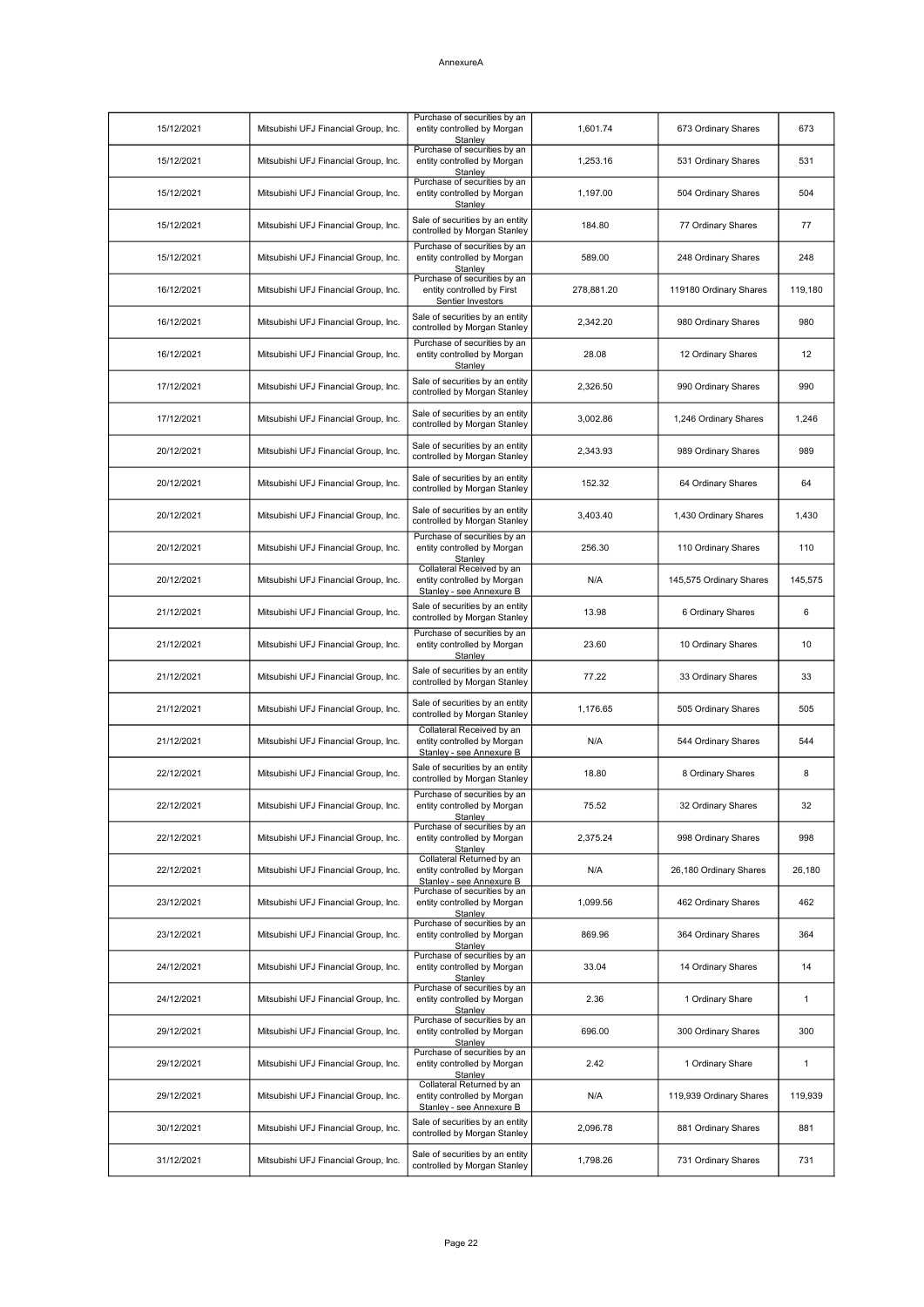| 31/12/2021 | Mitsubishi UFJ Financial Group, Inc. | Purchase of securities by an<br>entity controlled by Morgan<br>Stanley               | 1,008.00  | 400 Ordinary Shares     | 400            |
|------------|--------------------------------------|--------------------------------------------------------------------------------------|-----------|-------------------------|----------------|
| 31/12/2021 | Mitsubishi UFJ Financial Group, Inc. | Purchase of securities by an<br>entity controlled by Morgan<br>Stanley               | 1,899.68  | 766 Ordinary Shares     | 766            |
| 04/01/2022 | Mitsubishi UFJ Financial Group, Inc. | Sale of securities by an entity<br>controlled by Morgan Stanley                      | 875.00    | 350 Ordinary Shares     | 350            |
| 04/01/2022 | Mitsubishi UFJ Financial Group, Inc. | Purchase of securities by an<br>entity controlled by Morgan<br>Stanlev               | 256.80    | 107 Ordinary Shares     | 107            |
| 05/01/2022 | Mitsubishi UFJ Financial Group, Inc. | Purchase of securities by an<br>entity controlled by Morgan<br>Stanley               | 67.48     | 28 Ordinary Shares      | 28             |
| 06/01/2022 | Mitsubishi UFJ Financial Group, Inc. | Purchase of securities by an<br>entity controlled by Morgan<br>Stanley               | 691.26    | 281 Ordinary Shares     | 281            |
| 06/01/2022 | Mitsubishi UFJ Financial Group, Inc. | Purchase of securities by an<br>entity controlled by Morgan<br>Stanley               | 937.26    | 381 Ordinary Shares     | 381            |
| 06/01/2022 | Mitsubishi UFJ Financial Group, Inc. | Sale of securities by an entity<br>controlled by Morgan Stanley                      | 592.86    | 246 Ordinary Shares     | 246            |
| 06/01/2022 | Mitsubishi UFJ Financial Group, Inc. | Collateral Received by an<br>entity controlled by Morgan<br>Stanley - see Annexure B | N/A       | 208,964 Ordinary Shares | 208,964        |
| 07/01/2022 | Mitsubishi UFJ Financial Group, Inc. | Purchase of securities by an<br>entity controlled by Morgan<br>Stanley               | 4,376.34  | 1,779 Ordinary Shares   | 1,779          |
| 10/01/2022 | Mitsubishi UFJ Financial Group, Inc. | Sale of securities by an entity<br>controlled by First Sentier<br>Investors          | 31,878.55 | 13009 Ordinary Shares   | 13,009         |
| 10/01/2022 | Mitsubishi UFJ Financial Group, Inc. | Sale of securities by an entity<br>controlled by Morgan Stanley                      | 21.96     | 9 Ordinary Shares       | 9              |
| 10/01/2022 | Mitsubishi UFJ Financial Group, Inc. | Purchase of securities by an<br>entity controlled by Morgan<br>Stanley               | 3,687.25  | 1,505 Ordinary Shares   | 1,505          |
| 10/01/2022 | Mitsubishi UFJ Financial Group, Inc. | Sale of securities by an entity<br>controlled by Morgan Stanley                      | 988.20    | 405 Ordinary Shares     | 405            |
| 11/01/2022 | Mitsubishi UFJ Financial Group, Inc. | Sale of securities by an entity<br>controlled by Morgan Stanley                      | 1,314.63  | 541 Ordinary Shares     | 541            |
| 11/01/2022 | Mitsubishi UFJ Financial Group, Inc. | Purchase of securities by an<br>entity controlled by Morgan<br>Stanley               | 4,394.13  | 1,779 Ordinary Shares   | 1,779          |
| 12/01/2022 | Mitsubishi UFJ Financial Group, Inc. | Sale of securities by an entity<br>controlled by Morgan Stanley                      | 1,115.08  | 457 Ordinary Shares     | 457            |
| 12/01/2022 | Mitsubishi UFJ Financial Group, Inc. | Purchase of securities by an<br>entity controlled by Morgan<br>Stanley               | 990.00    | 396 Ordinary Shares     | 396            |
| 12/01/2022 | Mitsubishi UFJ Financial Group, Inc. | Purchase of securities by an<br>entity controlled by Morgan<br>Stanley               | 1,464.12  | 581 Ordinary Shares     | 581            |
| 12/01/2022 | Mitsubishi UFJ Financial Group, Inc. | Purchase of securities by an<br>entity controlled by Morgan<br>Stanley               | 946.20    | 380 Ordinary Shares     | 380            |
| 13/01/2022 | Mitsubishi UFJ Financial Group, Inc. | Sale of securities by an entity<br>controlled by Morgan Stanley                      | 159.90    | 65 Ordinary Shares      | 65             |
| 13/01/2022 | Mitsubishi UFJ Financial Group, Inc. | Sale of securities by an entity<br>controlled by Morgan Stanley                      | 68.32     | 28 Ordinary Shares      | 28             |
| 14/01/2022 | Mitsubishi UFJ Financial Group, Inc. | Purchase of securities by an<br>entity controlled by Morgan<br>Stanley               | 1,418.12  | 586 Ordinary Shares     | 586            |
| 17/01/2022 | Mitsubishi UFJ Financial Group, Inc. | Sale of securities by an entity<br>controlled by Morgan Stanley                      | 962.28    | 396 Ordinary Shares     | 396            |
| 18/01/2022 | Mitsubishi UFJ Financial Group, Inc. | Purchase of securities by an<br>entity controlled by Morgan<br>Stanley               | 582.50    | 250 Ordinary Shares     | 250            |
| 19/01/2022 | Mitsubishi UFJ Financial Group, Inc. | Collateral Returned by an<br>entity controlled by Morgan<br>Stanley - see Annexure B | N/A       | 38,348 Ordinary Shares  | 38,348         |
| 20/01/2022 | Mitsubishi UFJ Financial Group, Inc. | Sale of securities by an entity<br>controlled by Morgan Stanley                      | 361.90    | 154 Ordinary Shares     | 154            |
| 21/01/2022 | Mitsubishi UFJ Financial Group, Inc. | Sale of securities by an entity<br>controlled by Morgan Stanley                      | 83.52     | 36 Ordinary Shares      | 36             |
| 21/01/2022 | Mitsubishi UFJ Financial Group, Inc. | Purchase of securities by an<br>entity controlled by Morgan<br>Stanley               | 50.16     | 22 Ordinary Shares      | 22             |
| 21/01/2022 | Mitsubishi UFJ Financial Group, Inc. | Purchase of securities by an<br>entity controlled by Morgan<br>Stanley               | 15.82     | 7 Ordinary Shares       | $\overline{7}$ |
| 24/01/2022 | Mitsubishi UFJ Financial Group, Inc. | Sale of securities by an entity<br>controlled by Morgan Stanley                      | 31.92     | 14 Ordinary Shares      | 14             |
| 24/01/2022 | Mitsubishi UFJ Financial Group, Inc. | Sale of securities by an entity<br>controlled by Morgan Stanley                      | 72.54     | 31 Ordinary Shares      | 31             |
| 25/01/2022 | Mitsubishi UFJ Financial Group, Inc. | Purchase of securities by an<br>entity controlled by Morgan<br>Stanley               | 11.50     | 5 Ordinary Shares       | 5              |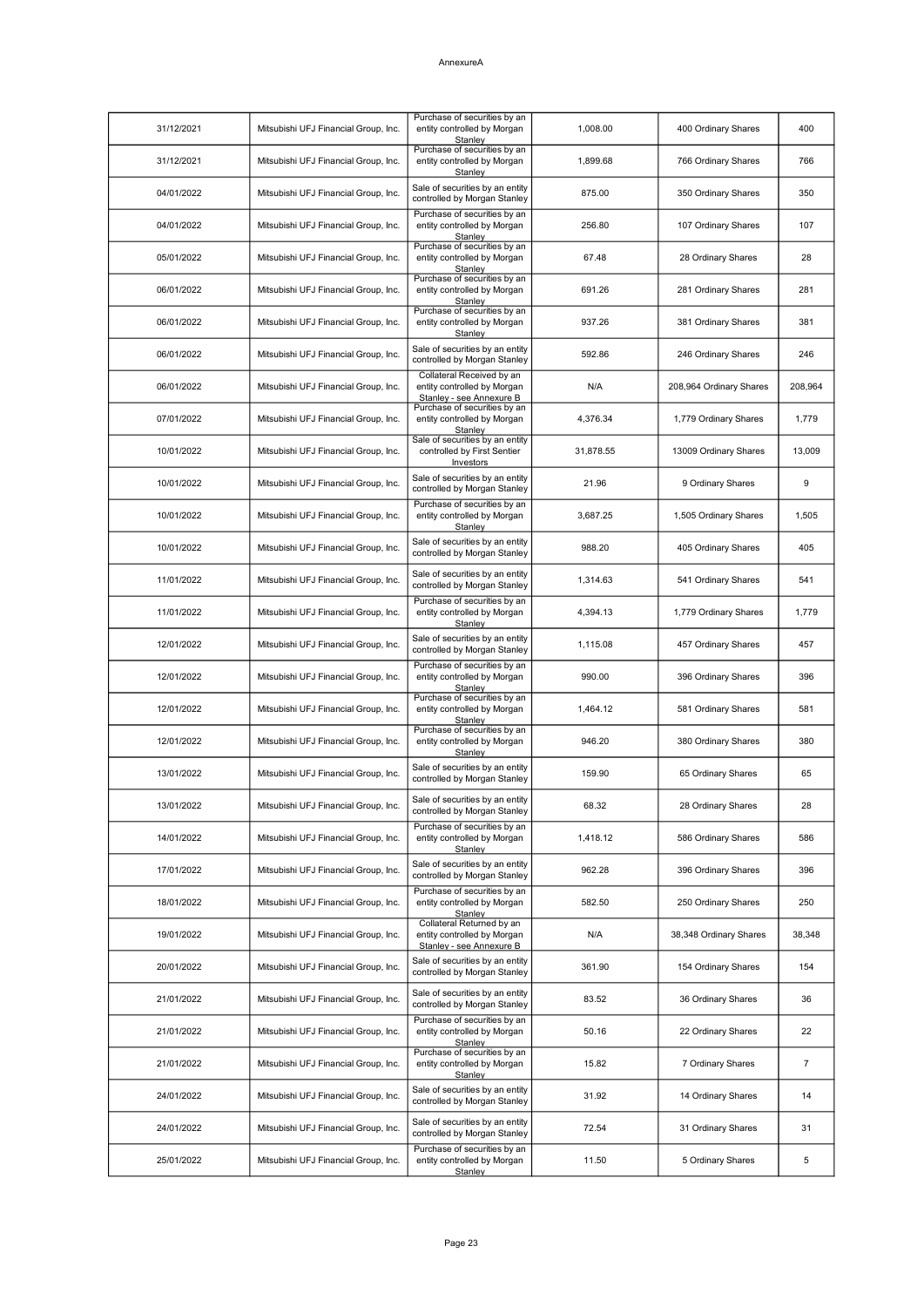| 25/01/2022 | Mitsubishi UFJ Financial Group, Inc. | Sale of securities by an entity<br>controlled by Morgan Stanley                      | 37.12      | 16 Ordinary Shares      | 16             |
|------------|--------------------------------------|--------------------------------------------------------------------------------------|------------|-------------------------|----------------|
| 27/01/2022 | Mitsubishi UFJ Financial Group, Inc. | Sale of securities by an entity<br>controlled by Morgan Stanley                      | 1,681.30   | 731 Ordinary Shares     | 731            |
| 27/01/2022 | Mitsubishi UFJ Financial Group, Inc. | Purchase of securities by an<br>entity controlled by Morgan<br>Stanley               | 13.74      | 6 Ordinary Shares       | 6              |
| 27/01/2022 | Mitsubishi UFJ Financial Group, Inc. | Collateral Received by an<br>entity controlled by Morgan<br>Stanley - see Annexure B | N/A        | 117 Ordinary Shares     | 117            |
| 28/01/2022 | Mitsubishi UFJ Financial Group, Inc. | Sale of securities by an entity<br>controlled by Morgan Stanley                      | 2.31       | 1 Ordinary Share        | $\mathbf{1}$   |
| 28/01/2022 | Mitsubishi UFJ Financial Group, Inc. | Purchase of securities by an<br>entity controlled by Morgan<br>Stanley               | 540.14     | 239 Ordinary Shares     | 239            |
| 28/01/2022 | Mitsubishi UFJ Financial Group, Inc. | Purchase of securities by an<br>entity controlled by Morgan<br>Stanley               | 537.75     | 239 Ordinary Shares     | 239            |
| 31/01/2022 | Mitsubishi UFJ Financial Group, Inc. | Sale of securities by an entity<br>controlled by Morgan Stanley                      | 524.40     | 228 Ordinary Shares     | 228            |
| 31/01/2022 | Mitsubishi UFJ Financial Group, Inc. | Collateral Returned by an<br>entity controlled by Morgan<br>Stanley - see Annexure B | N/A        | 170,515 Ordinary Shares | 170,515        |
| 01/02/2022 | Mitsubishi UFJ Financial Group, Inc. | Purchase of securities by an<br>entity controlled by Morgan<br>Stanley               | 762.30     | 330 Ordinary Shares     | 330            |
| 01/02/2022 | Mitsubishi UFJ Financial Group, Inc. | Collateral Returned by an<br>entity controlled by Morgan<br>Stanley - see Annexure B | N/A        | 218 Ordinary Shares     | 218            |
| 02/02/2022 | Mitsubishi UFJ Financial Group, Inc. | Purchase of securities by an<br>entity controlled by Morgan<br>Stanley               | 738.00     | 328 Ordinary Shares     | 328            |
| 02/02/2022 | Mitsubishi UFJ Financial Group, Inc. | Purchase of securities by an<br>entity controlled by Morgan<br>Stanley               | 681.75     | 303 Ordinary Shares     | 303            |
| 02/02/2022 | Mitsubishi UFJ Financial Group, Inc. | Purchase of securities by an<br>entity controlled by Morgan<br>Stanley               | 682.52     | 302 Ordinary Shares     | 302            |
| 02/02/2022 | Mitsubishi UFJ Financial Group, Inc. | Purchase of securities by an<br>entity controlled by Morgan<br>Stanley               | 93.89      | 41 Ordinary Shares      | 41             |
| 02/02/2022 | Mitsubishi UFJ Financial Group, Inc. | Purchase of securities by an<br>entity controlled by Morgan<br>Stanley               | 676.48     | 302 Ordinary Shares     | 302            |
| 03/02/2022 | Mitsubishi UFJ Financial Group, Inc. | Sale of securities by an entity<br>controlled by Morgan Stanley                      | 2.34       | 1 Ordinary Share        | 1              |
| 04/02/2022 | Mitsubishi UFJ Financial Group, Inc. | Sale of securities by an entity<br>controlled by First Sentier<br>Investors          | 27,422.32  | 11943 Ordinary Shares   | 11,943         |
| 04/02/2022 | Mitsubishi UFJ Financial Group, Inc. | Sale of securities by an entity<br>controlled by Morgan Stanley                      | 751.51     | 337 Ordinary Shares     | 337            |
| 07/02/2022 | Mitsubishi UFJ Financial Group, Inc. | Purchase of securities by an<br>entity controlled by Morgan<br>Stanley               | 367.74     | 162 Ordinary Shares     | 162            |
| 07/02/2022 | Mitsubishi UFJ Financial Group, Inc. | Sale of securities by an entity<br>controlled by Morgan Stanley                      | 87.40      | 38 Ordinary Shares      | 38             |
| 07/02/2022 | Mitsubishi UFJ Financial Group, Inc. | Purchase of securities by an<br>entity controlled by Morgan<br>Stanley               | 369.36     | 162 Ordinary Shares     | 162            |
| 08/02/2022 | Mitsubishi UFJ Financial Group, Inc. | Sale of securities by an entity<br>controlled by Morgan Stanley                      | 64.40      | 28 Ordinary Shares      | 28             |
| 08/02/2022 | Mitsubishi UFJ Financial Group, Inc. | Sale of securities by an entity<br>controlled by Morgan Stanley                      | 735.75     | 327 Ordinary Shares     | 327            |
| 09/02/2022 | Mitsubishi UFJ Financial Group, Inc. | Sale of securities by an entity<br>controlled by Morgan Stanley                      | 753.64     | 332 Ordinary Shares     | 332            |
| 11/02/2022 | Mitsubishi UFJ Financial Group, Inc. | Sale of securities by an entity<br>controlled by Morgan Stanley                      | 467.82     | 207 Ordinary Shares     | 207            |
| 14/02/2022 | Mitsubishi UFJ Financial Group, Inc. | Sale of securities by an entity<br>controlled by First Sentier<br>Investors          | 230,000.00 | 100000 Ordinary Shares  | 100,000        |
| 15/02/2022 | Mitsubishi UFJ Financial Group, Inc. | Sale of securities by an entity<br>controlled by First Sentier<br>Investors          | 230,000.00 | 100000 Ordinary Shares  | 100,000        |
| 15/02/2022 | Mitsubishi UFJ Financial Group, Inc. | Collateral Received by an<br>entity controlled by Morgan<br>Stanley - see Annexure B | N/A        | 114,922 Ordinary Shares | 114,922        |
| 16/02/2022 | Mitsubishi UFJ Financial Group, Inc. | Sale of securities by an entity<br>controlled by Morgan Stanley                      | 20.97      | 9 Ordinary Shares       | 9              |
| 17/02/2022 | Mitsubishi UFJ Financial Group, Inc. | Purchase of securities by an<br>entity controlled by Morgan<br>Stanley               | 125.40     | 57 Ordinary Shares      | 57             |
| 17/02/2022 | Mitsubishi UFJ Financial Group, Inc. | Purchase of securities by an<br>entity controlled by Morgan<br>Stanley               | 4.38       | 2 Ordinary Shares       | $\overline{2}$ |
| 17/02/2022 | Mitsubishi UFJ Financial Group, Inc. | Purchase of securities by an<br>entity controlled by Morgan<br>Stanley               | 2.21       | 1 Ordinary Share        | $\mathbf{1}$   |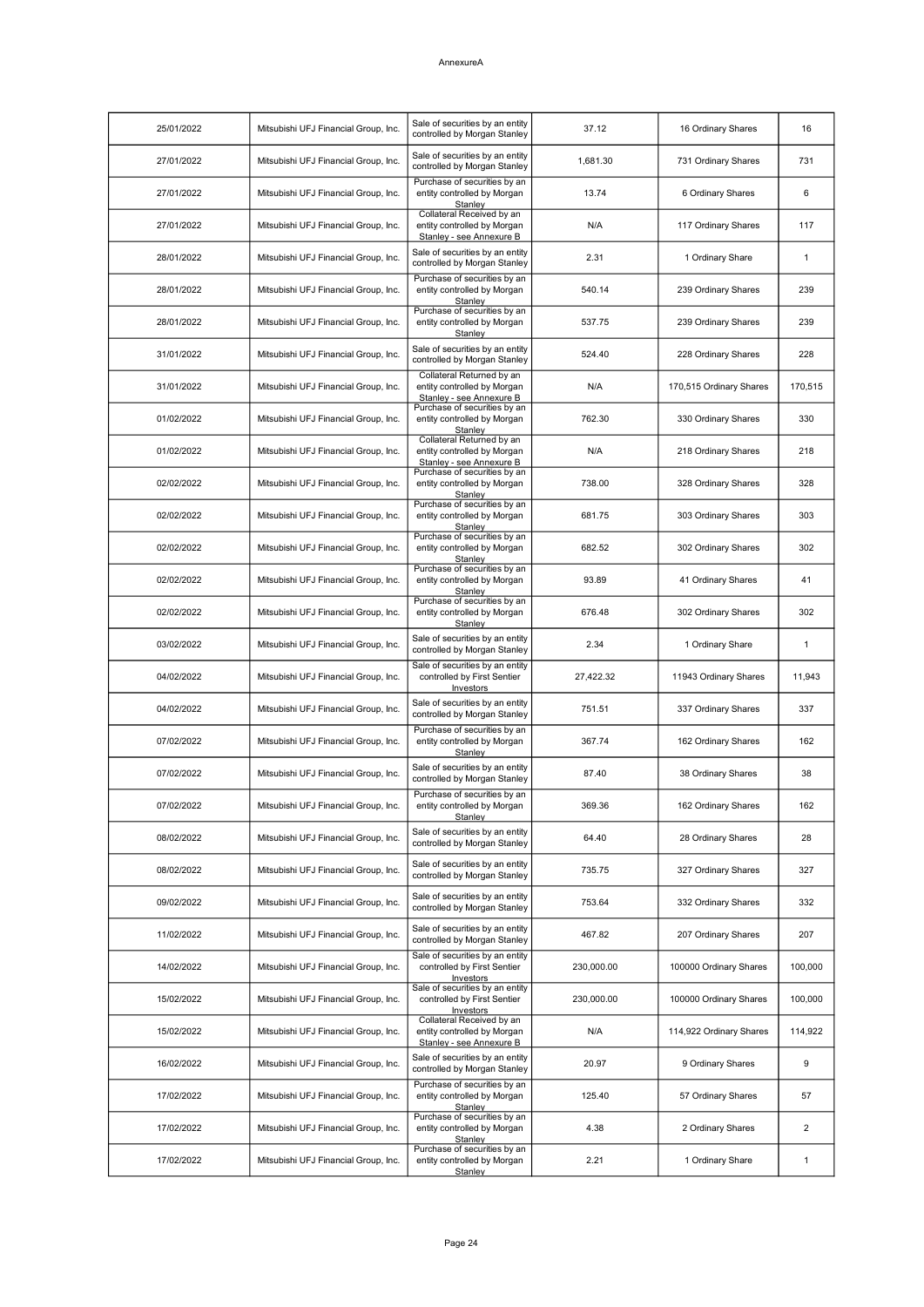| 18/02/2022 | Mitsubishi UFJ Financial Group, Inc. | Purchase of securities by an<br>entity controlled by Morgan<br>Stanley               | 12.84      | 6 Ordinary Shares       | 6              |
|------------|--------------------------------------|--------------------------------------------------------------------------------------|------------|-------------------------|----------------|
| 18/02/2022 | Mitsubishi UFJ Financial Group, Inc. | Purchase of securities by an<br>entity controlled by Morgan<br>Stanley               | 470.80     | 220 Ordinary Shares     | 220            |
| 18/02/2022 | Mitsubishi UFJ Financial Group, Inc. | Collateral Returned by an<br>entity controlled by Morgan<br>Stanley - see Annexure B | N/A        | 114,922 Ordinary Shares | 114,922        |
| 21/02/2022 | Mitsubishi UFJ Financial Group, Inc. | Sale of securities by an entity<br>controlled by Morgan Stanley                      | 324.12     | 146 Ordinary Shares     | 146            |
| 23/02/2022 | Mitsubishi UFJ Financial Group, Inc. | Sale of securities by an entity<br>controlled by Morgan Stanley                      | 4.32       | 2 Ordinary Shares       | 2              |
| 24/02/2022 | Mitsubishi UFJ Financial Group, Inc. | Purchase of securities by an<br>entity controlled by Morgan<br>Stanley               | 165.11     | 79 Ordinary Shares      | 79             |
| 24/02/2022 | Mitsubishi UFJ Financial Group, Inc. | Sale of securities by an entity<br>controlled by Morgan Stanley                      | 8.64       | 4 Ordinary Shares       | 4              |
| 25/02/2022 | Mitsubishi UFJ Financial Group, Inc. | Purchase of securities by an<br>entity controlled by Morgan<br>Stanley               | 635.16     | 316 Ordinary Shares     | 316            |
| 28/02/2022 | Mitsubishi UFJ Financial Group, Inc. | Sale of securities by an entity<br>controlled by Morgan Stanley                      | 290.00     | 145 Ordinary Shares     | 145            |
| 28/02/2022 | Mitsubishi UFJ Financial Group, Inc. | Sale of securities by an entity<br>controlled by Morgan Stanley                      | 1,113.00   | 525 Ordinary Shares     | 525            |
| 02/03/2022 | Mitsubishi UFJ Financial Group, Inc. | Purchase of securities by an<br>entity controlled by First<br>Sentier Investors      | 799,720.00 | 400000 Ordinary Shares  | 400,000        |
| 02/03/2022 | Mitsubishi UFJ Financial Group, Inc. | Purchase of securities by an<br>entity controlled by Morgan<br>Stanley               | 554.40     | 280 Ordinary Shares     | 280            |
| 02/03/2022 | Mitsubishi UFJ Financial Group, Inc. | Sale of securities by an entity<br>controlled by Morgan Stanley                      | 394.84     | 203 Ordinary Shares     | 203            |
| 02/03/2022 | Mitsubishi UFJ Financial Group, Inc. | Sale of securities by an entity<br>controlled by Morgan Stanley                      | 507.58     | 257 Ordinary Shares     | 257            |
| 02/03/2022 | Mitsubishi UFJ Financial Group, Inc. | Sale of securities by an entity<br>controlled by Morgan Stanley                      | 504.32     | 256 Ordinary Shares     | 256            |
| 02/03/2022 | Mitsubishi UFJ Financial Group, Inc. | Sale of securities by an entity<br>controlled by Morgan Stanley                      | 1.96       | 1 Ordinary Share        | 1              |
| 02/03/2022 | Mitsubishi UFJ Financial Group, Inc. | Sale of securities by an entity<br>controlled by Morgan Stanley                      | 546.00     | 280 Ordinary Shares     | 280            |
| 02/03/2022 | Mitsubishi UFJ Financial Group, Inc. | Sale of securities by an entity<br>controlled by Morgan Stanley                      | 397.88     | 203 Ordinary Shares     | 203            |
| 02/03/2022 | Mitsubishi UFJ Financial Group, Inc. | Sale of securities by an entity<br>controlled by Morgan Stanley                      | 13.65      | 7 Ordinary Shares       | $\overline{7}$ |
| 02/03/2022 | Mitsubishi UFJ Financial Group, Inc. | Sale of securities by an entity<br>controlled by Morgan Stanley                      | 373.35     | 190 Ordinary Shares     | 190            |
| 04/03/2022 | Mitsubishi UFJ Financial Group, Inc. | Sale of securities by an entity<br>controlled by First Sentier<br>Investors          | 19,136.47  | 9710 Ordinary Shares    | 9,710          |
| 07/03/2022 | Mitsubishi UFJ Financial Group, Inc. | Sale of securities by an entity<br>controlled by First Sentier<br>Investors          | 9,872.90   | 4972 Ordinary Shares    | 4,972          |
| 07/03/2022 | Mitsubishi UFJ Financial Group, Inc. | Sale of securities by an entity<br>controlled by Morgan Stanley                      | 649.78     | 329 Ordinary Shares     | 329            |
| 07/03/2022 | Mitsubishi UFJ Financial Group, Inc. | Sale of securities by an entity<br>controlled by Morgan Stanley                      | 316.41     | 159 Ordinary Shares     | 159            |
| 08/03/2022 | Mitsubishi UFJ Financial Group, Inc. | Sale of securities by an entity<br>controlled by Morgan Stanley                      | 3.95       | 2 Ordinary Shares       | 2              |
| 08/03/2022 | Mitsubishi UFJ Financial Group, Inc. | Sale of securities by an entity<br>controlled by Morgan Stanley                      | 17.82      | 9 Ordinary Shares       | 9              |
| 08/03/2022 | Mitsubishi UFJ Financial Group, Inc. | Sale of securities by an entity<br>controlled by Morgan Stanley                      | 380.09     | 191 Ordinary Shares     | 191            |
| 09/03/2022 | Mitsubishi UFJ Financial Group, Inc. | Purchase of securities by an<br>entity controlled by Morgan<br>Stanley               | 813.28     | 416 Ordinary Shares     | 416            |
| 09/03/2022 | Mitsubishi UFJ Financial Group, Inc. | Sale of securities by an entity<br>controlled by Morgan Stanley                      | 65.51      | 33 Ordinary Shares      | 33             |
| 09/03/2022 | Mitsubishi UFJ Financial Group, Inc. | Sale of securities by an entity<br>controlled by Morgan Stanley                      | 64.68      | 33 Ordinary Shares      | 33             |
| 09/03/2022 | Mitsubishi UFJ Financial Group, Inc. | Collateral Received by an<br>entity controlled by Morgan<br>Stanley - see Annexure B | N/A        | 95,681 Ordinary Shares  | 95,681         |
| 10/03/2022 | Mitsubishi UFJ Financial Group, Inc. | Sale of securities by an entity<br>controlled by Morgan Stanley                      | 35.46      | 18 Ordinary Shares      | 18             |
| 10/03/2022 | Mitsubishi UFJ Financial Group, Inc. | Collateral Received by an<br>entity controlled by Morgan<br>Stanley - see Annexure B | N/A        | 18 Ordinary Shares      | 18             |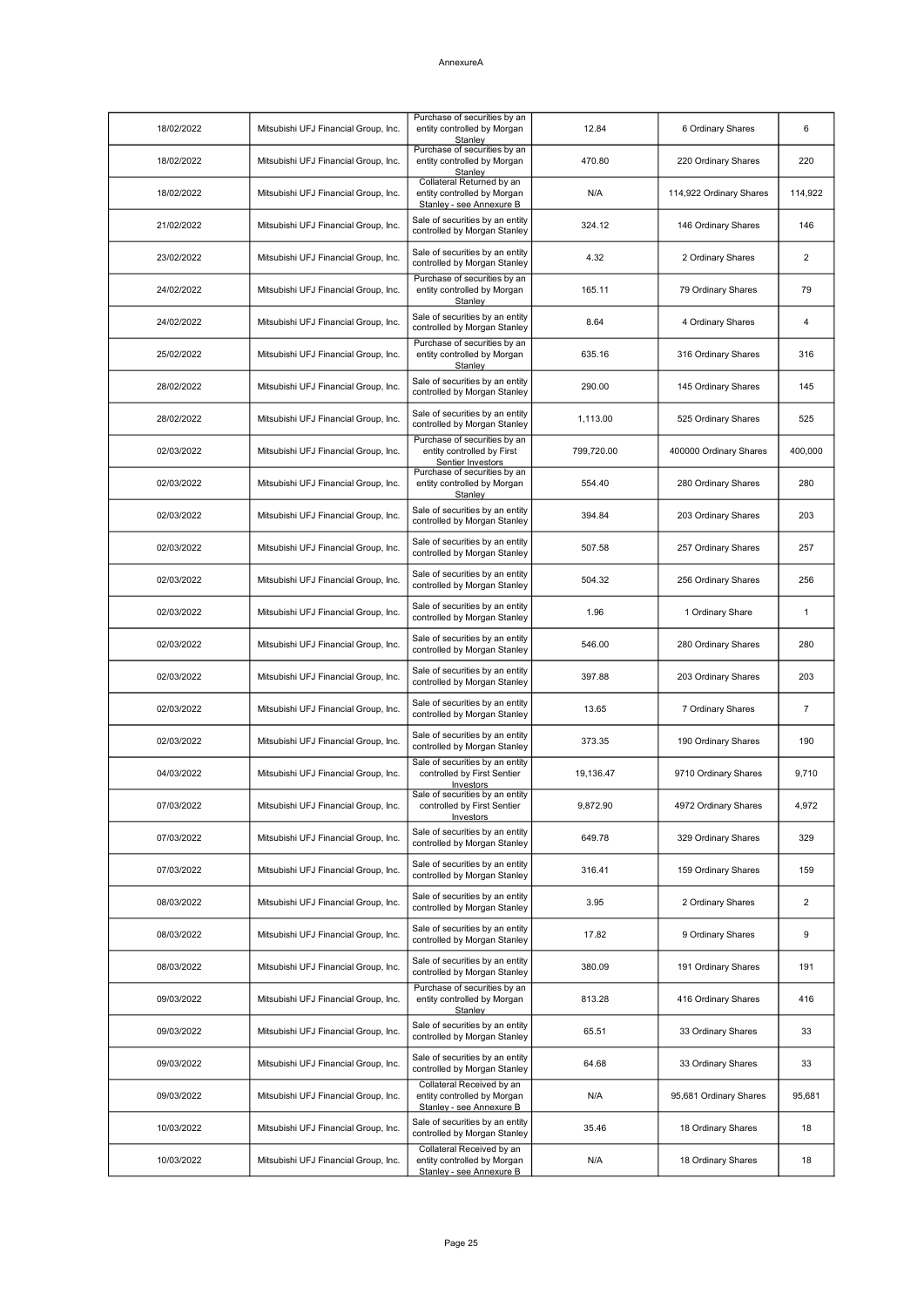| 11/03/2022 | Mitsubishi UFJ Financial Group, Inc. | Sale of securities by an entity<br>controlled by Morgan Stanley                      | 867.64       | 436 Ordinary Shares    | 436          |
|------------|--------------------------------------|--------------------------------------------------------------------------------------|--------------|------------------------|--------------|
| 11/03/2022 | Mitsubishi UFJ Financial Group, Inc. | Collateral Received by an<br>entity controlled by Morgan<br>Stanley - see Annexure B | N/A          | 20 Ordinary Shares     | 20           |
| 15/03/2022 | Mitsubishi UFJ Financial Group, Inc. | Collateral Returned by an<br>entity controlled by Morgan<br>Stanley - see Annexure B | N/A          | 1,483 Ordinary Shares  | 1,483        |
| 16/03/2022 | Mitsubishi UFJ Financial Group, Inc. | Purchase of securities by an<br>entity controlled by Morgan<br>Stanley               | 189.09       | 99 Ordinary Shares     | 99           |
| 16/03/2022 | Mitsubishi UFJ Financial Group, Inc. | Collateral Returned by an<br>entity controlled by Morgan<br>Stanley - see Annexure B | N/A          | 26,455 Ordinary Shares | 26,455       |
| 17/03/2022 | Mitsubishi UFJ Financial Group, Inc. | Collateral Returned by an<br>entity controlled by Morgan<br>Stanley - see Annexure B | N/A          | 8,410 Ordinary Shares  | 8,410        |
| 23/03/2022 | Mitsubishi UFJ Financial Group, Inc. | Collateral Returned by an<br>entity controlled by Morgan<br>Stanley - see Annexure B | N/A          | 59,371 Ordinary Shares | 59.371       |
| 25/03/2022 | Mitsubishi UFJ Financial Group, Inc. | Purchase of securities by an<br>entity controlled by Morgan<br>Stanley               | 1,033.24     | 557 Ordinary Shares    | 557          |
| 28/03/2022 | Mitsubishi UFJ Financial Group, Inc. | Purchase of securities by an<br>entity controlled by Morgan<br>Stanley               | 367.00       | 200 Ordinary Shares    | 200          |
| 28/03/2022 | Mitsubishi UFJ Financial Group, Inc. | Purchase of securities by an<br>entity controlled by Morgan<br>Stanley               | 2,088.45     | 1,170 Ordinary Shares  | 1,170        |
| 31/03/2022 | Mitsubishi UFJ Financial Group, Inc. | Sale of securities by an entity<br>controlled by First Sentier<br>Investors          | 19,214.72    | 10691 Ordinary Shares  | 10,691       |
| 31/03/2022 | Mitsubishi UFJ Financial Group, Inc. | Sale of securities by an entity<br>controlled by First Sentier<br>Investors          | 65,740.91    | 36578 Ordinary Shares  | 36,578       |
| 31/03/2022 | Mitsubishi UFJ Financial Group, Inc. | Sale of securities by an entity<br>controlled by Morgan Stanley                      | 14.40        | 8 Ordinary Shares      | 8            |
| 31/03/2022 | Mitsubishi UFJ Financial Group, Inc. | Sale of securities by an entity<br>controlled by Morgan Stanley                      | 51.10        | 28 Ordinary Shares     | 28           |
| 01/04/2022 | Mitsubishi UFJ Financial Group, Inc. | Sale of securities by an entity<br>controlled by First Sentier<br>Investors          | 3,712.00     | 2048 Ordinary Shares   | 2,048        |
| 01/04/2022 | Mitsubishi UFJ Financial Group, Inc. | Sale of securities by an entity<br>controlled by First Sentier<br>Investors          | 1,083.88     | 598 Ordinary Shares    | 598          |
| 01/04/2022 | Mitsubishi UFJ Financial Group, Inc. | Purchase of securities by an<br>entity controlled by Morgan<br>Stanley               | 1,025.75     | 550 Ordinary Shares    | 550          |
| 01/04/2022 | Mitsubishi UFJ Financial Group, Inc. | Sale of securities by an entity<br>controlled by Morgan Stanley                      | 10.92        | 6 Ordinary Shares      | 6            |
| 04/04/2022 | Mitsubishi UFJ Financial Group, Inc. | Sale of securities by an entity<br>controlled by First Sentier<br>Investors          | 446.859.68   | 239915 Ordinary Shares | 239,915      |
| 04/04/2022 | Mitsubishi UFJ Financial Group, Inc. | Sale of securities by an entity<br>controlled by First Sentier<br>Investors          | 1,528,801.56 | 820800 Ordinary Shares | 820,800      |
| 04/04/2022 | Mitsubishi UFJ Financial Group, Inc. | Purchase of securities by an<br>entity controlled by Morgan<br>Stanley               | 1.215.36     | 633 Ordinary Shares    | 633          |
| 04/04/2022 | Mitsubishi UFJ Financial Group, Inc. | Sale of securities by an entity<br>controlled by Morgan Stanley                      | 357.20       | 190 Ordinary Shares    | 190          |
| 04/04/2022 | Mitsubishi UFJ Financial Group, Inc. | Purchase of securities by an<br>entity controlled by Morgan<br>Stanley               | 17.10        | 9 Ordinary Shares      | 9            |
| 04/04/2022 | Mitsubishi UFJ Financial Group, Inc. | Purchase of securities by an<br>entity controlled by Morgan<br>Stanley               | 4,461.20     | 2,348 Ordinary Shares  | 2,348        |
| 04/04/2022 | Mitsubishi UFJ Financial Group, Inc. | Sale of securities by an entity<br>controlled by Morgan Stanley                      | 433.13       | 231 Ordinary Shares    | 231          |
| 04/04/2022 | Mitsubishi UFJ Financial Group, Inc. | Purchase of securities by an<br>entity controlled by Morgan<br>Stanley               | 261.56       | 141 Ordinary Shares    | 141          |
| 04/04/2022 | Mitsubishi UFJ Financial Group, Inc. | Sale of securities by an entity<br>controlled by Morgan Stanley                      | 1.83         | 1 Ordinary Share       | $\mathbf{1}$ |
| 04/04/2022 | Mitsubishi UFJ Financial Group, Inc. | Sale of securities by an entity<br>controlled by Morgan Stanley                      | 467.46       | 252 Ordinary Shares    | 252          |
| 04/04/2022 | Mitsubishi UFJ Financial Group, Inc. | Sale of securities by an entity<br>controlled by Morgan Stanley                      | 275.21       | 146 Ordinary Shares    | 146          |
| 04/04/2022 | Mitsubishi UFJ Financial Group, Inc. | Sale of securities by an entity<br>controlled by Morgan Stanley                      | 351.54       | 189 Ordinary Shares    | 189          |
| 04/04/2022 | Mitsubishi UFJ Financial Group, Inc. | Sale of securities by an entity<br>controlled by Morgan Stanley                      | 1,289.45     | 697 Ordinary Shares    | 697          |
| 04/04/2022 | Mitsubishi UFJ Financial Group, Inc. | Sale of securities by an entity<br>controlled by Morgan Stanley                      | 7.28         | 4 Ordinary Shares      | 4            |